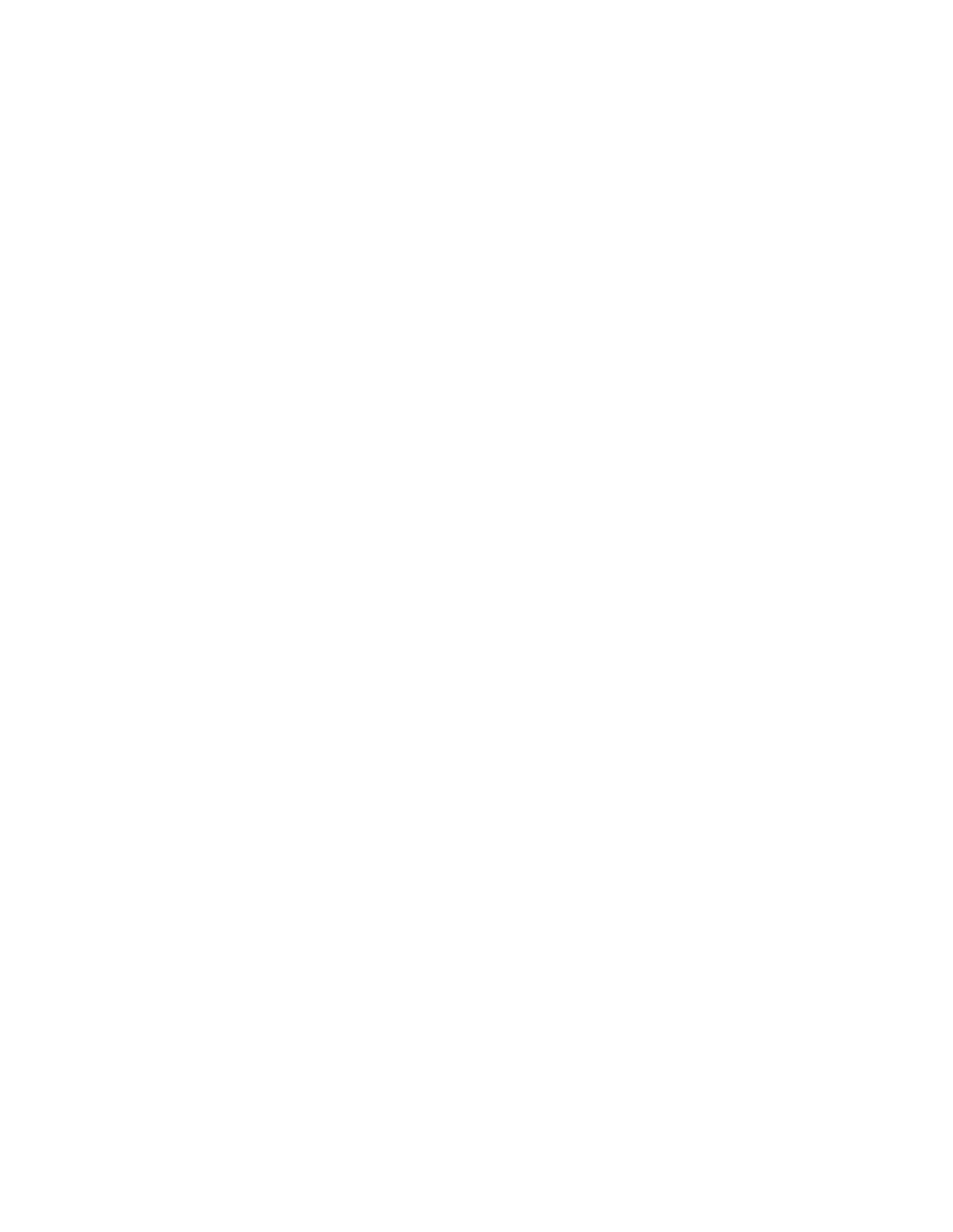## **Contents**

[Prasnothara Vahini 5](#page-4-0) [The Answer 6](#page-5-0) [Preface for this ebook edition 7](#page-6-0) [Chapter 1. The Body and Senses 8](#page-7-0) [Chapter 2. The Fourteen Worlds 11](#page-10-0) [Chapter 3. The Four Stages of Life 13](#page-12-0) [Chapter 4. Freedom and Karma 16](#page-15-0) [Chapter 5. Spiritual Wisdom and Devotion 18](#page-17-0) [Chapter 6. Obstacles to Freedom 20](#page-19-0) [Chapter 7. The Five Sheaths 22](#page-21-0) [Chapter 8. Yoga and Freedom 24](#page-23-0) [Chapter 9. Spiritual Wisdom and Yoga 26](#page-25-0)  [Chapter 10. Women and Knowledge of Brahman 28](#page-27-0)  [Chapter 11. Life Stages and Castes 30](#page-29-0) [Chapter 12. The Scriptures and Renunciation 32](#page-31-0) [Chapter 13. Mantras and Repetition of the Name 34](#page-33-0)  [Chapter 14. Spiritual Austerity 36](#page-35-0) [Chapter 15. Eightfold Discipline of Yoga 39](#page-38-0) [Glossary 42](#page-41-0)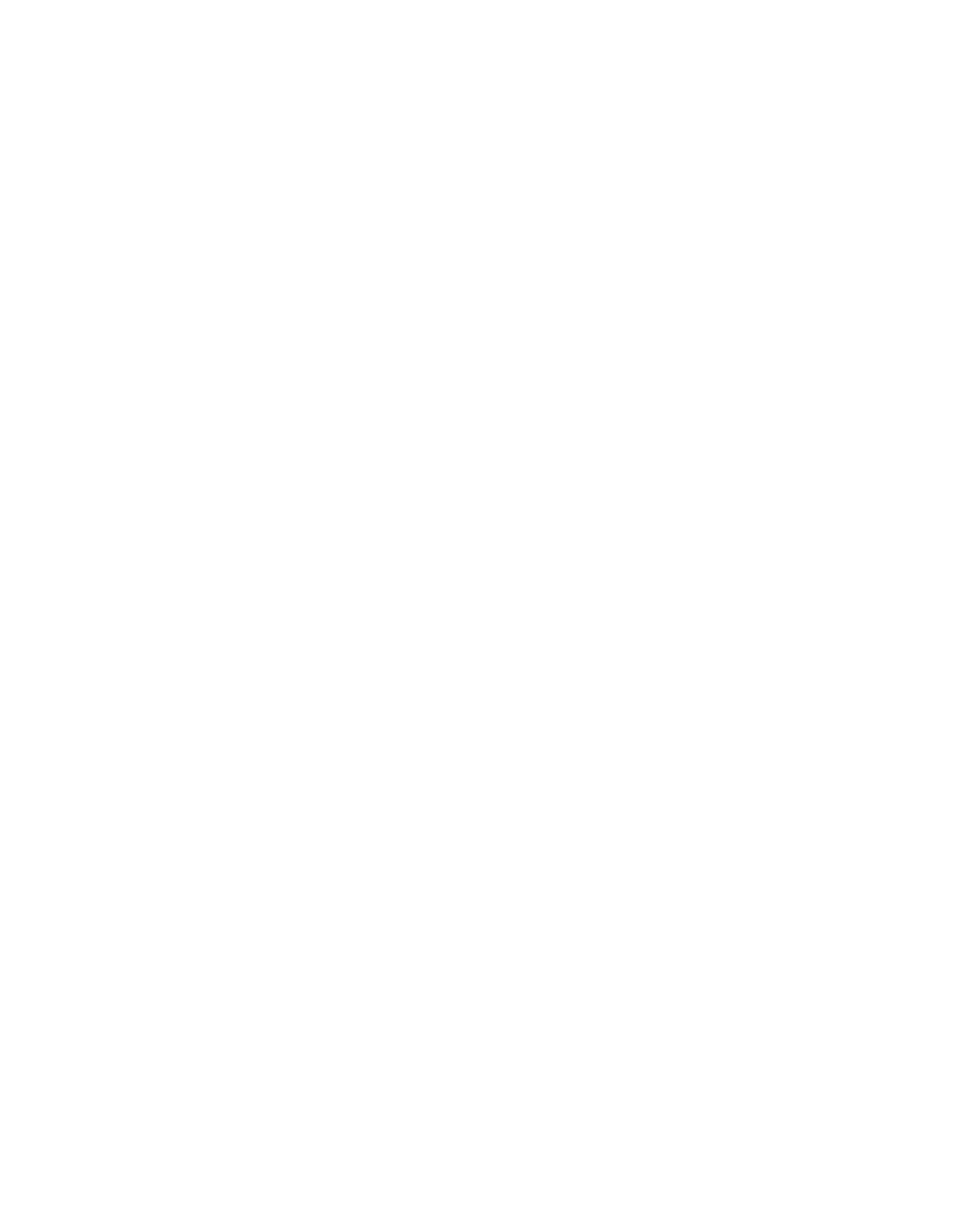## **Prasnothara Vahini**

## <span id="page-4-0"></span>**Answers to Spiritual Questions**



#### **SRI SATHYA SAI SADHANA TRUST Publications Division**

Prasanthi Nilayam - 515134 Anantapur District, Andhra Pradesh, India STD: 08555 : ISD : 91-8555 Phone: 287375, Fax: 287236 Email: enquiry@sssbpt.org URL www.sssbpt.org

© Sri Sathya Sai Sadhana Trust, Publications Division, Prasanthi Nilayam P.O. 515 134, Anantapur District, A.P. (India.)

All Rights Reserved.

The copyright and the rights of translation in any language are reserved by the Publishers. No part, passage, text or photograph or Artwork of this book should be reproduced, transmitted or utilised, in original language or by translation, in any form or by any means, electronic, mechanical, photo copying, recording or by any information, storage and retrieval system except with the express and prior permission, in writing from the Convener, Sri Sathya Sai Sadhana Trust, Publications Division, Prasanthi Nilayam (Andhra Pradesh) India - Pin Code 515 134, except for brief passages quoted in book review. This book can be exported from India only by the Publishers - Sri Sathya Sai Sadhana Trust, Publications Division, Prasanthi Nilayam, India.

International Standard Book Number 81-7208-306-8: ISBN for this ebook edition will come later

First Edition: July 2010

Published by: The Convener, Sri Sathya Sai Sadhana Trust, Publications Division Prasanthi Nilayam, Pincode 515 134, India STD: 08555 ISD: 91-8555 Phone: 287375 Fax: 287236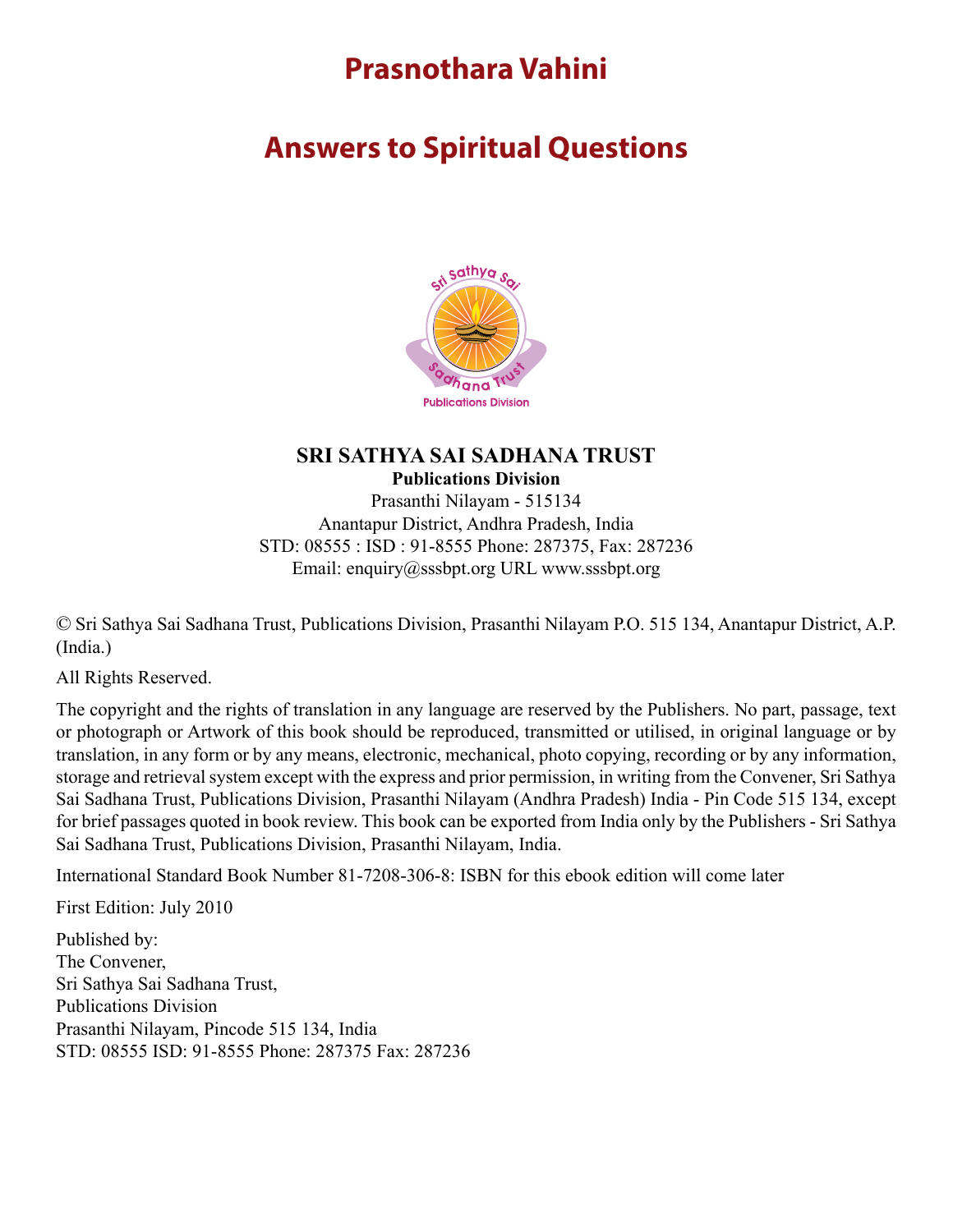## **The Answer**

<span id="page-5-0"></span>*Prasna* means "question", *Uttara* means "answer", and *Vahini* indicates "a stream". This book is the stream of the questions that have evoked answers from Bhagawan Sri Sathya Sai Baba. Among the tasks that Bhagawan has assumed while incarnating, He has declared as basic the one that He calls, "the clarification and purification of the religious scriptures of mankind." Every *Vahini* emanating from Him has done this service to some aspect or other of the spiritual upliftment of man.

This *Vahini* is one of the earliest in the series, since it seeks to elucidate the fundamental concepts and precepts of religion, especially the technical words and expressions that seek to concretise them. Hitherto published as an Appendix to a single *Vahini*, the *Gita Vahini*, it is now placed in the hands of seekers as a key publication, helpful for readers of all the *Vahinis*.

The Ancient Wisdom (*[Sanathana Dharma](#page-51-0)*), the Perennial Path, has been communicated to posterity in words that have suffered distortion, devaluation, dilution and denigration through the efflux of time and the controversies among commentators. *[Varna](#page-54-0)*, *[asrama](#page-42-0)*, *[yoga](#page-55-0)*, *[sanyasa](#page-51-1)*, *[yajna](#page-55-1)*, *[karma](#page-46-0)*—these are interpreted by dialecticians and practitioners of varied schools and sects, in confusing and contradictory versions.

Bhagawan has resolved these tangles. His exemplary love and patience sweeten not only every answer but every question too, for, He has, by posturing as the interrogator, made the clarifications full and fruitful.

> N. Kasturi Editor, Sanathana Sarathi 14 Jan. l984.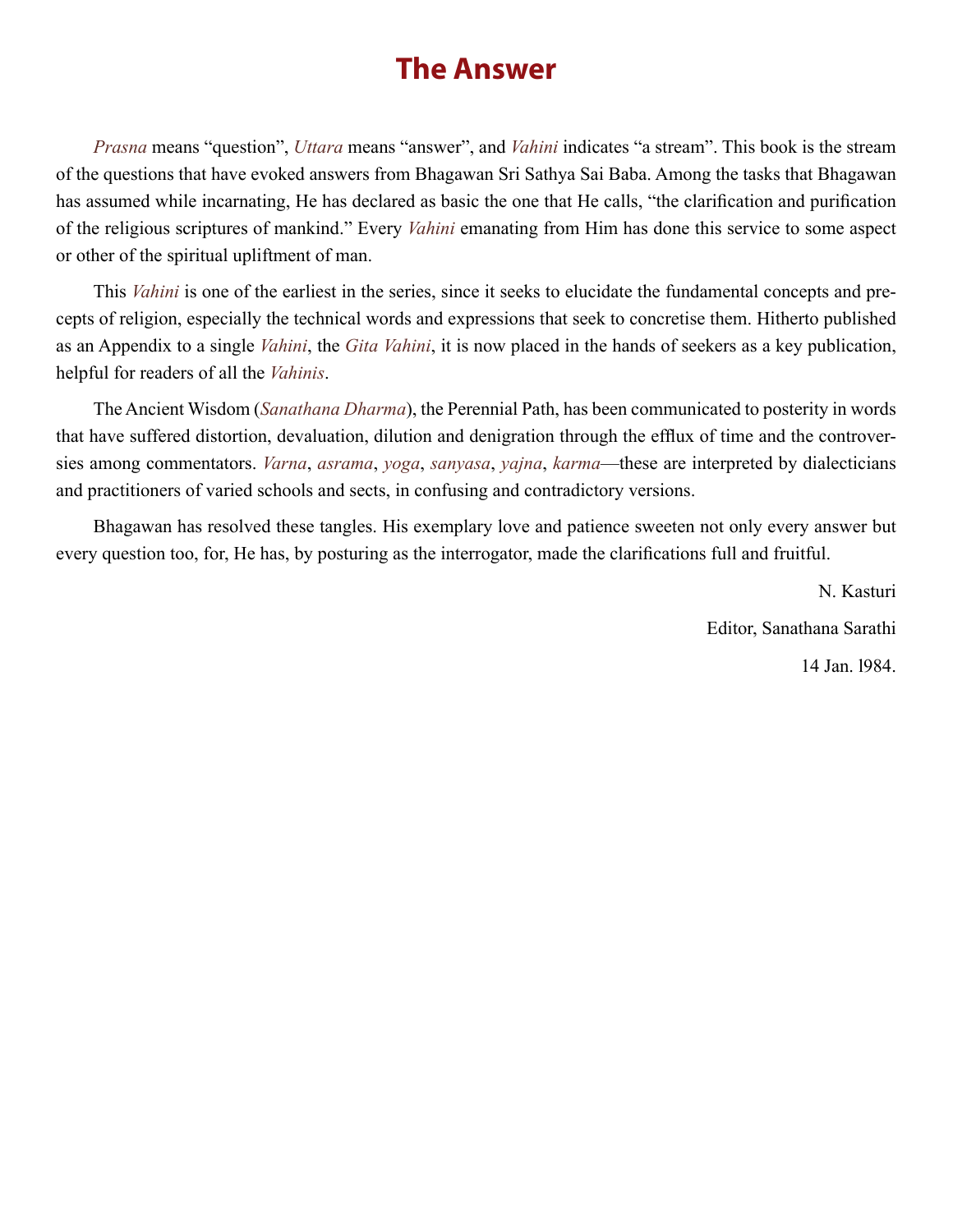## **Preface for this ebook edition**

<span id="page-6-0"></span>This edition of *Prasnothara Vahini* improves on the previous edition. Grammatical errors and typos have been corrected, and some sentences have been rewritten to smooth and clarify the presentation —of course, without disturbing the meaning.

Sanskrit words have been replaced by English equivalents, to make the text accessible to readers who do not know Sanskrit. However, since many Sanskrit words have no exact English equivalent, the accuracy of the text has been maintained by putting Sanskrit words in parentheses, after their English translations.

Several Sanskrit words have made their way into the English language and can be found in most dictionaries —e.g. *dharma*, *guru*, and *yoga*. These words have been used without translation, although their meanings appear in the glossary at the end of the book.

Finally, in the ebook version —either a .epub file for the Ipad or a .mobi file for the Kindle— clicking on a Sanskrit word, a person's name, or a place may take you directly to the Glossary for the definition; a link on you reader should take you back to where you were reading. And you, the reader, can choose the font and font size that best suits your need.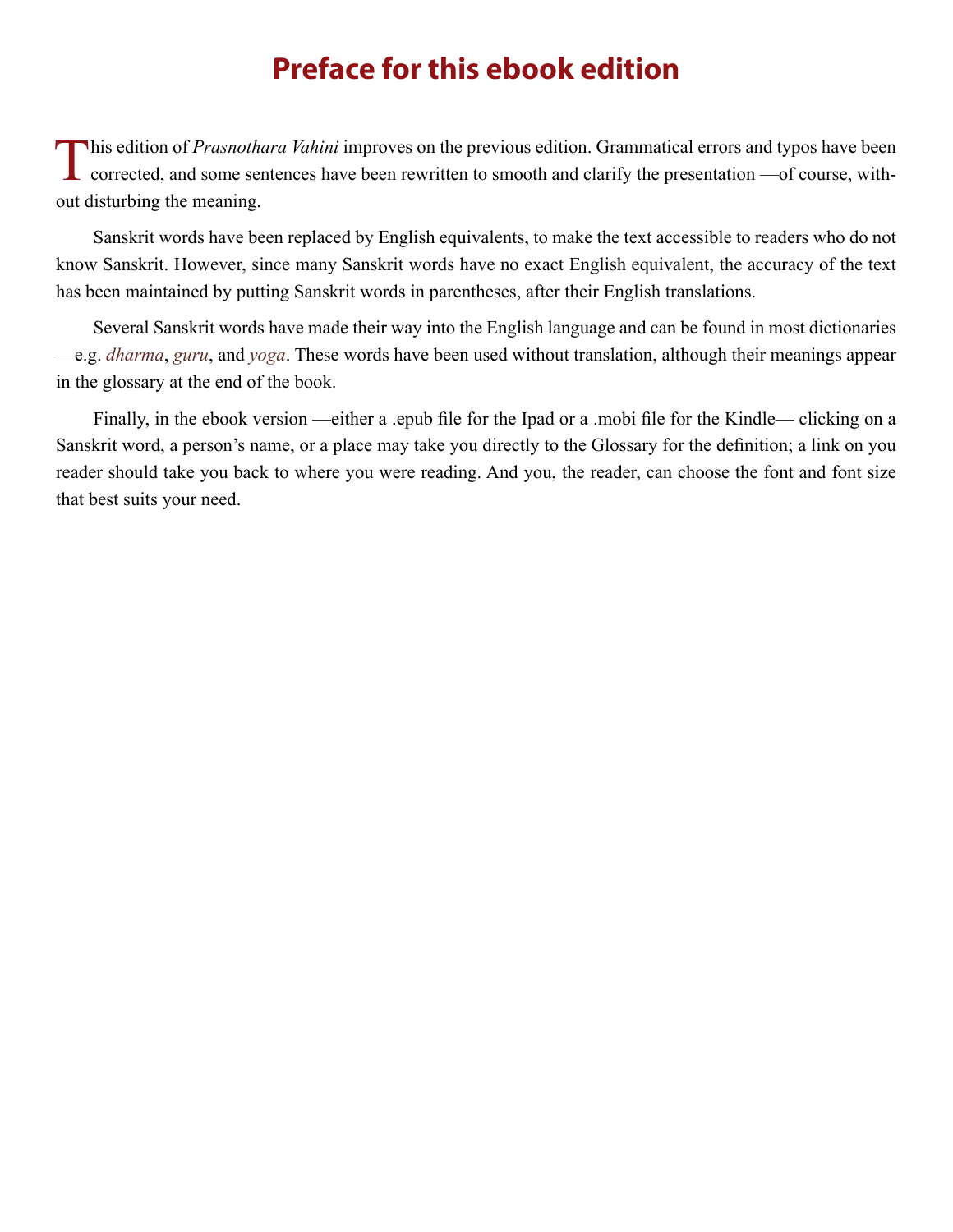## **Chapter 1. The Body and Senses**

- <span id="page-7-0"></span>Q. Why is this human body called *pancha-bhauthikam*?
- A. Because it is a product of the five basic elements (*[pancha-bhuuthas](#page-49-0)*).
- Q. What exactly are the five elements?
- A. Ether, air, fire, water, and earth (*[akasa](#page-41-1)***,** *[vayu](#page-54-1)***,** *[agni](#page-41-2)***,** *[jala](#page-46-1)*, and *[prithvi](#page-50-0)*).
- Q. From where did these originate?
- A. Each subsequent element originated from the previous one.
- Q. What is the cause of the first and therefore of all five?
- A. *[Brahman](#page-43-0)*, the Supreme, the Unmodified, the Fixed, the total Basis.
- Q. What is the relationship between these five elements and this human body?
- A. From *[Brahman](#page-43-0)* originated all universal cosmic principles; from these was born ether; from ether, air; from air, fire; from fire, water; and from water, earth. The human body is the result of the combination of all five.
- Q. In what form do these basic elements persist in the body?
- A. Each element has again become fivefold and has gone into the composition of the body.
- Q. What five has the first, ether, become?
- A. The cogniser, mind, intellect, ego, and subconscious mind (*[jnatha](#page-46-2)*, *[manas](#page-47-0)*, *[buddhi](#page-44-0)*, *[ahamkara](#page-41-3)*, *[chittha](#page-44-1)*).
- Q. Speaking of "in the body", how are these indicated?
- A. They are recognised as the "inner senses".
- Q. Now, what are the five forms of the next element, air (*[vayu](#page-54-1)*)?

A. Digestive, circulating, upward-moving, life breath, and downward-moving (*[samana](#page-51-2)*, *[vyana](#page-55-2)*, *[udana](#page-53-0)*, *[prana](#page-49-1)*, *[apana](#page-42-1)*).

- Q. And in the body, what are they called?
- A. The five vital airs.
- Q. And the fire element (*[agni](#page-41-2)*)?
- A. That element became the sensory organs: the ear, skin, eye, tongue, and nose.
- Q. And how are they demarcated?
- A. As the organs of knowledge (*[jnanendriyas](#page-46-3)*).
- Q. Tell me, what five did the water element become?
- A. Sound, touch, form, taste, and smell.
- Q. Do they also have a special name?
- A. They are known as the five subtle or rudimentary elements (*[thanmathras](#page-53-1)*).
- Q. The earth element remains out of the five. How does it appear in the body?
- A. The vocal organs, hands, legs, genitals, and the excretory organs.
- Q. And they are known as?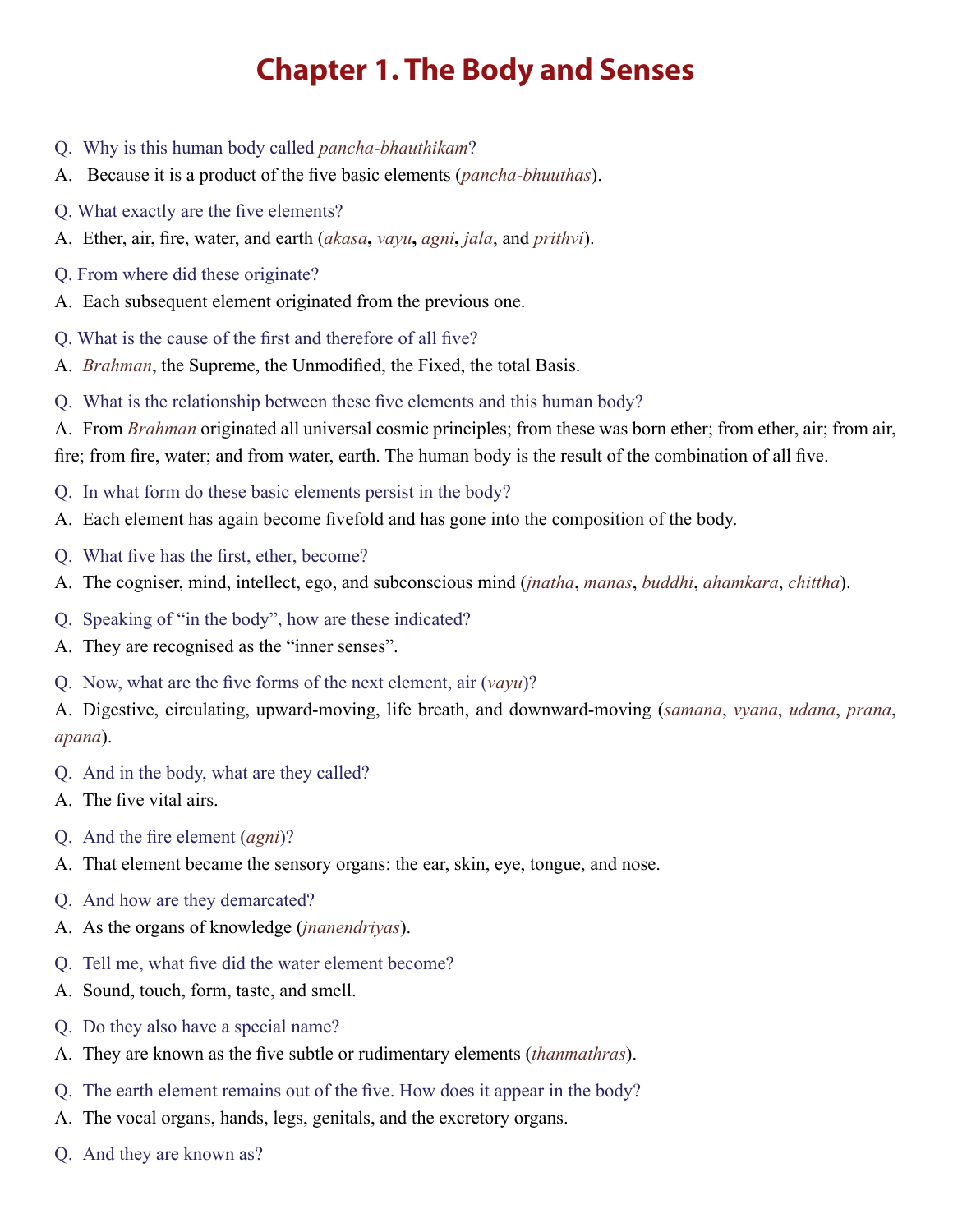- A. As the organs of action (*[karmendriyas](#page-46-4)*).
- Q. Instead of considering this human body as constituted in this manner by the elements as a single unit, the *[ve](#page-54-2)[danthins](#page-54-2)* say there are many units in it! Is that true?
- A. There are not many, but three. Some say there are four!
- Q. Oh! What are they? What are they called? The third and the fourth?

A.The gross body, the subtle body, and the causal body (*[sthula](#page-52-0)*, *[sukshma](#page-52-1)*, and *[karana](#page-46-5) [deha](#page-44-2)*). Some aver that there is a fourth, called the super-causal body (*[maha-karana](#page-47-1) [deha](#page-44-2)*).

Q. What exactly is meant by the gross body?

A. It means the body that is constituted of the 25 elemental principles, which I already mentioned.

Q. What then is the subtle body?

A. The five organs of perception (*[jnanendriyas](#page-46-3)*), the five subtlenesses (*[than-mathras](#page-53-1)*), the five airs (*[pranas](#page-49-1)*), the mind (*[manas](#page-47-0)*), and the intellect (*[buddhi](#page-44-0)*) —these seventeen categories combine to constitute the subtle body.

- Q. Is this called only the subtle body (*[sukshma](#page-52-1) [deha](#page-44-2)*), or does it have any other appellation?
- A. Why shouldn't it? It has. It is also known as the light body (*[taijasa](#page-53-2)*).
- Q. Is it indicated as belonging to any state?
- A. Yes, it is.
- Q. And what is the name of that?
- A. The dream state (*[swapna](#page-53-3) [avastha](#page-42-2)*).
- Q. Do you mean to say that the gross body has no state assigned to it?
- A. Of course it has.
- Q. Tell me the name of that state.
- A. That is the wakeful (*[jaagrath](#page-45-0)*) state.
- Q. What is the causal (*[karana](#page-46-5)*) body?
- A. There, the subconscious mind (*[chittha](#page-44-1)*) is in association with the knower, the knowing principle (the *[jnatha](#page-46-2)*).
- Q. What is it known as?
- A. The conscious inner individual Self.
- Q. And the state?
- A. The state is deep sleep (*[sushupti](#page-53-4)*).
- Q. Tell me also what they mean by the super-causal or transcendental body, the fourth.

A. The pure consciousness unmixed with any or elemental principle (*[thathwa](#page-53-5)*), the witness eternal, the Self luminous. They refer to it as the Supreme Cause.

- Q. Has it a name, like the rest?
- A. It is known as Cosmic Intelligence (*[Hiranyagarbha](#page-45-1)*).
- Q. And the state?

A. It is stateless. It is beyond all states of consciousness, so it is described as the Imperishable (*[Akshara](#page-41-4)[-puru](#page-50-1)[sha](#page-50-1)*).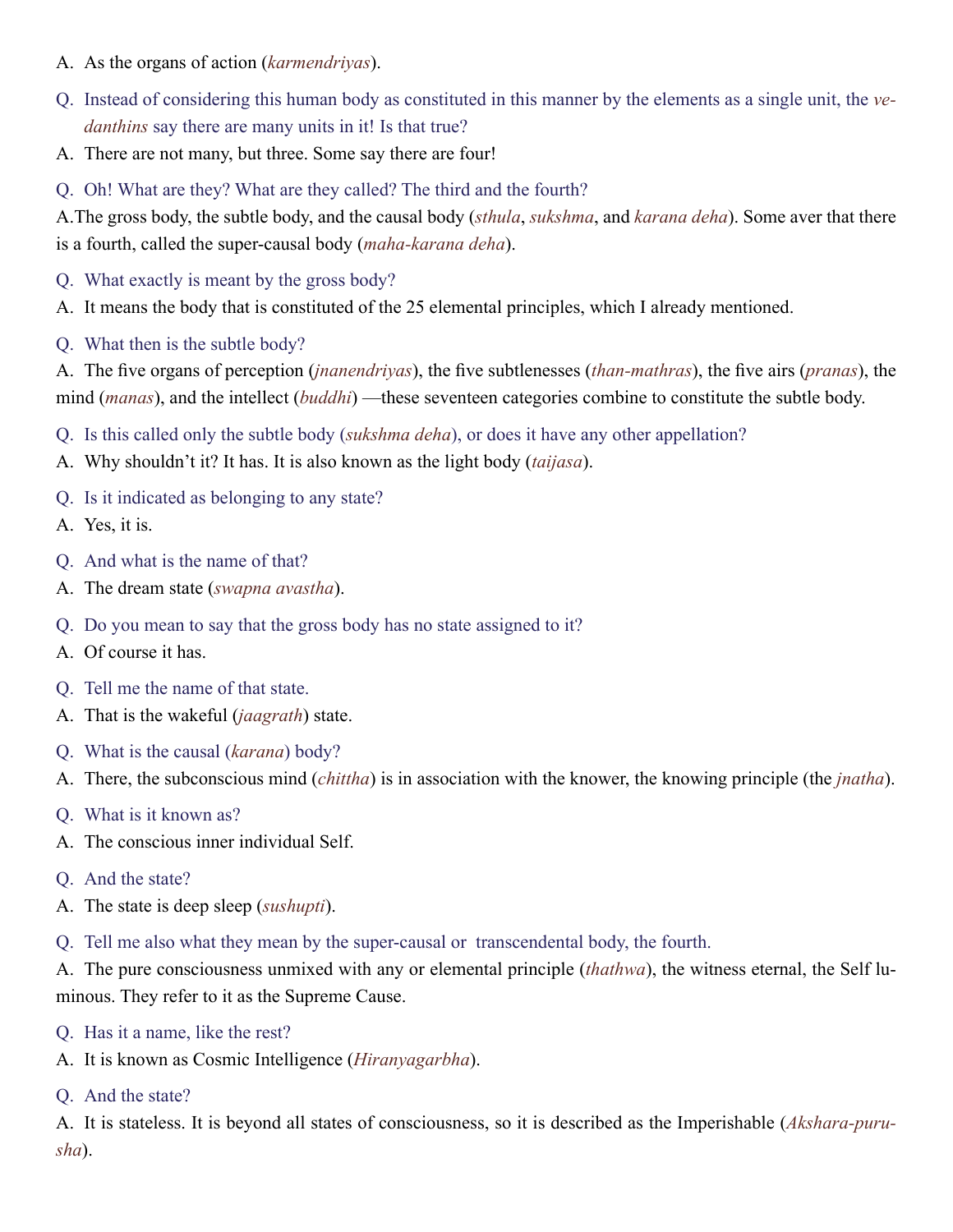- Q. Coming back to this gross body, what specific products are attributable to the five elements that united to form it?
- A. To the earth: bone, skin, flesh, veins, hair.
- Q. Of water?
- A. Blood, urine, saliva, phlegm, brain.
- Q. From fire?
- A. Hunger, thirst, sleep, steadiness, mating.
- Q. The element air produces?
- A. Activity, movement, speed, shame, fear.
- Q. Similarly, the element ether in the body must be responsible for some consequences.
- A. Yes, for lust, anger, greed, pride, and envy.
- Q. People have many addictions, don't they? Do these consequences of their composition have anything to do with their travails?

A. You seem to have some doubts. The reason for all the agony is this group of gross qualities. The addictions are also not many, although they may appear so. There are only four types. They are called mental inclinations (*[vasanas](#page-54-3)*).

- Q. What are the four habitual inclinations?
- A. The body, mind, wealth, and sex; though there are others, all are ultimately based on these.
- Q. People, in their pride, strut about blindly; what is this egotism that prods them on? How many varieties of egotism are there?

A. There are four types: vanity of clan, vanity of wealth, vanity of youth, and vanity of scholarship. Though there are other types, they can be grouped under these.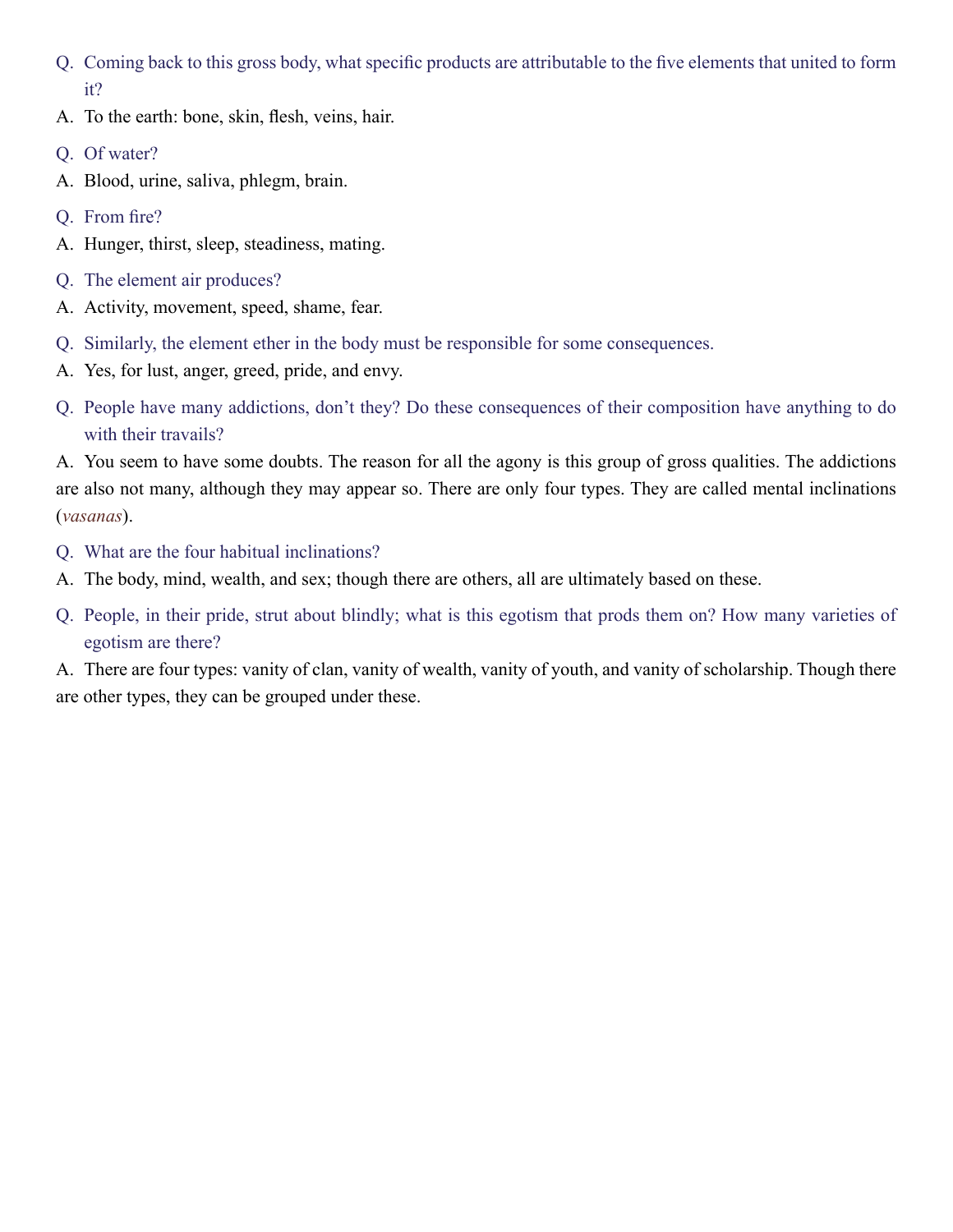## **Chapter 2. The Fourteen Worlds**

<span id="page-10-0"></span>Q. I have heard it said that the worlds (*[lokas](#page-47-2)*) are all in the body of people! Some experienced people and some who are learned in the scriptures (*[sastras](#page-51-3)*) have said so. Is that true? What are those worlds? Where are they situated?

A. Yes. They are: the earth in the feet, the atmosphere in the genitals, heaven in the navel, the great world in the heart, the world of good people in the throat, the world of virtue in the brow centre, and the realm of truth on the crest of the head, These worlds, called the upper worlds, are all situated in the body of people. There are also lower worlds. (The upper worlds, in the order given above, are the *[bhu-loka](#page-43-1)*, *[bhuvar-loka](#page-43-2)*, *[swar-loka](#page-53-6)*, *[mahar-loka](#page-47-3)*, *[jana](#page-46-6)[loka](#page-46-6)*, *[thapo-loka](#page-53-7)*, and *[sathya-loka](#page-52-2)*.)

Q. What are the lower worlds? Where do they exist?

A. The bottomless region in the soles of the feet, the depth of hell on the nails, the great depth in the heels, the bottomless pit in the hip, the infernal region in the knees, the great pit in the thighs, and deepest hell in the anus. (The lower worlds are the *[athala](#page-42-3)*, *[vithala](#page-55-3)*, *[suthala](#page-53-8)*, *[thalaathala](#page-53-9)*, *[rasathala](#page-50-2)*, *[mahathala](#page-48-0)*, and *[patala](#page-49-2)*.)

Q. If all worlds are in the body —the five elements being the components— what happened to the seven legendary seas? Are they also in the body or mind?

A. When the body is the residence for all the worlds, how could only the seven seas have a separate existence? They are also "in" the body. The Seas of Salt (urine), Cane-juice (perspiration), Wine (senses), Ghee (semen), Buttermilk (mucus), Milk (saliva), and Pure Water (tears).

Q. You spoke of several types of fire (*[agni](#page-41-2)*). What are they, and how are they named?

A. They are called the five fires, because there are five in all: the fire of time, the fire of hunger, the cold fire, the fire of anger, and the fire of knowledge.

- Q. Where do these reside?
- A. In the feet, navel, stomach, eye, and heart.
- Q. Besides these, there seem to be varieties of sound. I have heard some talk of them.
- A. Yes, there are.
- Q. Are they also in the body? How many types are there? And their names?

A. There are ten types, all in the gross body itself. They are the sounds of clapping, kettle-drum, insect, drum, bell, cuckoo, small bell, flute, bee, and finally, *[Om](#page-49-3)* (*[pranava](#page-49-4)*). These are the varieties of sound.

Q. If all creation is subsumed in this composite of the five elements, the body, please explain the words *[anda](#page-42-4)[anda](#page-42-4)*, *[pinda-anda](#page-49-5)*, and *[Brahma-anda](#page-43-3)*.

A. *[Anda-anda](#page-42-4)* means all this creation, liable to evolution and involution; the movable and immovable nature, as it is often called.

*[Pinda-anda](#page-49-5)* is the name for the inner principle of all this duality, the seer and the seen, the doer and the deed, etc. It is duality that produces birth after birth, according to the *[karma](#page-46-0)* of the birth.

*[Brahma-anda](#page-43-3)* means the collection of the inner forces of the five great elements: *[Atma](#page-42-5)*, related to the ether; soul (*[jivatma](#page-46-7)*), connected with wind; the inner *[Atma](#page-42-5)* (*[Prathyagatma](#page-49-6)*), arising out of fire; Universal Soul (*[Chaith-](#page-44-3)*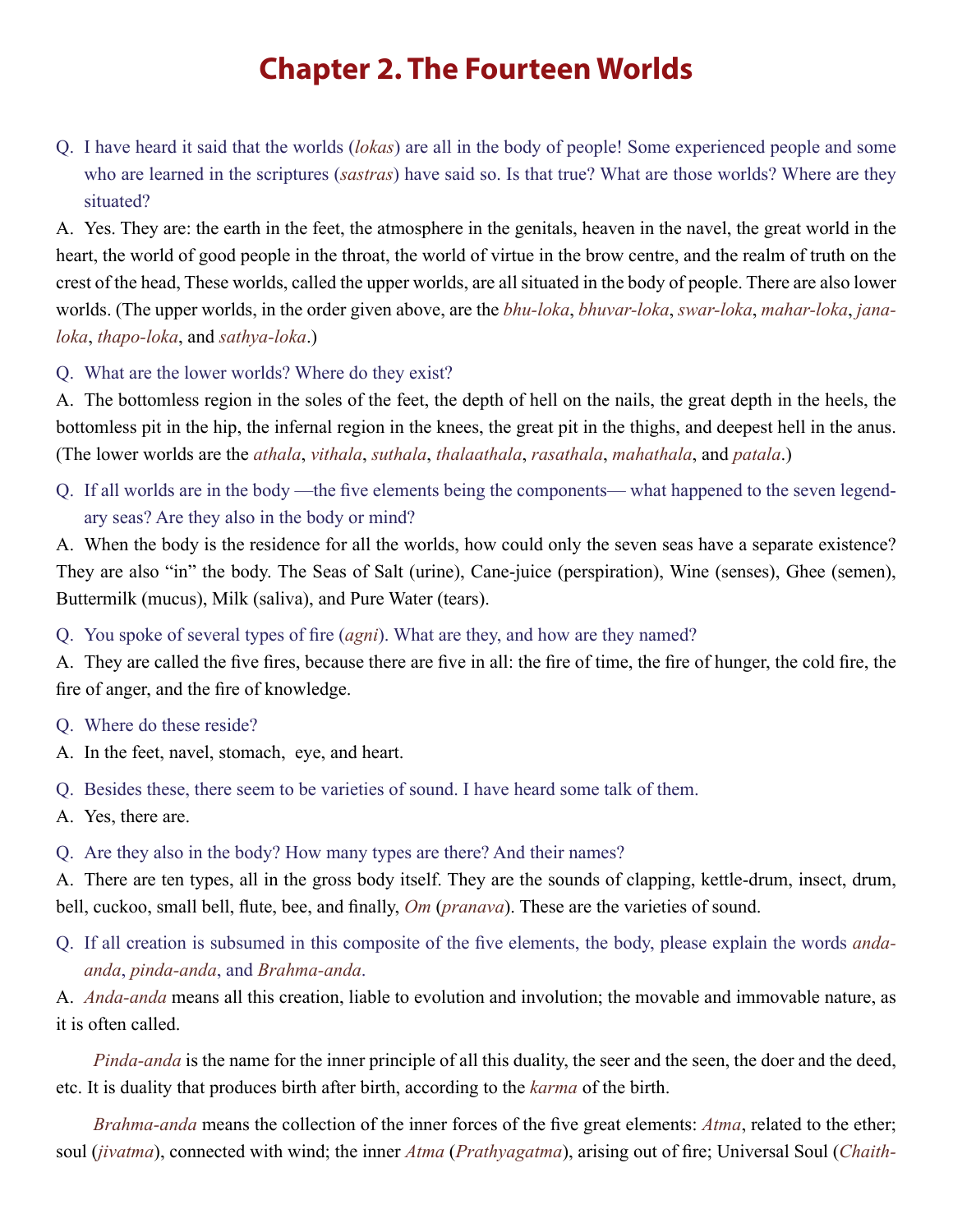*[anya-Brahma](#page-44-3)*), associated with the water element; and Highest *[Atma](#page-42-5)* (*[Paramatma](#page-49-7)*), attached to the earth element. These are all covered by that conception of *[Brahma-anda](#page-43-3)*. This Force makes the elements operate; beyond them is the Uncognizable or Unmanifest Absolute.

Q. Swami! I don't clearly understand this rather complex subject. Please explain it to me by means of some simple illustration.

A. Well, creation (*[anda-anda](#page-42-4)*) is like the black retina of the eye, the inner principle is like the inner circle within it, and the inner forces of the five elements (*[Brahma-anda](#page-43-3)*) is the light that shines therein. The splendour of that light is [Brahma](#page-43-4).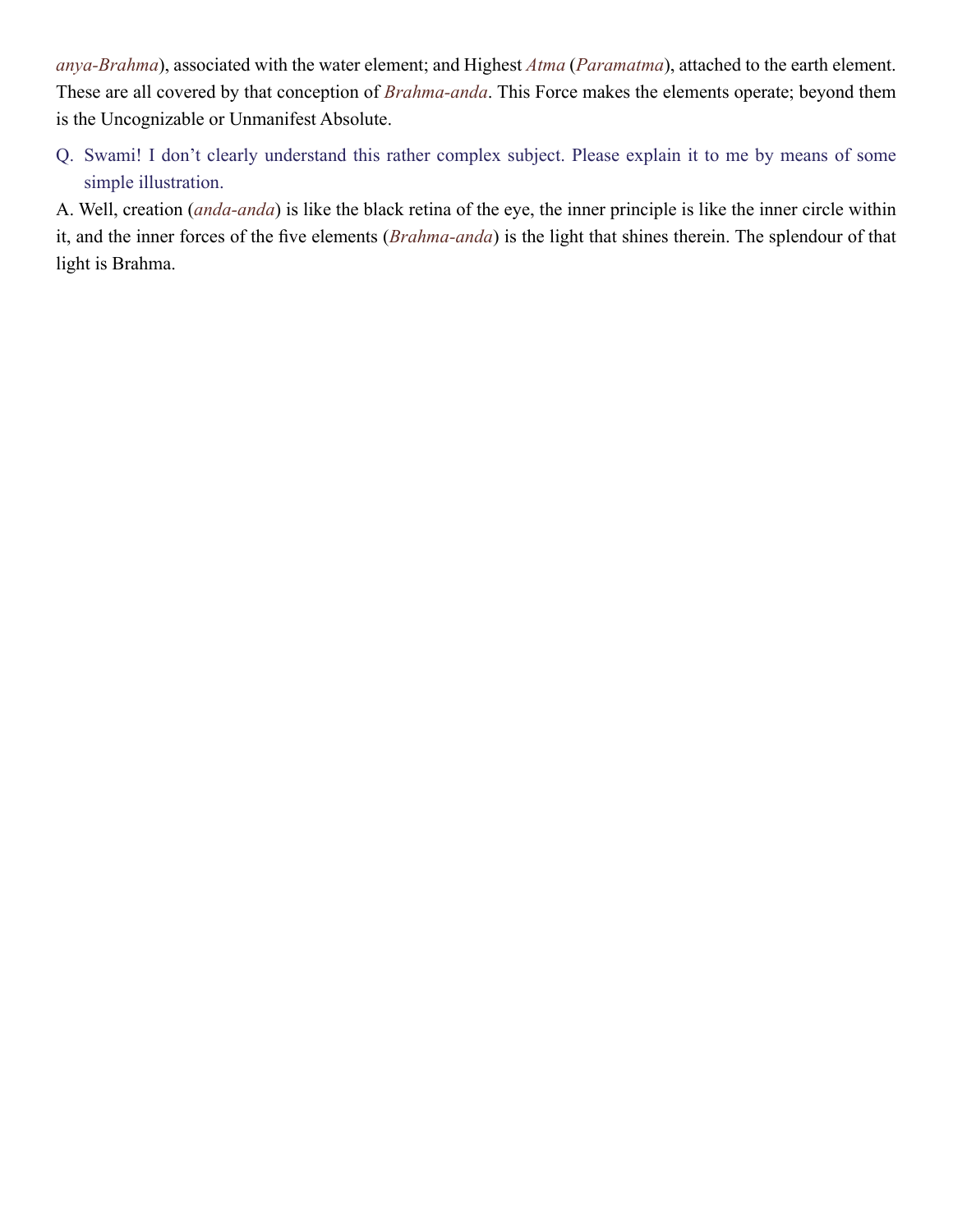## **Chapter 3. The Four Stages of Life**

<span id="page-12-0"></span>Q. In this cosmos, which is the human body, what is the best *[dharma](#page-44-4)* to follow? Which stage of life (*[asrama](#page-42-0)*) is most conducive for that *[dharma](#page-44-4)*? How many stages of life are there in all?

A. There are four stages of life. If you know about them, you can yourselves decide which stage of life you are to fulfil, examining your own achievement, progress, and aptitude. The four stages are: spiritual student (*[brahma](#page-43-5)[charya](#page-43-5)*), householder (*[grihastha](#page-45-2)*), forest dweller (*[vanaprastha](#page-54-4)*), and renunciant (*[sanyasa](#page-51-1)*).

Q. Different explanations are given by different people for the word spiritual studentship and the stage it denotes. I wish to know from you the real significance of that stage.

A. Very well. It is believed that all who haven't become householders are entitled to be called spiritual students. This is very wrong. Only those who keep their minds away from the delusions of the world, who are constantly engaged in the thought of God, who don't look at or listen to light or merely entertaining stuff, who pursue good taste, who don't yield to joy or grief, who keep their minds, intelligence and self-consciousness in good trim by unremitting contemplation of the universal, eternal Supreme principle (*[Brahma-thathwa](#page-43-6)*) —only such deserve the name spiritual student.

#### Q. What exactly does householder mean?

A. Being married and living with spouse and children do not constitute householdership, as most people think. Without giving up the duties assigned to one's [caste](#page-44-5) and status, the person has to treat all with equal consideration —kinsmen as well as others. One must be aware of the rights of elders and the obligations of juniors; one has to be full of sympathy and willingness to help; one should treat all those who are dependent on one with loving kindness; one must grow wiser with each new experience of the world; one should acquaint oneself with the scriptures (*[sastras](#page-51-3)*) and be alert to do righteous works (*[dharma](#page-44-4)*) and avoid injustice; one must foster and protect one's spouse and children with a sense of responsibility; one has to trample down the eight egotisms, the conceit that develops from family, wealth, character, personal beauty, youth, scholarship, native place, and even accomplishments in austerity.

Conscious of the four goals of *[dharma](#page-44-4)*, wealth (*[artha](#page-42-6)*), desire (*[kama](#page-46-8)*), and freedom (*[moksha](#page-48-1)*), with no pride in material possessions though one might have them in large measure; utilising a portion of the day in the service of others; with no designs against any other household, deserving the trust of one's spouse and having a trusted spouse, each understanding the other and having full faith in the other —such are the ways in which the householder manifests.

#### Q. What, then, does forest dweller mean?

A. At that stage, one feels that all dualities are untrue and baseless. One gives up all desires, drops all attachment to the world, dislikes living in crowded places, and is anxious to achieve victory through repetition of a mantra. So, one leads a life of austerity, eating only uncooked food, mostly fruits and leaves, and in moderation; moves in the company of sages and great teachers; listens to their teachings; and moves unfalteringly on the path of realising the Lord.

The forest dweller must get their spouse's approval when moving out into solitude for a life of spiritual practice, and they must also make sufficient provision for the children. If the spouse is willing to accompany, the two must take the spiritual journey together . They must henceforth live as brother and sister, and not as husband and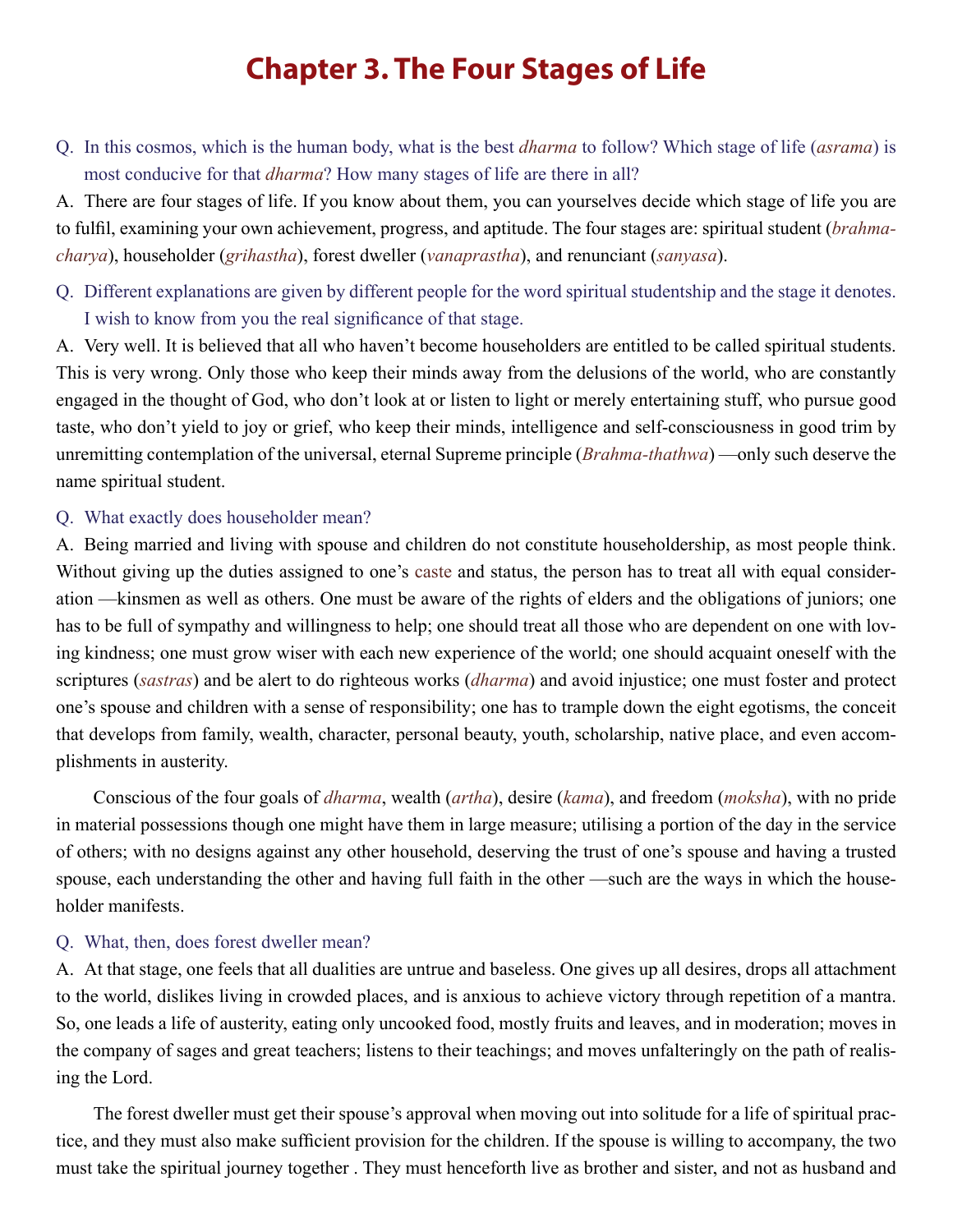wife. Provided this new relationship is maintained, life in the home also can be transformed into a forest-dweller's life. On the other hand, if the old way of life is continued, life in the forest does not constitute forest dwelling.

Forest dwellers must not stay in the residences of married people. They must observe the vows prescribed for each season of the year. They have to brave the rain, sun, and cold during the seasons. They must be vigilant against being drawn toward physical pleasures by fickleness of the mind. They must seek and find pleasure only in contemplation of the Lord and in dwelling upon His glory.

#### Q. What does renunciation (*[sanyasa](#page-51-1)*) mean?

A. Renunciation is above and beyond all promptings of sensual or objective pleasure. The renunciate deals with contemplation of the Lord as the very breath of life, an essential necessity always and at all places for sheer existence itself. The renunciate derives joy only from this contemplation and knows that wealth and kinship, affection and attachment are all momentary and liable to decline and end. The renunciate discards the external reminders even of [caste](#page-44-5) status and ritual sacraments like the sacred thread ceremony (*[upanayana](#page-53-10)*). The rununciate wears the ochre robe of the mendicant, doesn't live in populous places; lives on whatever little food they get; doesn't decry the place where there is no food; doesn't eat twice in the same place or sleep two days in succession in the same place; even conquers the temptation to sleep and eat; cares little for the rigours of the seasons; and is ever joyful and happy in the company of the Lord, who is invoked by meditation.

- Q. Nowadays, many ochre-robed people move about as renunciates. Are they all equipped with the disciplines mentioned by you now?
- A. There is, of course, no paucity of people who are so equipped. But it isn't possible to say that all are like that.
- Q. Many, though renunciates, establish ashrams and get themselves established in worldly affairs and possessions and struggle for worldly pomp and power. What is to be said of these?

A. For genuine renunciation and for detachment from all mental agitations, institutions like the ashrams you mention are great handicaps. For those who should give up all purposeful effort, the effort for the upkeep and progress of the ashram is an obstacle in the path. I need not tell you by what name such renunciates are to be called. I can only say that they don't deserve the name *renunciate*.

Q. Swami, how can the growth of the ashrams, which help people like us to know the means of liberation, be a bondage? And how can ashrams get on without money? I hope it is not wrong to accept help that is voluntarily offered.

A. My dear fellow! It is theft if the lock is broken and valuables are taken away, or if they are removed through an opening made in the wall; it is theft if by soft words in open daylight a person persuades you to part with your valuables. If renunciates cast their eyes on wealth, whatever the motive, it is harmful for their spiritual progress. They should throw all such tasks on some trustworthy devotee and be only unconcerned witnesses. Their duty is to see that the people who seek support or shelter are assured of spiritual help, not to help the hermitage (ashram) to rise and prosper.

The flames of desire to make the ashram grow will rise into the bonfire of self-seeking egotism and burn out all that is commendable in the renunciate, especially, their *[Atmic](#page-42-7)* bliss (*[Atma-ananda](#page-42-8)*). The fire will destroy not merely the renunciate but also those dependent on the renunciate for guidance. The feelings of "I" and "mine" are such destruction-causing sparks. People must attach themselves to guides who are devoid of these. But once the ashram becomes the prime factor, the so-called "guide" has to become attached to people! It should be the other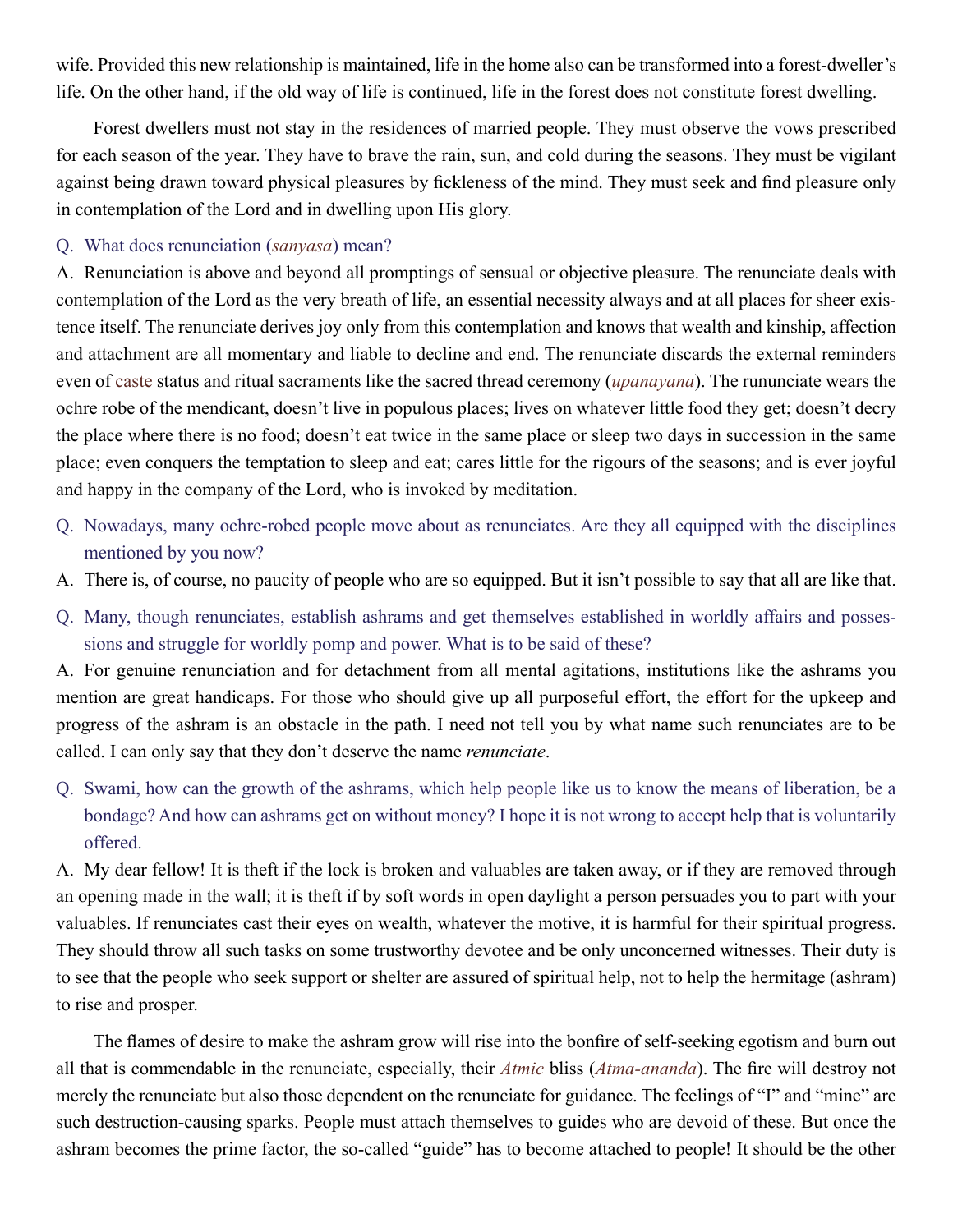way. The guide must not be dependent on the world; the guide must be free from all dependence. That is the mark of the renunciate (*[sanyasi](#page-51-4)*).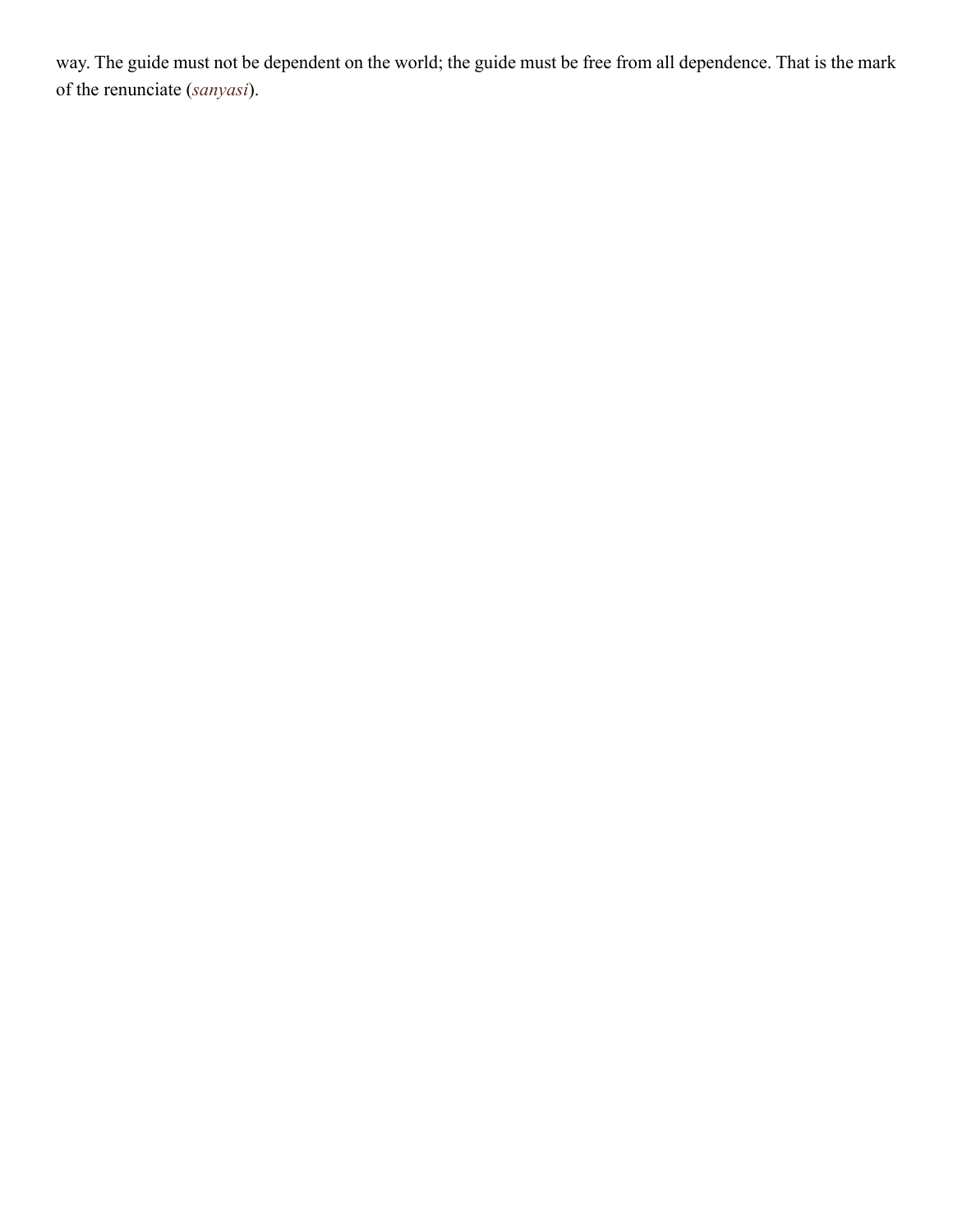## **Chapter 4. Freedom and Karma**

#### <span id="page-15-0"></span>Q. They also speak of blissful ascetics. Who are these? What are their qualifications?

A. Like the forest dwellers (*[vanaprasthas](#page-54-4)*) and renunciates (*[sanyasis](#page-51-4)*), ascetics have to be free from all attachment and hatred; they don't take any interest in their surroundings, be it a forest or town. They aren't worried in the least. They have no relation with others. They pay no heed to past, present, or future. They move about on thorn and stone, silent, smiling to themselves, ever joyous, ever alert, seeking no comfort and no shelter, seeking no place to sleep or eat. Spiritual bliss (*[ananda](#page-41-5)*) is their food.

Even today, there are blissful ascetics in the Himalayas, in silent caves, immersed in their own inner *[Atmic](#page-42-7)* bliss (*[Atma-ananda](#page-42-8)*). Not all can see them. Only good luck can bring you to their presence.

But many pretend to be ascetics and go about with that name. The genuine ones would not seek people or appear in public. Even if they miss their way and come among people, they just slip away silently, lest they draw attention to themselves. When you find a blissful renunciate freely moving in company and mixing with human affairs, take him to be a monster!

Q. How long is one bound by the obligations and duties (*[dharma](#page-44-4)*) related to the body?

A. As long as the individual *[Atma](#page-42-5)* (*[jivatma](#page-46-7)*) is not cognised. When that is discovered and known, there is no more need.

Q. How long is one aware of this individualized *[Atma](#page-42-5)*?

A. Until the stream joins the sea. Till the stream of individual soul (*[jivi](#page-46-9)*) reaches the source from which it came, the Sea of the Highest *[Atma](#page-42-5)* (*[Paramatma](#page-49-7)*).

#### Q. What is freedom (*[moksha](#page-48-1)*)?

A. Freedom is liberation from all that binds. That is to say, the attainment of the ever-existing, ever-stable, everpure *[Atmic](#page-42-7)* principle (*[Atma-thathwa](#page-42-9)*); getting rid of the ever-changing, ever-unreal, impure body principle.

#### Q. That attainment is not for all, is it, Swami?

A. Why do you say that? Everyone who equips themself can attain it; those who make the effort are attaining it. Everyone who is ill is entitled to medicine; you cannot say that only some are. Yet, if the drug is costly, only those who can afford it can benefit by it. The Lord's grace is hard to get; you have to pay a heavy price. Pay the price, that is to say, earn it by spiritual discipline, and the grace of the Lord will save you from this disease of worldliness (*[bhava-roga](#page-43-7)*).

- Q. Who needs this spiritual discipline the most?
- A. All who yearn to be saved from the flood of "birth-death", which is now sweeping them along.
- Q. Baba! What is the cause of a person getting born?
- A. The impact of actions (*[karma](#page-46-0)*).

#### Q. How many varieties of actions are there?

A. Three! Bad, good, and mixed. Some add a fourth, the actions of the spiritually wise one (*[jnani](#page-46-10)*), which are neither good nor bad.

Q. What is bad action?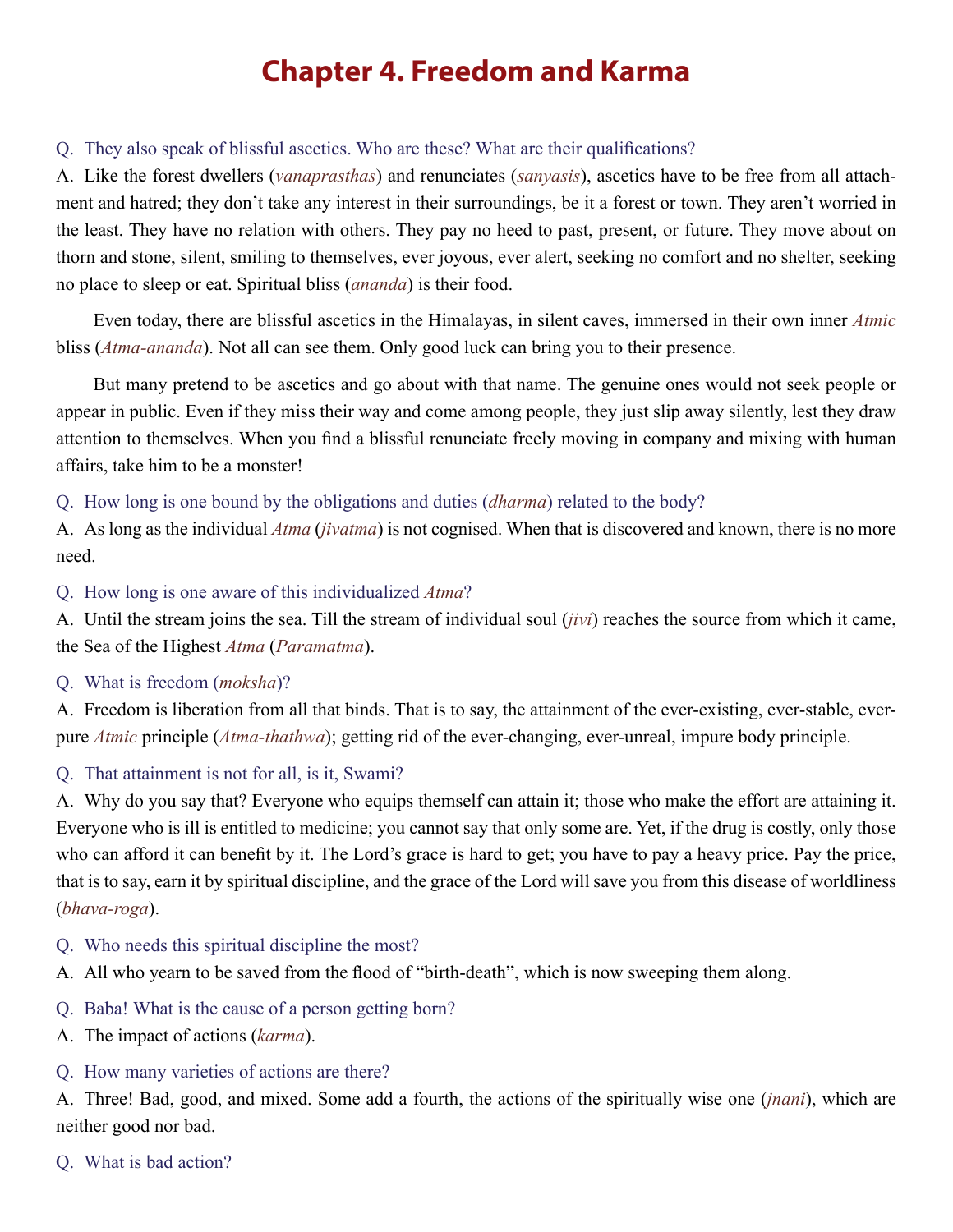A. Bad action are all acts done without the fear of God or of falling into sin; all acts done while under the influence of the six enemies —desire, anger, greed, delusion, pride, and envy (*[kama](#page-46-8)*, *[krodha](#page-47-4)*, *[lobha](#page-47-5)*, *[moha](#page-48-2)*, *[madha](#page-47-6)*, *[maatsarya](#page-47-7)*). Also, all acts that reveal the beast in people, that do not indicate that they have discrimination, keen intellect, and detachment; that are devoid of compassion, truth (*[sathya](#page-52-3)*), *[dharma](#page-44-4)*, peace (*[santhi](#page-51-5)*), and love (*[prema](#page-50-3)*) —these are negative acts.

#### Q. And the good acts?

A. All acts done in fear of God and sin; all acts done with truth, *[dharma](#page-44-4)*, peace, and love —these are good acts.

#### Q. What are the mixed acts?

A. They are an interesting lot. Though the acts are good, though apparently they are prompted by fear of God and sin, still, they reveal impulses that are quite the opposite. People start rest houses and water-distribution centres, for example, but they don't pay the servants regularly and well. Their aim is just to win some fame. They give to the poor only useless clothes and worn coins as alms. Whatever they do, their purpose is to get publicity.

#### Q. You also spoke of wise acts, Swami.

A. Yes; "wise act" is the name used for an act done to learn from sacred scriptures, elders, or teachers the way to escape from bondage to duality and the falsity of the world and to develop faith in the values of truth, *[dharma](#page-44-4)*, peace, and love —all acts that lead to the merging of the individual in the Universal Absolute.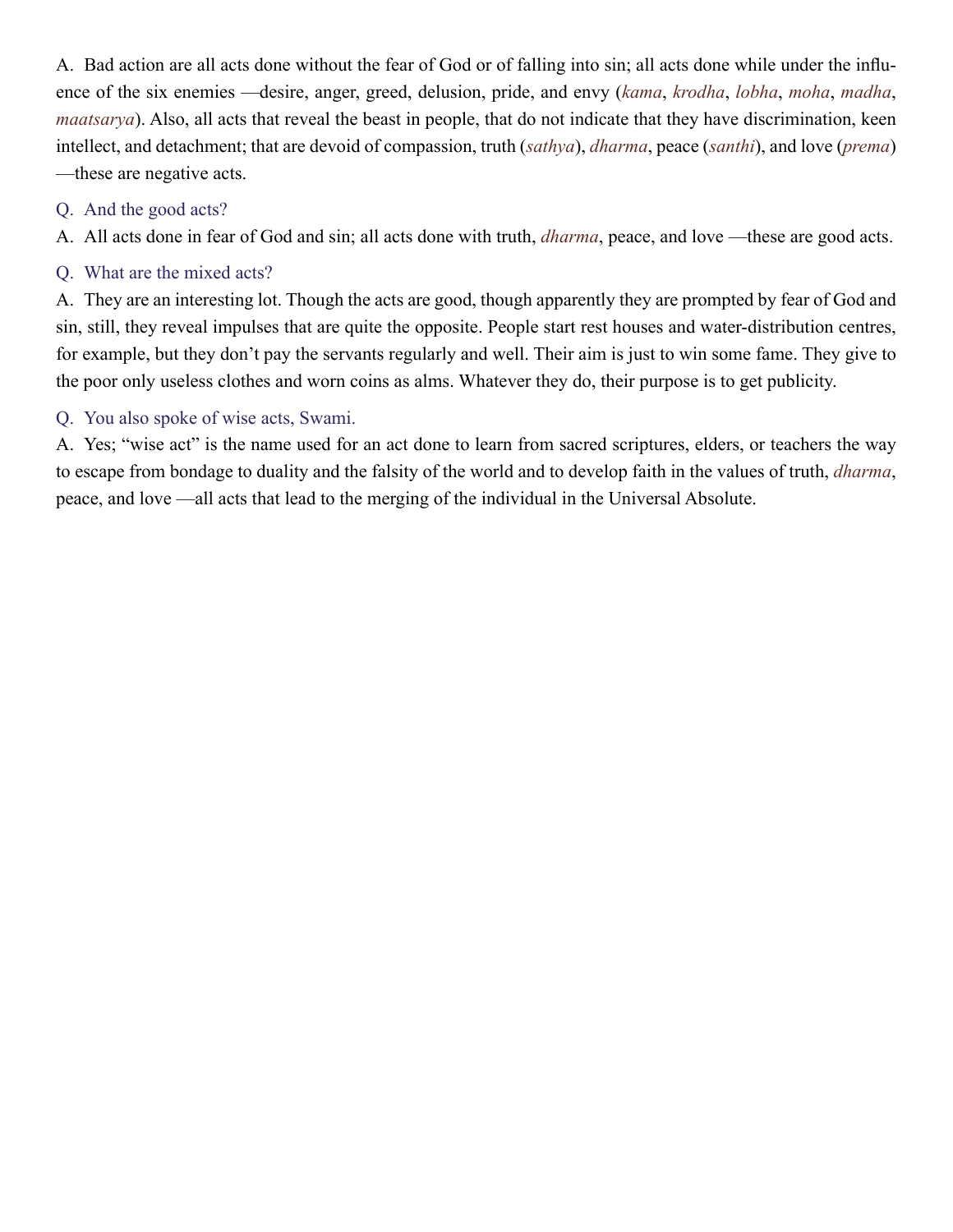## **Chapter 5. Spiritual Wisdom and Devotion**

#### <span id="page-17-0"></span>Q. Swami, I have often heard people use the word *[a-manaska](#page-41-6)*. What does it mean?

A. This entire creation, when it is realised as seen only by the eternal seer, the witness, simply disappears, as fog before the sun. That stage is known as *[a-manaska](#page-41-6)*.

- Q. What happens to the knowledge?
- A. Even that disappears!
- Q. This witness that you spoke of, where does it reside in the dream stage?
- A. It is in the individual soul (*[jiva](#page-46-11)*); it not only witnesses but also weaves and creates everything it sees.
- Q. And during deep sleep?
- A. It is in the full (the modification-less) reality.
- Q. And, in the fourth stage (*[thuriya](#page-53-11)*), the stage beyond deep sleep?
- A. It is merged in the Changeless Entity (*[Iswara-sthana](#page-45-3)*).
- Q. What is meant by the term *[parama-artha](#page-49-8)*?
- A. *[Parama-artha](#page-49-8)*, that is to say, beyond and above this world, which is limited by the body and senses.
- Q. They talk also of *[Parama-padha](#page-49-9)*. How will that be?
- A. It will be devoid of name-form and deed-form.
- Q. Swami! Does God transcend the universe, or is He immanent in the universe?

A. He fills the universe and is also beyond it, so there is no place outside Him. All places are inside Him; all names are His; no name is alien to Him.

Q. How is the Godhead who fills the universe to be referred to?

A. He can be called by many names: the Limitless Open, Supreme entity, the Highest Goal, the Bodyless, the Fullest Full, and also the Ungraspable-by-Word-or-Thought. He has many names. (He can be called *P[arama](#page-49-9)[padha](#page-49-9)*, *[Parama-artha](#page-49-8)*, *[A-sarira](#page-42-10)*, *[Pari-purna](#page-49-10)*, and also *Avaang-manogochara*.)

- Q. Is this entity (*[sat](#page-52-4)*) ancient or new?
- A. Of course, it is ancient and not new.
- Q. What is the ultimate goal of human life (*[purusha-artha](#page-50-4)*)?
- A. Why, freedom (*[moksha](#page-48-1)*), of course.
- Q. Swami, when talking of spiritual knowledge (*[vidya](#page-54-5)*), I have heard people mention the four spiritual knowledges. What are they?
- A. Metaphysics, the triple sacred science, vocational knowledge, and knowledge of administration of justice.
- Q. These names are all new to me. What exactly is metaphysics?
- A. The spiritual knowledge (*[vidya](#page-54-5)*) by which one is able to discriminate between *[Atma](#page-42-5)* and non-*[Atma](#page-42-5)*.
- Q. And the triple sacred science (*thrayee*)?

A. The spiritual knowledge by which one can attain heaven (*[swarga](#page-53-12)*), through appropriate rituals and actions (*[karma](#page-46-0)*).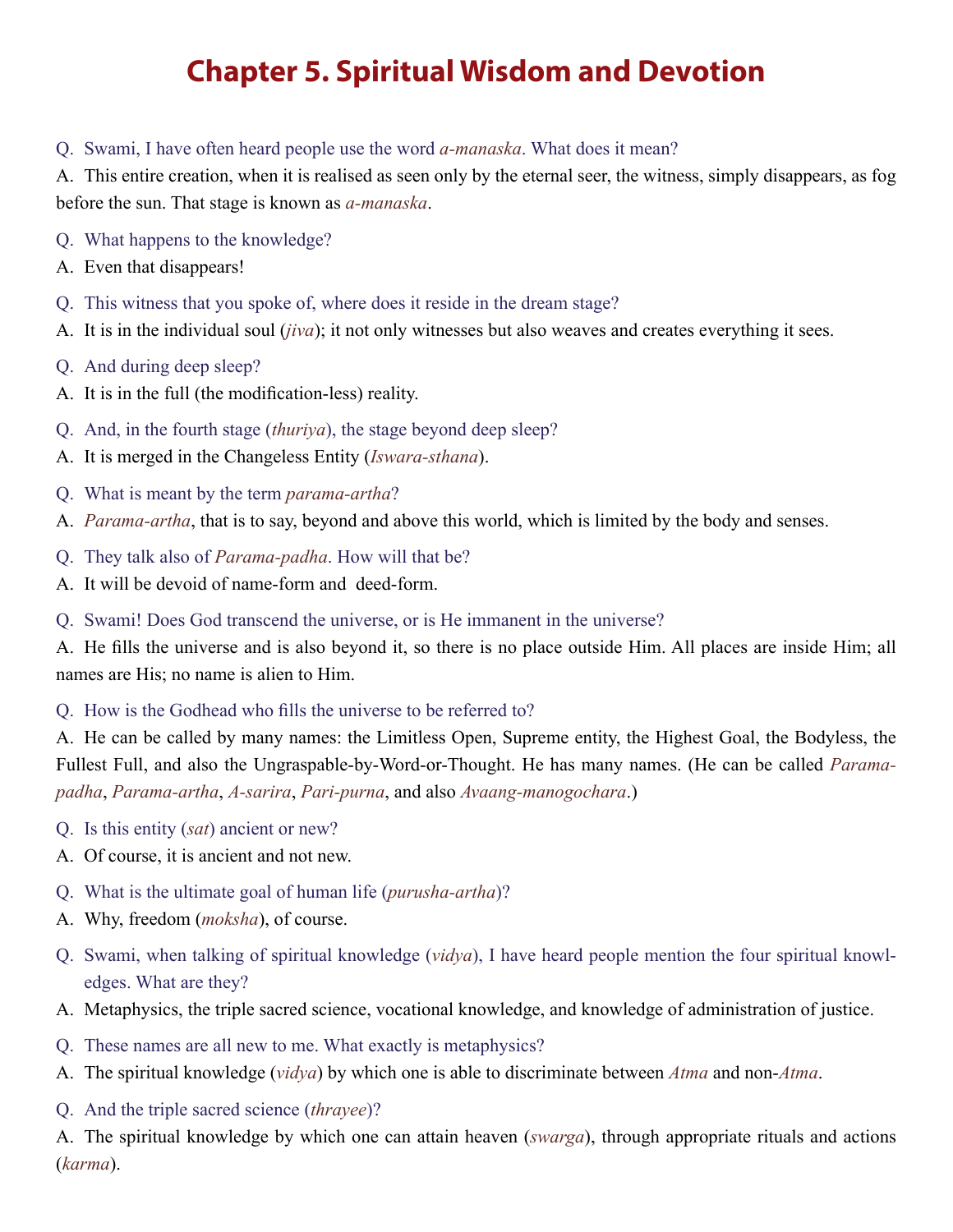- Q. What does vocational knowledge teach?
- A. Agriculture and other productive efforts.
- Q. What is meant by administration of justice?

A. The rulers and guardians of society rule and guard according to this spiritual knowledge (*[vidya](#page-54-5)*); it is essential for earning and enjoying riches and crops.

- Q. Which of these plunge a person into a cycle of births?
- A. All except the first, metaphysics.
- Q. Mastery of the mind is held essential for spiritual victory. But to purge the mind of all evil, what virtues do we have to cultivate?

A. There are four chief virtues: comradeship, compassion, a kind of joy, and non-involvement (*[maithri](#page-47-8)*, *[karuna](#page-46-12)*, *[muditha](#page-48-3)*, *[upeksha](#page-54-6)*).

Q. Swami, I must trouble you to explain these also.

A. Comradeship and the company of the humble and the good, affection for the name and form of the Lord these are included in *[maithri](#page-47-8)*. Compassion is the kindness one feels toward the afflicted.

Q. What is the virtue that is a kind of joy?

A. That is the joy one feels when meeting people who are charitable, who serve others, who help those in distress, etc.

Q. Non-involvement?

A. Non-involvement is the feeling of unconcern toward the wicked; neither loving them nor hating them.

Q. Just like these four virtues, they also talk of four types of devotion. What are they, Swami?

A. My dear man, all the multifarious types can be included under four categories: the distressed, the desirer of wealth or power, the seeker of spiritual knowledge, and the wise one (*[artha](#page-42-6)*, *[artha-arthi](#page-42-11)*, *[jijnasu](#page-46-13)*, and *[jnani](#page-46-10)*).

The distressed is the person who is tormented by the agony of spiritual discontent and who prays to the Lord in distress.

Q. What does *[artha-arthi](#page-42-11)* mean?

A. One who desires wealth or spiritual power (*[artha](#page-42-6)*) and who worships God and prays to Him for that boon.

- Q. *[Jijnasu](#page-46-13)*, you said. Who are they?
- A. Those who seek liberation steadily and strongly and who go in search of the Absolute.
- Q. And the wise one?

A. One who has escaped from dual consciousness, who has known their identity with the basic truth of the universe.

Q. Tell us the names of some who have achieved fame through these types of devotion, Swami. Then it will become clearer to us.

A. Oh, there are plenty of names. Among the distressed devotees, I can tell you of [Droupadi,](#page-44-6) [Prahlada](#page-49-11), and [Sakkubai;](#page-51-6) among the seekers of wealth or power, [Druva](#page-44-7) and [Arjuna](#page-42-12); among the seekers of spiritual wisdom, [Ud](#page-53-13)[dhava](#page-53-13) and [Radha;](#page-50-5) and among the wise, [Suka](#page-52-5) and [Sanaka.](#page-51-7)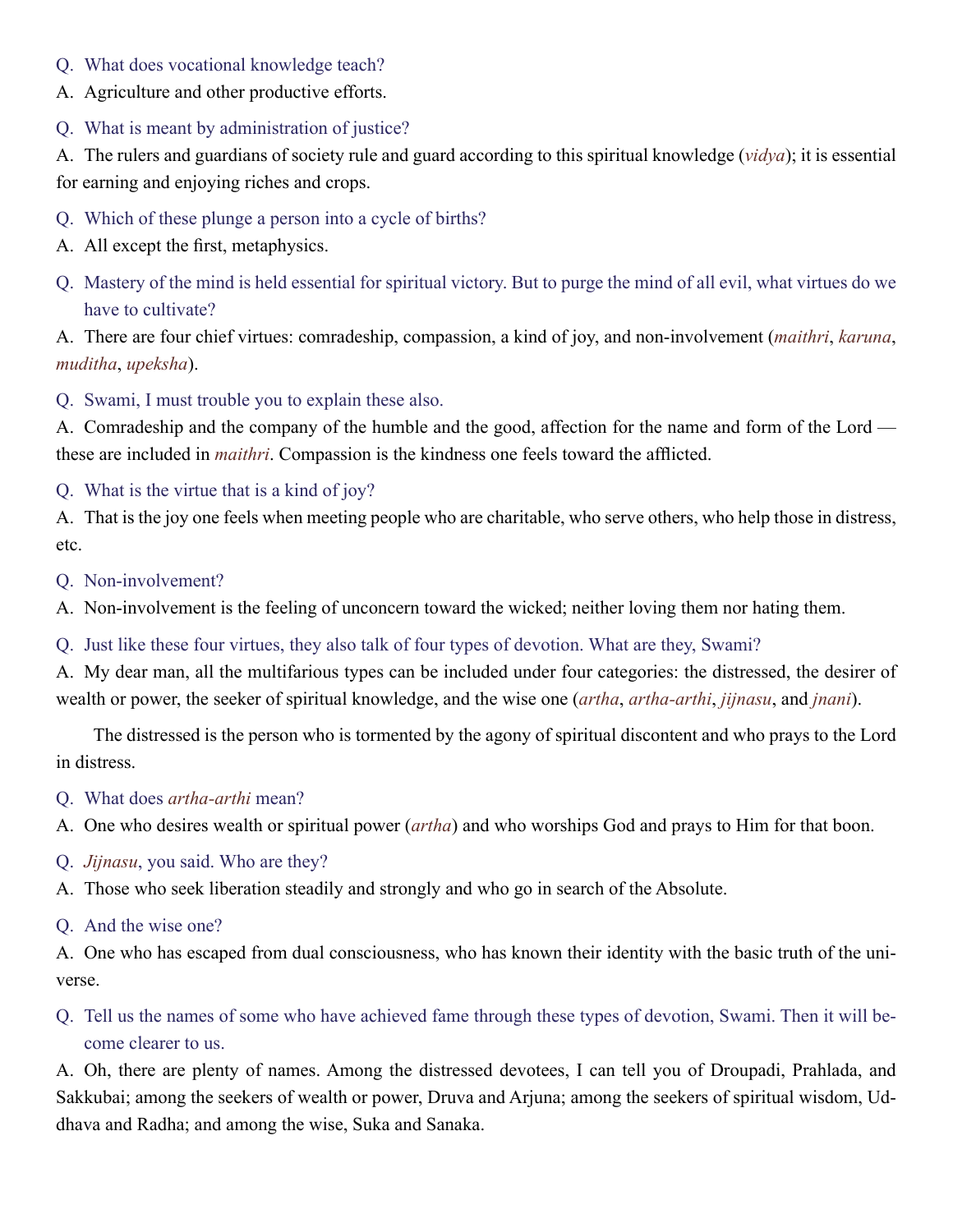## **Chapter 6. Obstacles to Freedom**

- <span id="page-19-0"></span>Q. Even those who proceed along the path of spiritual progress toward the goal of freedom (*[moksha](#page-48-1)*) seem to have big obstacles, Swami.
- A. Yes, the past, the present, and the future obstacles.
- Q. What are they? What is the obstacle from the past?
- A. Recollecting and remembering the past and getting affected by it.
- Q. And the obstacle from the present?

A. That itself operates in four ways! Attending more to the peculiarities of textual criticism than the sense of the teaching, dullness of the intellect, which prevents one from grasping the words of the elders and the wise, crooked reasoning, and justifying one's own statement as correct, through an exaggerated conceit.

Q. What is the nature of obstacles from the future?

A. The future creates obstacles because you anticipate troubles and worry about them even before they come.

Q. I have heard people speak of four types of beings, but I'm not quite clear what they are.

A. Egg-born, sweat-born, earth-born, and mammals, Birds are good examples of the first group; lice, etc. of the second; ants, plants, and trees of the third; and people, cattle, etc. of the fourth.

- Q. Well, Swami! Among these who are theists and who adore God, are there special types?
- A. Of course! There are four types among them too.
- Q. Their names?
- A. Twice-born, ascetics, dull-witted, and knowers of the *[Atma](#page-42-5)* (*[dwijas](#page-45-4)*, sages, *[alpa-buddhis](#page-41-7)*, and *[vidithatmas](#page-54-7)*).
- Q. Why are they called so? What is the special feature of each type?
- A. The twice-born recognise God as in the fire they revere, and they worship Him with that conviction.
- Q. The sages?
- A. They recognise God in their hearts.
- Q. What about the dull-witted?

A. They require images, pictures, or some other visible representation of His beauty and glory. They worship such.

- Q. And the knowers of the *[Atma](#page-42-5)*?
- A. They recognise God as immanent in the universe and see only Him wherever they turn.
- Q. May I ask who among these are the greatest?

A. Each is great in the stage they may have reached, but naturally, those who can experience the Lord everywhere at all times are the greatest.

Q. Swami! What traits of character do we have to avoid? That is to say, what are the obstacles in the path of one who seeks liberation from the cycle of birth and death?

A. Avoid the six enemies of people: desire, anger, greed, delusion, pride, and envy (*[kama](#page-46-8)*, *[krodha](#page-47-4)*, *[lobha](#page-47-5)*, *[mada](#page-47-6)*, and *[maatsarya](#page-47-7)*).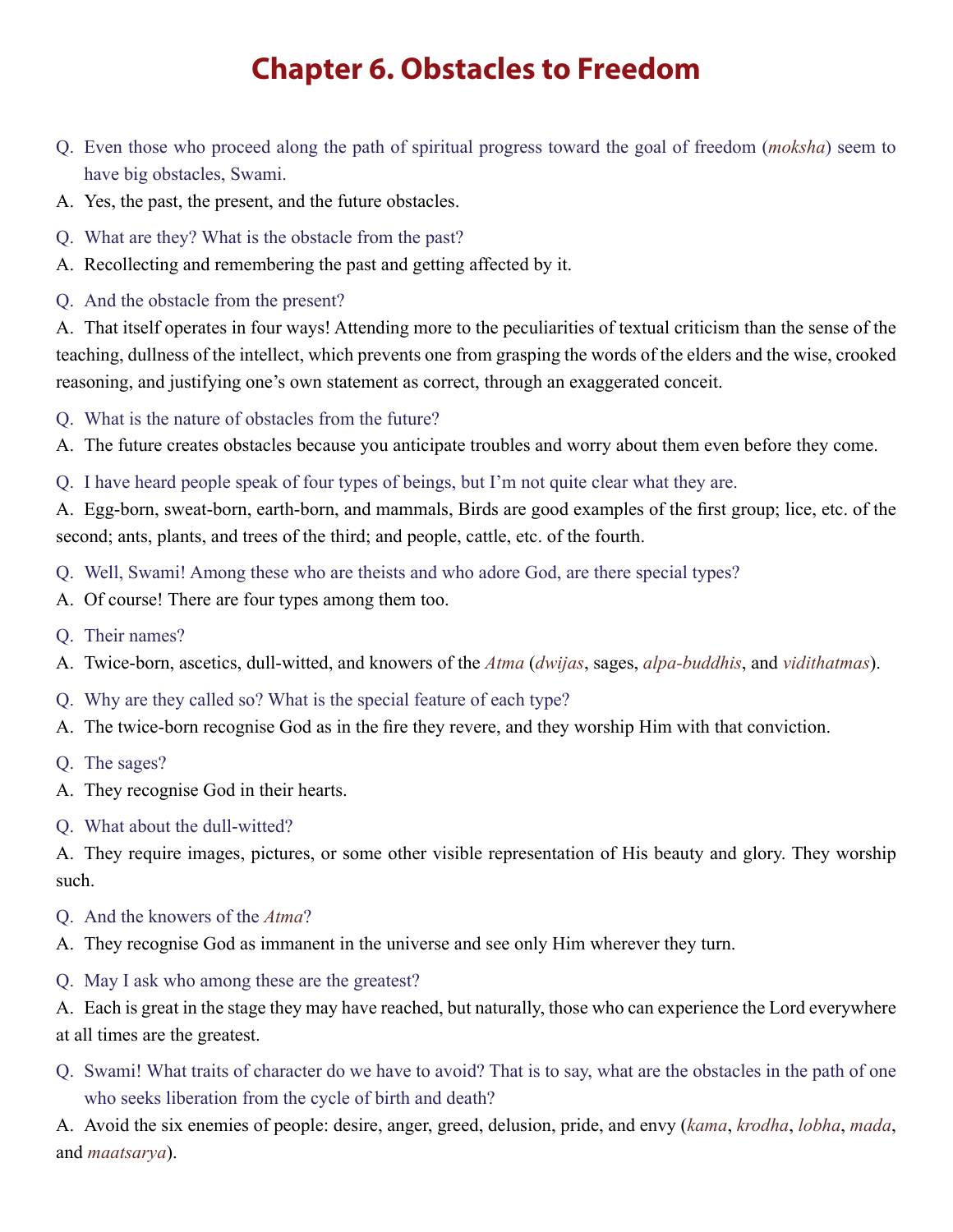#### Q. What exactly is desire?

A. Desire for riches, property, honour, status, fame, children —why list the lot? Attachment to all things of this sensory world, this false, temporary, impure world.

#### Q. Anger?

A. Yearning to harm others and causing ruin to them.

#### Q. And greed?

A. Determination that no one else should partake of even a small fraction of what one has earned or what one has; also, that even in times of distress, one's possessions should not be diminished by use.

#### Q. What is the meaning of delusion (*[moha](#page-48-2)*)?

A. The delusion that some people are nearer to one than others and the desire to please them more than others, leading to exertions for earning and accumulating for their sake.

#### Q. Pride?

A. Pride means the swagger that develops when one feels that one has more scholarship or strength or riches or fame than others. Even when people don't have these, pride makes people move about without reverence for elders and consideration for others' feelings and craving only their own comfort and security. Pride is extreme egotism.

Q. The last that you mentioned is envy. What does that mean, Swami?

A. When others are as happy as yourself, envy makes you miserable; you cannot tolerate it.

Q. There are also certain other traits too, like hypocrisy and conceit. What do they indicate?

A. Hypocrisy prompts people to do ceremonies and rituals and to give away vast sums in charity in order to win the applause of the world. Conceit is the pride that haunts a rich and happy person.

Q. What is the meaning of envy?

A. The desire that others should get the grief, the misery, and the worry from which one is suffering.

#### Q. So it is different from jealousy?

A. Yes. Jealousy means thinking always of doing evil to others, the preparedness to put up with any trouble in order to satisfy this desire to harm others.

All these are called inner foes. As long as one is caught in this net of delusion, which is spread by these foes, the yearning for liberation will not dawn in the mind.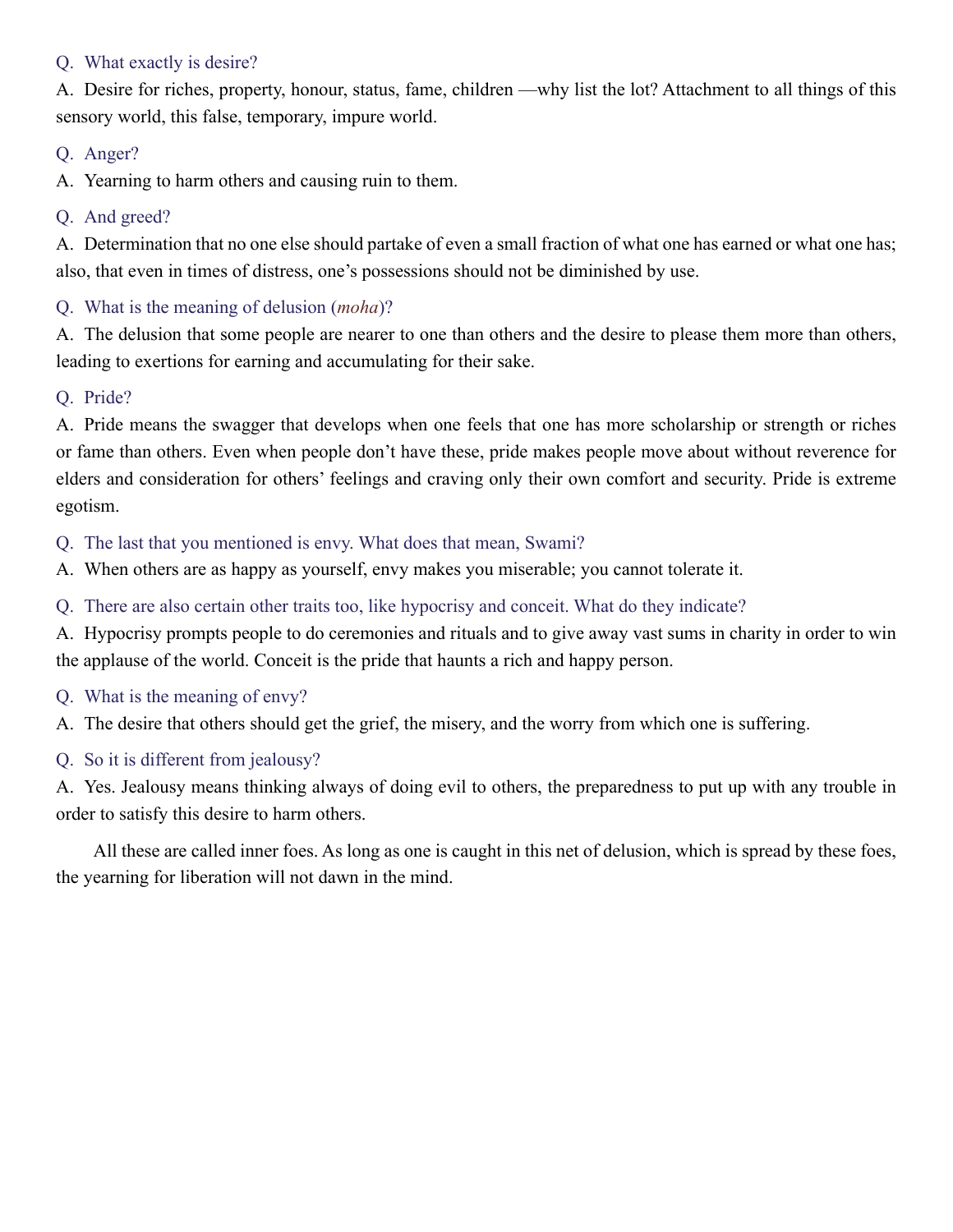## **Chapter 7. The Five Sheaths**

- <span id="page-21-0"></span>Q. How then can this delusion disappear?
- A. Why, discrimination (*[viveka](#page-55-4)*) and spiritual wisdom (*vijnana*) will make it disappear.
- Q. For the individual soul (*[jivi](#page-46-9)*) reflected in the intellect (*[buddhi](#page-44-0)*) and the Changeless —does one of them superimpose on the other?
- A. Though there may appear to be no superimposition, the superimposition exists.
- Q. How is that?

A. The Changeless is unattached, unmoved, unaffected, and ever-free. Still, due to the superimposition, it appears differently. This is the result of their coexistence.

Q. Some elders say that "That (*[Thath](#page-53-14)*)" and "you (*[thwam](#page-53-15)*)" are the same, identical. How is that? What does it all mean? Please enlighten me.

A. Take the pot, house, and a pitcher. They are distinct, right? They are not identical. But the space (*[akasa](#page-41-1)*) that is in all of them is the same. When the condition or limitation is removed, the space in the pot, hut, and pitcher all merge with the space that is unconditioned, unlimited. Light is also like this. The light inside and the light outside merge.

Q. Well, Swami, You have said that the human being in this body, which is composed of the five elements, has to realise the *[Atma](#page-42-5)* encased in the five sheaths. What is a sheath (*[kosa](#page-47-9)*), exactly?

A. A sheath is a case, a cover. A sword is put into a scabbard. Money is kept in a treasury. You must realise that the thing kept in this five-fold case is the real "I". To see one's own truth, one has to remove the five cases.

Q. What are these five, Swami?

A. They are called the food, vital breath, mind, spiritual intelligence, and bliss sheaths (*[anna-maya](#page-42-13)*, *[prana-maya](#page-49-12)*, *[manomaya](#page-48-4)*, *[vijnana-maya](#page-54-8)*, *[ananda-maya](#page-41-8) [kosas](#page-47-9)*).

Q. What does food sheath mean?

A. This body grew in the womb of the mother with the help of the food (*[anna](#page-42-14)*) taken by the mother. Even after birth, it has grown and is being sustained by food. After death, it becomes part of the Earth, which produces food. So it is called food sheath.

- Q. Of what importance is this food sheath?
- A. It is the gross body, which suffers grief and exults in joy.
- Q. Is that its only name? Or does it have another name?
- A. It does. It is also called "place of enjoyment".
- Q. The sheath of vital breath, what does that mean?
- A. The sphere of the five senses, the five vital airs (*[pranas](#page-49-1)*); they form this cover.
- Q. Swami! It seems there are not only vital airs but other subsidiary vital airs as well.

A. Yes. They are: belching, blinking, sneezing, yawning, and one that fills the body and causes it to grow fat. Even after death, these affect the body and cause changes in the corpse. (In Sanskrit, these vital airs are *[naga](#page-48-5)*, *[kurma](#page-47-10)*, *[krukara](#page-47-11)*, *[devadatta](#page-44-8)*, and *[dhananjaya](#page-44-9)*).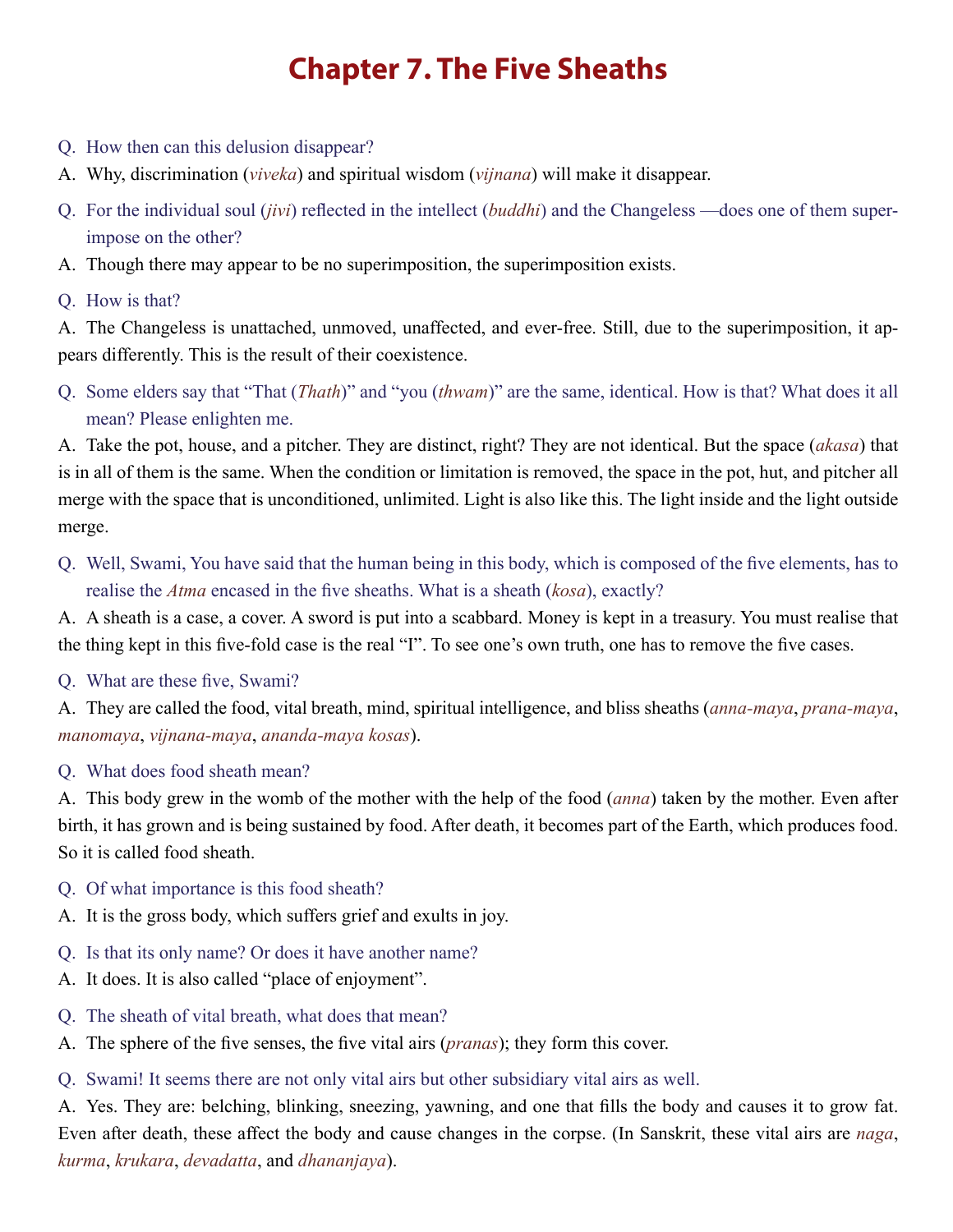#### Q. What does mental sheath mean?

A. The sphere of the five organs of perception (*[jnanendriyas](#page-46-3)*), plus the mind, of which they have become the instruments. It is inside the sheath of vital air.

#### Q. You often say "mind, mind"; please explain what that mind is.

A. That which makes you feel you are the body and feel all things related to the body as "mine"; that which runs out through the senses to the objects in order to experience the pleasure therefrom. It is thus rendered very unsteady, always flitting from one object to another.

#### Q. Swami! How is one to realise that one is separate from, beyond, and above the food sheath?

A. The body is not evident before birth or after death. It is seen only during the intervening period of time. The body has a beginning and an end, a growth and decay. Such things are "products" or "effects", and effects are conditioned. So the body is also a limited, conditioned thing.

The wise one tells himself, "I exist always; I am not material; I have no cause and effect; I am separate from this gross body. Therefore, I cannot be this food sheath. I am the knower of the food sheath; I am the witness." When this knowledge is well established, one knows the truth. One must realise that one is beyond the food sheath.

#### Q. How is one to realise that one is beyond the vital air sheath?

A. At night, when the individual is asleep, the vital airs (*[pranas](#page-49-1)*) are moving; but the individual doesn't know what is happening in them or around them. The individual doesn't fight if enemies come during sleep. The individual is inert, inactive, like a log. But "My nature is not this inertness. I am the ever-conscious witness. I am separate from all the sheaths" —thus the individual must discriminate, reflect, and know.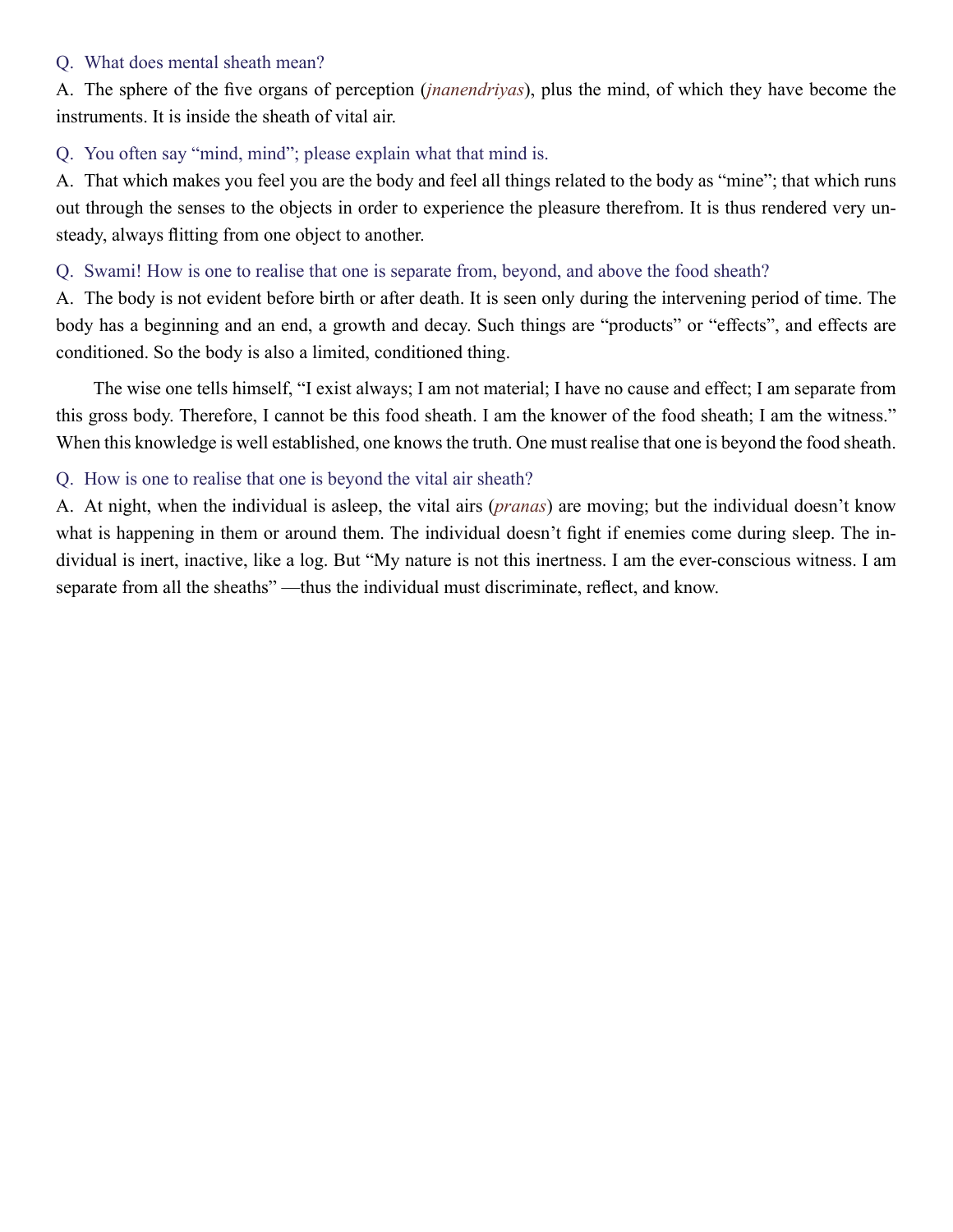## **Chapter 8. Yoga and Freedom**

<span id="page-23-0"></span>Q. We commit many sins and do many meritorious deeds with this body and mind, Swami! They bring about grief or joy. This "I" of which you are speaking, is it "I" the doer, the consumer of the grief or joy?

A. Not for a moment. The one who does is the doer; doing is a modification. Doing produces a modification, doesn't it? So, one appears as if one is modifying. But the "I" is modificationless. It is the fixed; so it is not affected at all. Doer-ism is the quality of the inner psychosomatic instruments (*[anthah-karana](#page-42-15)*). Thus, the "I" takes on the appearance of the doer and the gainer of the fruits of the deed.

Q. If so, how can we know about entry into this world and exit from this world into another?

A. The inner instrument, the subtle body (*[linga-deha](#page-47-12)*), moves from this world to another, from one birth to another, according to the accumulated merit. It is the limited subtle body that has entries and exits. You, who are like the sky, omnipresent and unaffected, have no arrival into this world or departure to another. You are not of that nature.

- Q. Then what is the means of gaining freedom (*[moksha](#page-48-1)*)?
- A. Spiritual knowledge (*[vijnana](#page-54-9)*) is the means.
- Q. Some great people say that *[yoga](#page-55-0)* is the means. Is that true?
- A. That is also true. There can be two roads to a place, can't there?
- Q. Which is the better road?

A. Both are good and important. Both take you to the same goal; you just can't travel on both at the same time. People can choose the road that suits their inner promptings and do the spiritual disciplines of that path. Both release spiritual seekers from bondage.

- Q. Swami! Is spiritual wisdom (*[jnana](#page-46-14)*) acquired by *[yoga](#page-55-0)* or is *[yoga](#page-55-0)* acquired by spiritual wisdom?
- A. *[Yoga](#page-55-0)* gives spiritual wisdom, which confers freedom (*[moksha](#page-48-1)*) easily. This is the correct position.
- Q. What is the effect of *[yoga](#page-55-0)*? How does it benefit?

A. *[Yoga](#page-55-0)* is like fire, which is why the phrase "fire of *[yoga](#page-55-0)* (*[yoga-](#page-55-0)[agni](#page-41-2)*)" is used. It burns away all sins, so the inner instrument (*[anthah-karana](#page-42-15)*) is rendered pure. When that happens, spiritual wisdom is born there. The splendour of that spiritual wisdom dispels the darkness of ignorance and delusion; that is the liberation.

Q. Does *[yoga](#page-55-0)* have so much potentiality?

A. Why ask if it has? It has. However learned people are, however great the detachment, however deep the wisdom, unless they conquer the senses they cannot qualify for liberation (*[moksha](#page-48-1)*). Without *[yoga](#page-55-0)*, all these cannot rid themselves of sin. Unless they clear themselves of sin, their inner instrument doesn't become pure. Without a pure inner instrument, spiritual wisdom (*[jnana](#page-46-14)*) cannot be acquired, and without spiritual wisdom, there can be no liberation. So, *[yoga](#page-55-0)* is the very foundation.

#### Q. This is rather hard to follow, Swami! Give me some illustration to make it simpler, even for the unlearned.

A. When a storm is blowing, can anyone light a lamp? So too, when sensual desires are blowing strong, the wisdom-lamp can't burn; it will go out soon, even if it is lit.

Q. What are the gains from *[yoga](#page-55-0)*?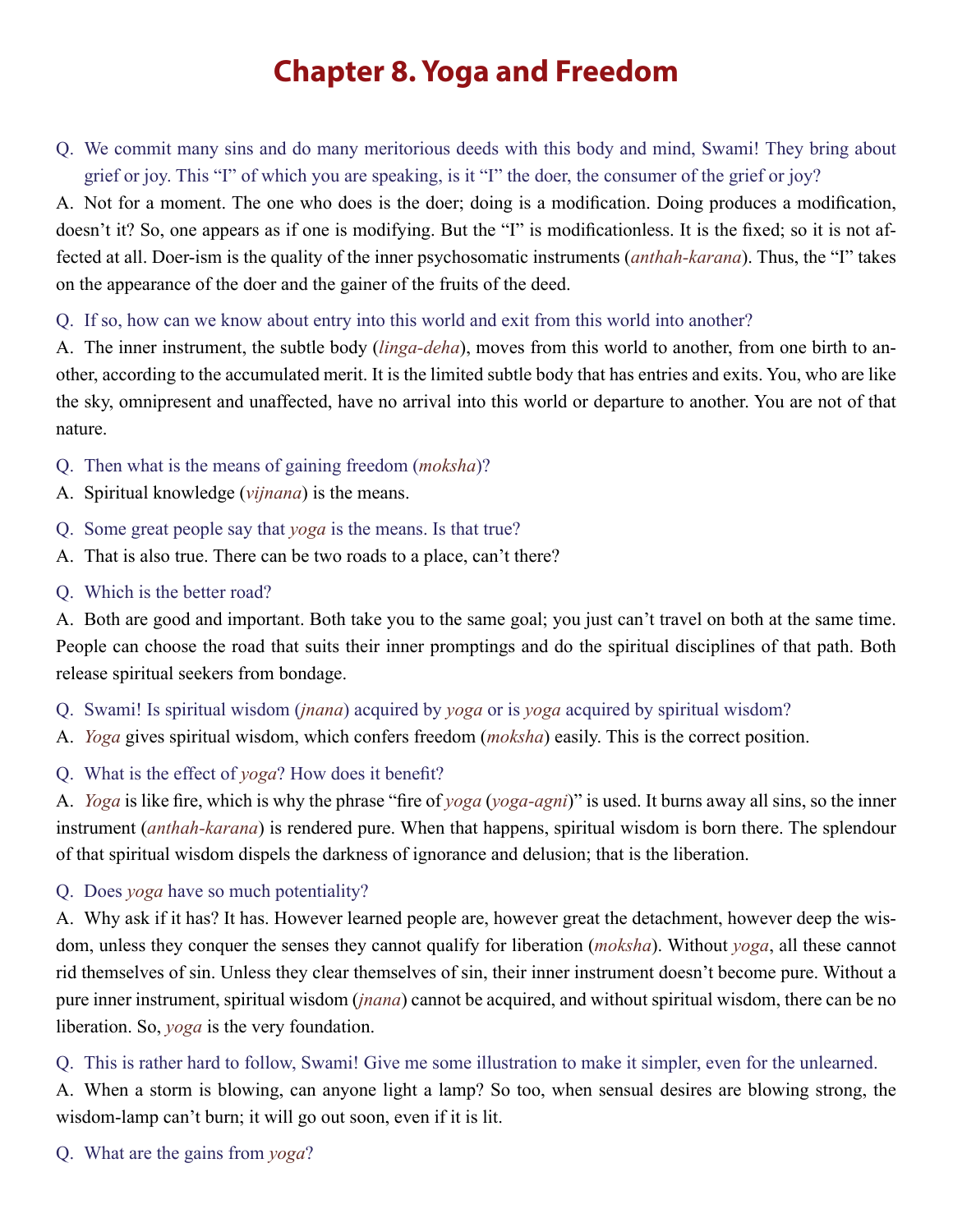A. It destroys all impulses and urges toward the sensual world. It puts down the mind and its agitations.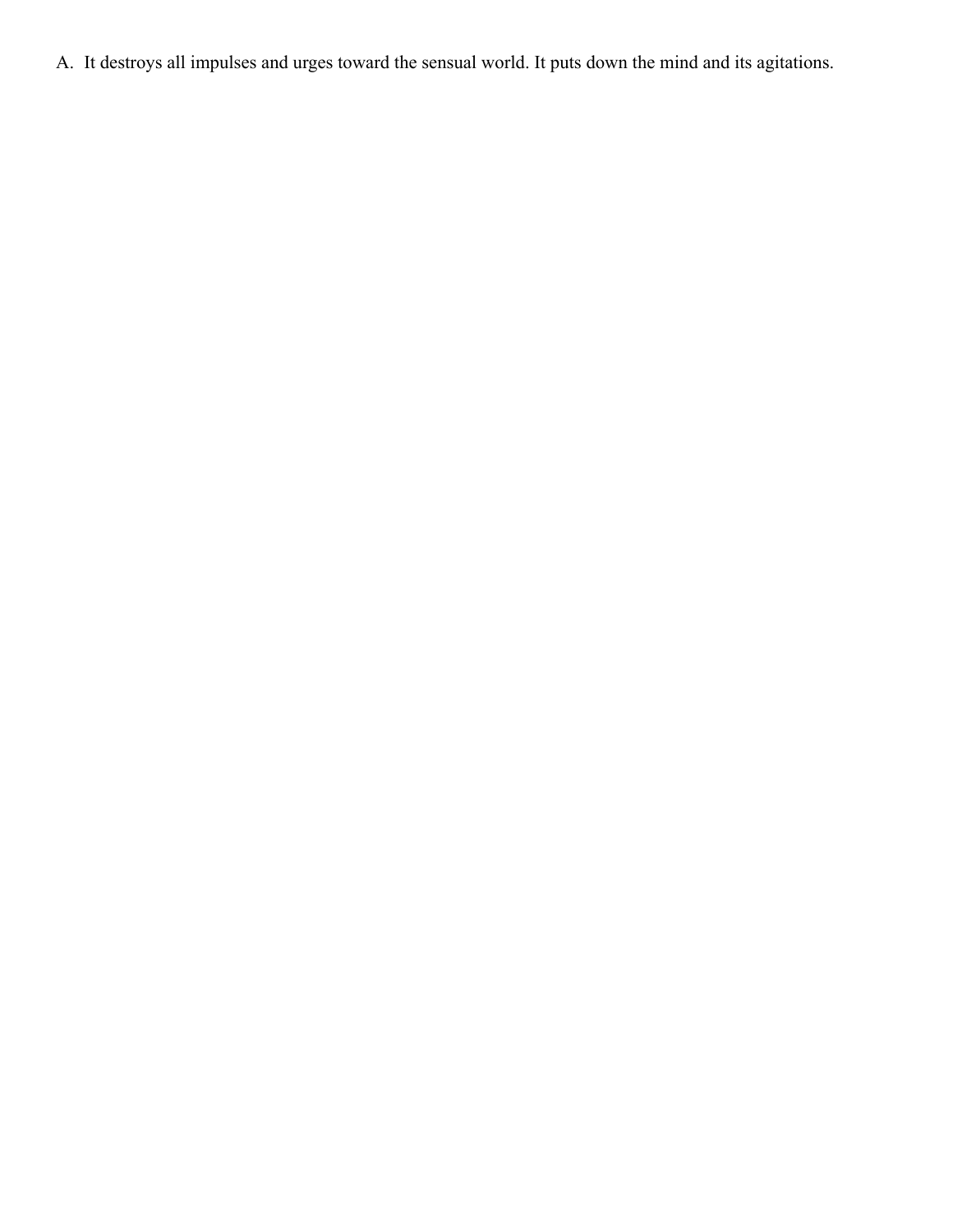## **Chapter 9. Spiritual Wisdom and Yoga**

- <span id="page-25-0"></span>Q. You have been saying that spiritual wisdom (*[jnana](#page-46-14)*) is essential. What exactly is the function of spiritual wisdom?
- A. Spiritual wisdom makes you realise your own Reality (the *[Atma-swarupa](#page-42-16)*).
- Q. And *[yoga](#page-55-0)*? If a person has no *[yoga](#page-55-0)*, what happens?
- A. That person is like a lame person.
- Q. And if a person has no spiritual wisdom?
- A. That person is like a blind person.
- Q. They say that *[yoga](#page-55-0)* destroys all blemishes, removes all faults. How does that happen?

A. Can rice become eatable unless it is boiled over a fire? By *[yoga](#page-55-0)* and other disciplines, the subconscious mind (*[chittha](#page-44-1)*) becomes soft. It is called severe austerity (*[tapas](#page-53-16)*), heat; it becomes hot (*[taptha](#page-53-17)*). Moreover, *[yoga](#page-55-0)* and spiritual wisdom are like oil and flame. The oil is *[yoga](#page-55-0)* and spiritual wisdom is the illumining flame of the lamp.

Q. Swami! Pardon me for asking this. So many people are teaching *[Vedanta](#page-54-10)*, now. Have they all realised this truth, experienced this Reality?

A. How can this be said? You can judge them yourselves. See if they have purity of heart, purity of thought, purity of mind, knowledge of the inherent and immanent Highest *[Atma](#page-42-5)* (*[Paramatma](#page-49-7)*) —only such have the right to teach *[Vedanta](#page-54-10)*, for only they can experience *[Vedanta](#page-54-10)*.

Q. The teaching by those who have no such qualities, will it benefit to a certain extent at least?

A. Fine descriptions of the various delicacies and tasty dishes won't satisfy a hungry person. The *[Vedanta](#page-54-10)* that stops with words is like that. *[Vedanta](#page-54-10)* has to be experienced in order to satisfy. Again, listening without eagerness to learn is also ineffective. Unless the teacher has detachment from sense objects, the teaching is but parrot talk. Those who come to listen, without desire to learn and benefit, are engaged only in showy demonstrations.

Q. Baba! You say that purity of heart, purity of mind, and knowledge of the immanent and transcendent Supreme Self (*[Paramatma](#page-49-7)*) are essential. Then what use is spiritual practice done through the body, composed of the five elements? Isn't it enough if one acquires the wisdom (*[jnana](#page-46-14)*) of one's essential nature?

A. Wonderful fellow! Simply because the rudder is essential, can you take it that the boat is unnecessary? How can you cross the river with only the rudder?

Believe that the Lord has conferred upon you the body as a boat to cross the sea of life (*[samsara](#page-51-8)*) and subconscious mind stuff (*[chittha](#page-44-1)*) as the main thing in it. That is the first step in *[Vedanta](#page-54-10)*. Knowledge of the real form of divinity is the rudder. But that alone is not sufficient; physical habits and disciplines have also to be attended to. To attain the ethereal eternal stage, a disciplined body is important.

Q. Another doubt afflicts me, Swami. Talking of physical disciplines, may I know whether knowledge of *[Brah](#page-43-0)[man](#page-43-0)* (*[Brahma-vidya](#page-43-8)*) makes any distinction between male and female?

A. Well, my boy! This boat has no such distinction. Knowledge of *[Brahman](#page-43-0)* and cleansing of the subconscious mind do not depend on sex at all. All who are ill have the right to the drug that cures, right? So too, all who have the illness of birth and death have the right to knowledge of *[Brahman](#page-43-0)*, the specific that will cure it. Perhaps not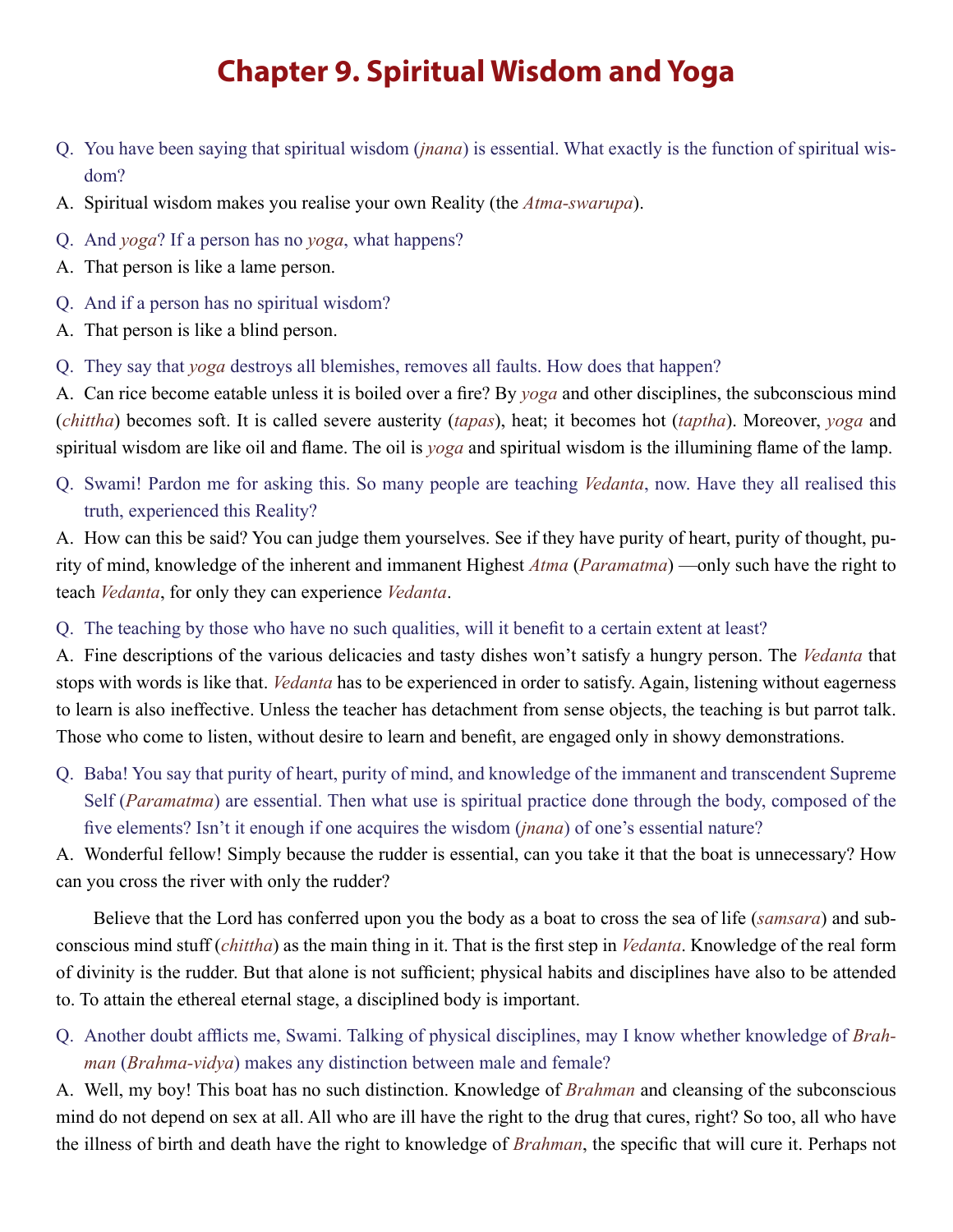all can afford to have access to that wonder drug, but you can't argue that some have no right to it.

Q. Why, Swami, some *[Vedanta](#page-54-10)* scholars say that women have no authority to learn or practise knowledge of *[Brahman](#page-43-0)*)! The boats are not of the same nature, it seems.

A. My child! As I have said, both have equal right to the specific. But both have to follow a regimen for the drug to act upon the system. Contemplation of the essential basis of oneself is the drug; along with it, the regimen of spiritual wisdom (*[jnana](#page-46-14)*) and renunciation (vairagya) has to be rigourously followed.

Women may not be able to observe this disciplinary regimen as rigorously as men, since they are weaker. Perhaps, the reason for those people denying women the right to this drug is this weakness. But all, whether men or women, who can observe the restrictions and regulations have an equal right to benefit by the drug of knowledge of *[Brahman](#page-43-0)* (*[Brahma-vidya](#page-43-8)*). That is my verdict.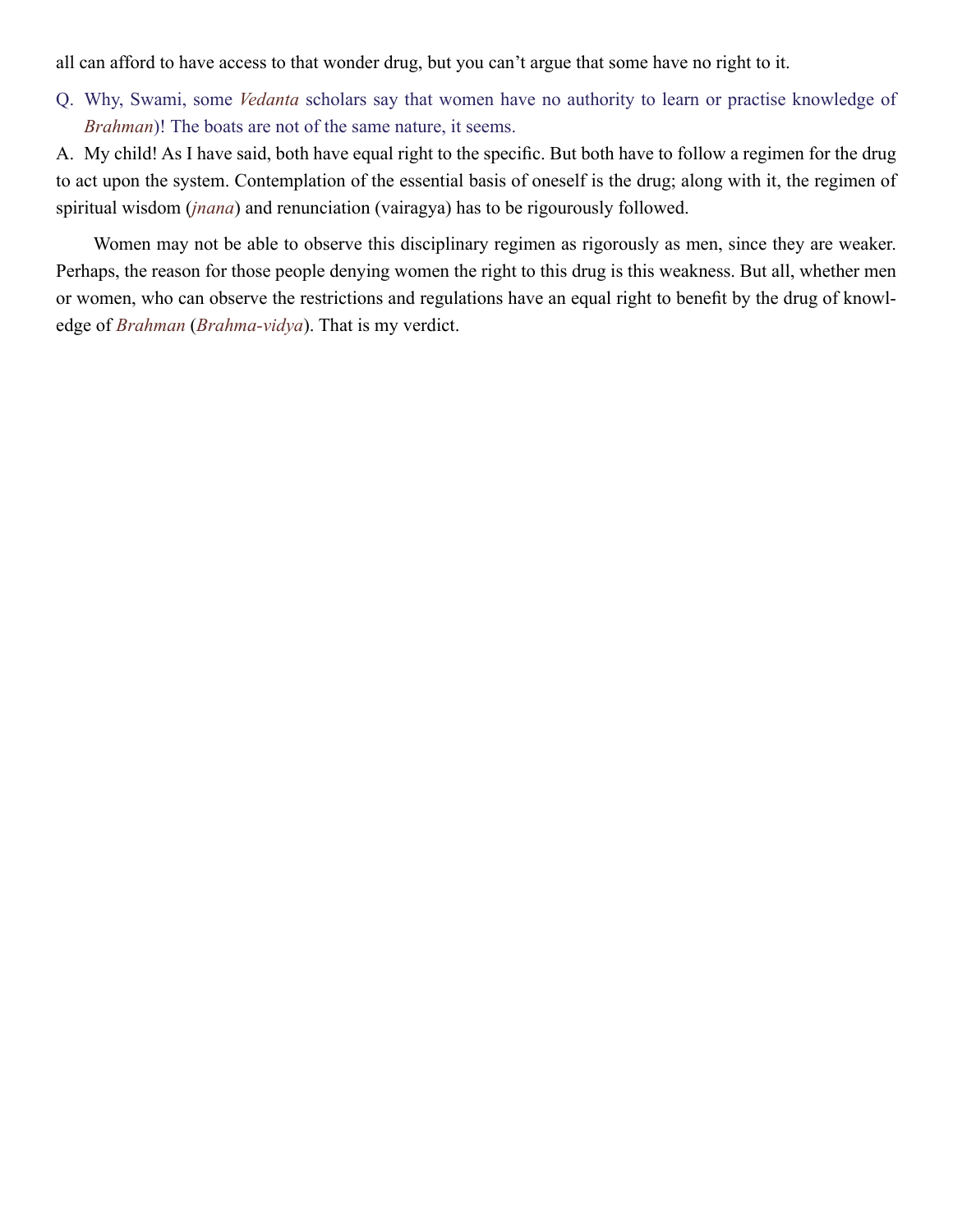## **Chapter 10. Women and Knowledge of Brahman**

#### <span id="page-27-0"></span>Q. You were talking of strict regimen. Men should also follow a strict regimen, right?

A. Of course! They are also flesh and blood, bone and marrow; they are also afflicted with illness. Each and every person who is afflicted with birth and death and suffering from this cycle is in need of this medicine. And whoever helps himself to this treatment has to follow the regimen. Man or woman, whoever neglects the regimen cannot get rid of the illness. People cannot afford to say that they are free from it; they have to stick to it closely and observe it strictly. Even if they have had initiation into the spiritual path of Brahma-realisation, if they are devoid of virtues like equanimity (*[sama](#page-51-9)*) and control of the outer senses (*[dama](#page-44-10)*), they cannot save themselves, whether they are men or women.

Q. But Swami, why do many scholars who are learned in the scriptures (*[sastras](#page-51-3)*) declare that women have no right to acquire knowledge of *[Brahman](#page-43-0)* (*[Brahma-vidya](#page-43-8)*)? What is the reason?

A. There is no reason at all to declare that women are not entitled to knowledge of *[Brahman](#page-43-0)*. [Vishnu](#page-54-11) taught his wife, [Bhudevi,](#page-43-9) the glory of the *[Gita](#page-45-5)*, and the Supreme Lord (*[Parameswara](#page-49-13)*) taught [Parvathi](#page-49-14) the *[Brahman](#page-43-0)* principle (*[Brahma-thathwa](#page-43-6)*) through the *[Guru-gita](#page-45-6)*. That is what the *[Guru-gita](#page-45-6)* means when it says, ["Parvathi](#page-49-14) spoke." What do these words mean? Besides, the Lord (*[Iswara](#page-45-7)*) initiated [Parvathi](#page-49-14) into *[yogic](#page-55-0)* and mantra scriptures. The *[Brihadaranyaka Upanishad](#page-43-10)* mentions that [Yajnavalkya](#page-55-5) taught [Maitreyi](#page-47-13) this very same knowledge of *[Brahman](#page-43-0)*. This is a well-known fact. Now, you can yourself judge and draw your own conclusion whether women are entitled to knowledge of *[Brahman](#page-43-0)*.

Q. Swami, others declare that women are not entitled to spiritual studentship (*[brahma-charya](#page-43-5)*) and renunciation (*[sanyasa](#page-51-1)*). Is it true? Do the *[Vedas](#page-54-12)* prohibit it?

A. The *[Vedas](#page-54-12)* have two sections: Actions (*[Karma-kanda](#page-46-15)*) and wisdom (*[Jnana-kanda](#page-46-16)*). The section on actions is for beginners, for the undeveloped; the section on wisdom is for the more advanced, the developed intelligences. There is no reference to men or women in connection with these. The beginners are worldly, so how can they understand the immortal message of the wisdom section about the *[Atma](#page-42-5)*? In the *Brihadaranyaka*, we have mention of [Gargi](#page-45-8) and [Maitreyi](#page-47-13) shining in the spiritual splendour of spiritual studentship (*[brahma-charya](#page-43-5)*) and renunciation (*[sanyasa](#page-51-1)*). In the *[Mahabharatha](#page-47-14)* also, we have [Subha Yogini](#page-52-6) and other women who are ideal women, full of virtue.

#### Q. Can a woman win knowledge of *[Brahman](#page-43-0)* even while leading a householder's life?

A. Why not? [Madalasa](#page-47-15) and others got knowledge of *[Brahman](#page-43-0)* while in the householder stage of life. You must have heard in the *[Yoga-vasishta](#page-55-6)* and the *[Puranas](#page-50-6)* how they attained the height of auspiciousness, *[Brahmic](#page-43-4)* wisdom itself. Then again, don't the *[Upanishads](#page-53-18)* declare that [Katyayani](#page-46-17), [Sulabha](#page-52-7), [Sarangi,](#page-51-10) [Viswavara](#page-55-7) and others were adepts in *[Brahmic](#page-43-4)* wisdom (*[Brahma-jnana](#page-43-11)*)?

Q. Swami, have any women attained knowledge of *[Brahman](#page-43-0)* while in the householder stage? And who attained it while in the renunciate stage? And who realised it while in the forest-dweller stage? Did any women get it in the spiritual student stage of life?

A. Don't think that no women realised knowledge of *[Brahman](#page-43-0)* in any of these stages. [Chudala](#page-44-11) attained it while a householder; [Sulabha Yogini,](#page-52-7) as a renunciant; [Maitreyi,](#page-47-13) in the forest-dweller stage; and [Gargi](#page-45-8), in the student stage. Other great women of *Bharath* (India) also achieved this height. Why, even today, many are in this great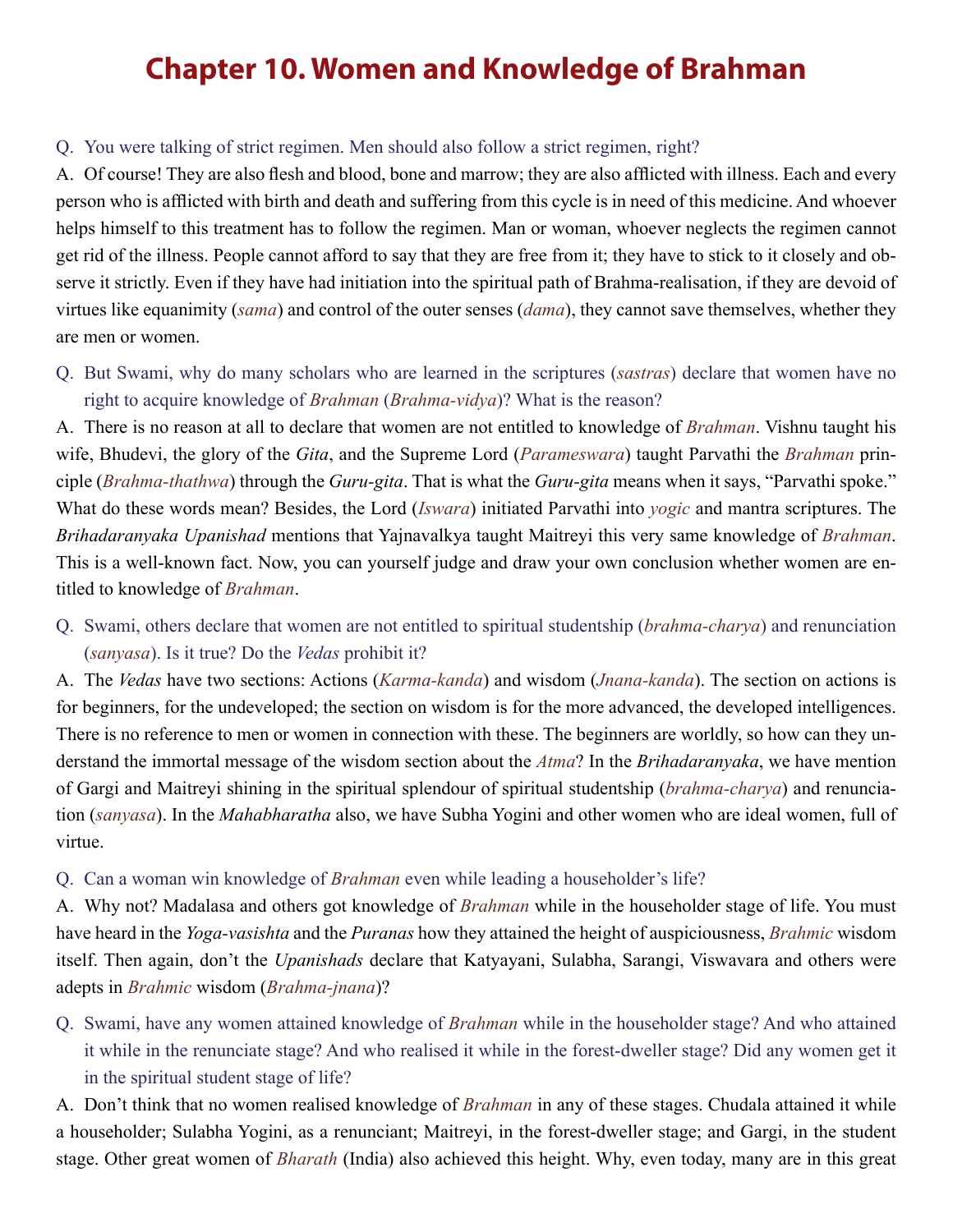category. I simply mentioned four names because you came up with that question. So don't in the least lose enthusiasm. There is no need for loss of heart.

Q. When we have so many examples of women who have attained knowledge of *[Brahman](#page-43-0)*, why do so many argue against it? Why do they impose limitations on women?

A. It is sheer absurdity to deny women the right to earn knowledge of *[Brahman](#page-43-0)*. But in worldly matters, it is necessary that some limitations be respected by them. They are laid down only in the interests of *[dharma](#page-44-4)* and for worldly prosperity. For the sake of the upkeep of morals and the social health in the world, women have to be bound by them. They are too weak to maintain certain standards of life and disciplines. They have some natural handicaps; that is the reason for these limitations.

This does not mean any fundamental inferiority. Why, even pundits and people learned in the scriptures (*[sastras](#page-51-3)*) acquire their spiritual wisdom (*[jnana](#page-46-14)*) through the reverential homage they pay to the feminine deity [Saraswathi.](#page-51-11) The patron deitees of education (*[vidya](#page-54-5)*), wealth, and spiritual wisdom are all feminine [—Saraswathi](#page-51-11), [Lakshmi](#page-47-16), and [Parvathi](#page-49-14). Even in customary correspondence, when women are addressed, they are referred to as, "To …, who is equal to [Lakshmi"](#page-47-16), etc.

You always speak of mother-father, [Gauri](#page-45-9)[-Sankara,](#page-51-12) [Lakshmi](#page-47-16)[-Narayana](#page-48-6), [Sita](#page-52-8)[-Rama](#page-50-7), [Radha-](#page-50-5)[Krishna,](#page-47-17) etc. The feminine name comes first, then the masculine. From this itself, you can gather how much reverence is paid to women here.

Q. The distinction between man and woman —do you condemn it as false knowledge, or do you value it as *[Atmic](#page-42-7)* knowledge?

A. My dear fellow! The *[Atma](#page-42-5)* (the divine Self) has no such distinction; it is eternally conscious, pure, self-effulgent. So it can only be ignorance; it can never be *[Atmic](#page-42-7)* wisdom. It is a distinction based on the body mask, the limitation. The *[Atma](#page-42-5)* is neither masculine, feminine, nor neuter; it is the form that limits and deludes and wears these names.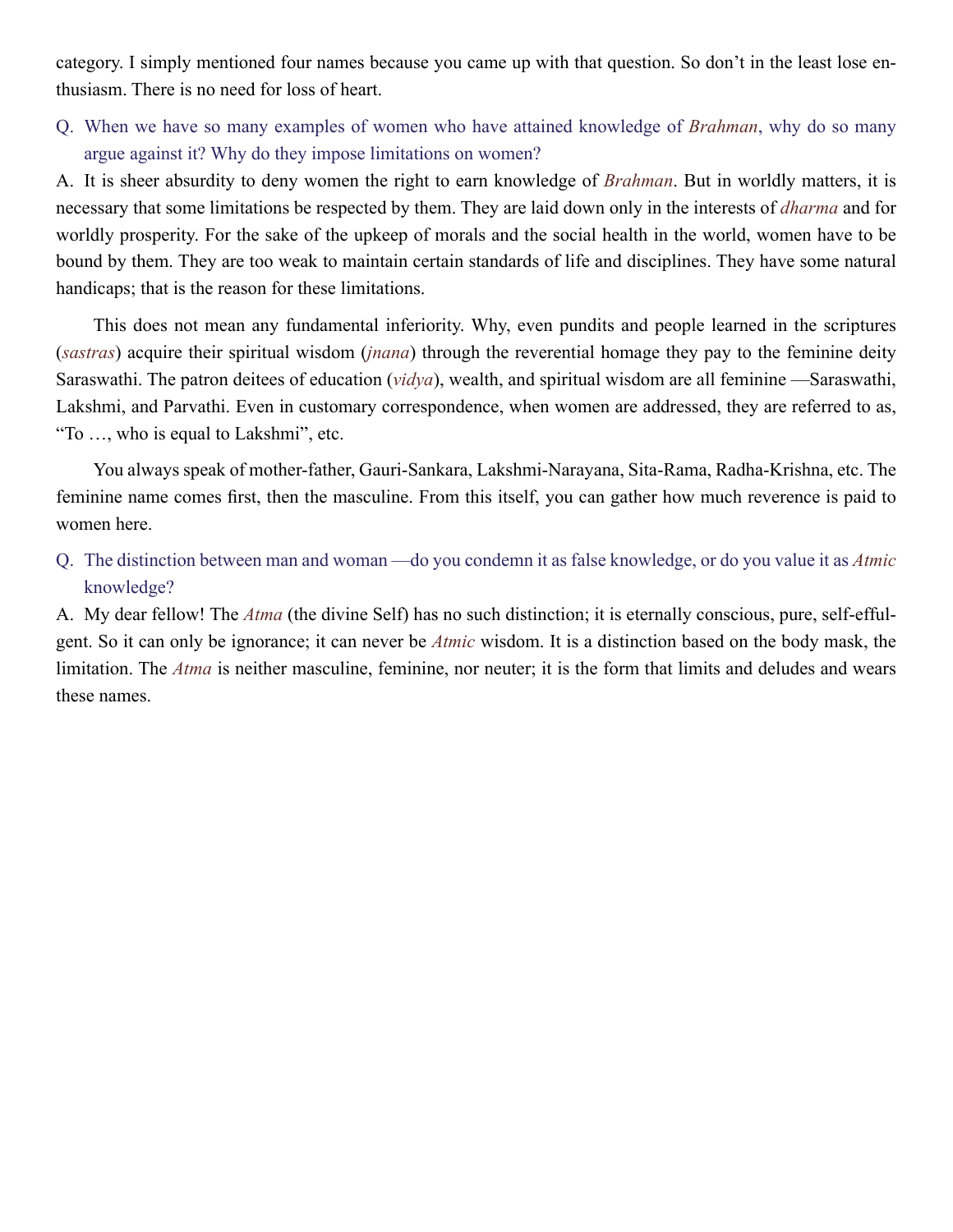## **Chapter 11. Life Stages and Castes**

<span id="page-29-0"></span>Q. Swami! Of the four life stages (*[asramas](#page-42-0)*) —student, householder, forest dweller, and renunciant —which is basically important?

A. Just as all living things are dependent on the life-giving breath, so all life stages are dependent on the householder. The householder provides food and drink to the rest and fosters them, promotes the study of the *[Vedas](#page-54-12)*, and guards the scriptures. So the householder stage is the most important. In the scriptures (*[sruthis](#page-52-9)*), in the *[Narada](#page-48-7)[parivrajaka Upanishad](#page-48-7)*, and in the *[Manu Dharma Sastra](#page-48-8)*, it is declared that the householder who strictly adheres to the *[dharma](#page-44-4)* of their life stage is worthy of the greatest respect.

Q. But Swami, some people say that the renunciant is superior to the householder; how far is this correct?

A. Whatever the stage of life, if the person follows the *[dharma](#page-44-4)* laid down for that stage, carries it out in practice, and steadfastly yearns for liberation, that person can get it. There is no doubt. To win knowledge of the true Self (*[Atma-jnana](#page-42-17)*), one need not prefer this stage of life to that; all are capable of securing it. There is no superior or inferior. It is only conduct and character that can be labeled as superior and inferior.

A. Swami! They say that the householder stage binds, but the student and the renunciant stages liberate. How did that opinion arise?

A. I don't agree with that. Why, the one who earns money by lawful means, who honours his guests, who serves and pleases others, that one attains liberation along with those learned in the scriptures (*[sastras](#page-51-3)*) and those who are well established in the fundamental philosophy of the spirit.

No one can cross the ocean of birth and death just because they are a renunciant or student. High ancestry, attainments in asceticism, the status of a monk, profound scholarship —by themselves, these won't help. There must also be faithful and steady pursuit of one's own duty, study of the scriptures, like the *[Veda](#page-54-13)* or the *[Bhagavad](#page-43-12)  [Gita](#page-43-12)*, and a disciplined spiritual life of repetition of the name and meditation.

#### Q. Swami! What virtues should people in each stage of life (*[asrama](#page-42-0)*) cultivate in order to be saved?

A. Ten virtues together comprise the basic *[dharma](#page-44-4)* of the aspirants: compassion, non-stealing, intelligence, spiritual learning, truth, control of the senses, purity, patience, contentment, and non-anger. All people must cultivate these ten, whatever their stage of life. They are enough to save you, wherever you are. And if one has not acquired them, life is a waste, whatever the stage of life. The daily routine of life is the essential thing, and it should reflect these ten qualities. This is the very thing that Lord [Krishna](#page-47-17) told [Arjuna](#page-42-12) in reply to his question.

Q. Swami, you said that [Arjuna](#page-42-12) asked this same question about the importance of renunciation of the fruits of action (*[nishkama-karma](#page-48-9)*) observed with the ten conditions. What did [Krishna](#page-47-17) reply?

A. [Krishna](#page-47-17) said, "The highest stage of liberation that is attained by adepts of the *[yoga](#page-55-0)* of wisdom (*[jnana-yoga](#page-46-18)*) is also attained by those who are adepts at the *[yoga](#page-55-0)* of renunciation of the fruits of action; both yield the same result. Know that this is the truth. There is no difference in this between householder and the renunciant (*[sanyasi](#page-51-4)*).

What is needed is unremitting practice and sincere endeavour. This requires renouncing desire, giving up egotism and the sense of possession, even discarding active thinking and single-pointed contemplation of the Supreme Universal Eternal Principle (*[Brahma-thathwa](#page-43-6)*). For one who has achieved this, there is no grief, because there is no shade of ignorance. The wise one who has won this height can never be deluded by the false and the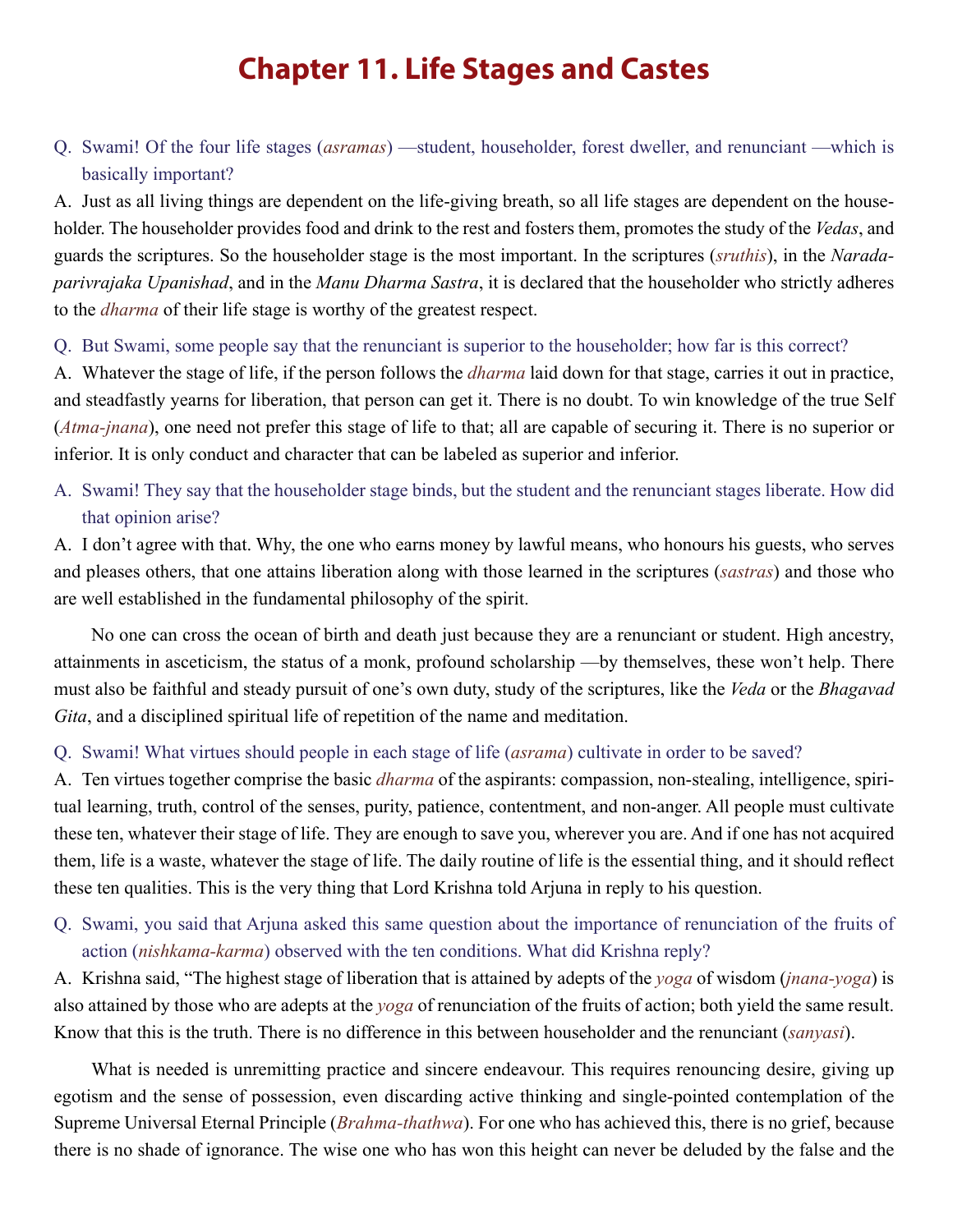temporary. Even if at the last moment of life one is able to realise this wisdom (*[jnana](#page-46-14)*), one is certain to be liberated from the cycle of birth and death."

#### Q. Then why were these [castes](#page-44-5) (*[varnas](#page-54-0)*) established?

A. They relate to the physical aspect; they don't affect the spiritual aspect at all. They indicate physical make-up. Of course, "physical" includes the intellect, the subconscious mind (*[chittha](#page-44-1)*), the inner instrument (*[anthah-kara](#page-42-15)[na](#page-42-15)*), etc. Unless these are trained and regulated, the *[Atmic](#page-42-7) [dharma](#page-44-4)* cannot be understood. Race, religion, *[dharma](#page-44-4)* are all to help in regulating and sublimating the instincts and impulses. That is why wise people accepted and honoured these. The *[Atma](#page-42-5)* is truth (*[sath](#page-52-3)*), awareness (*[chit](#page-44-12)*), and bliss (*[ananda](#page-41-5)*) —those are its nature, if somehow it has to be indicated. This can be realised only by purifying the heart, mind, and intellect of people.

People who have that purity, whatever their caste or stage of life, can attain liberation (*[moksha](#page-48-1)*); that is what the scriptures (*[sastras](#page-51-3)*) declare. A person who is beset by attachment to some and hatred toward others, even in the solitude of the jungle, will meet only evil. Even if one is leading the householder life in the midst of the family, if one has achieved victory over the senses one is a real ascetic. Engaged in action (*[karma](#page-46-0)*) that is not condemned, one is entitled to become a wise person (*[jnani](#page-46-10)*). For one who is unattached, the home is a hermitage. Then, even by means of progeny, of activity, of riches, and of holy sacrifices (*[yajna](#page-55-1)*), oblations (*[yaga](#page-55-8)*), and similar rituals, liberation can be achieved.

What is wanted for liberation is just freedom from the impurity of attachment. Attachment is the bondage.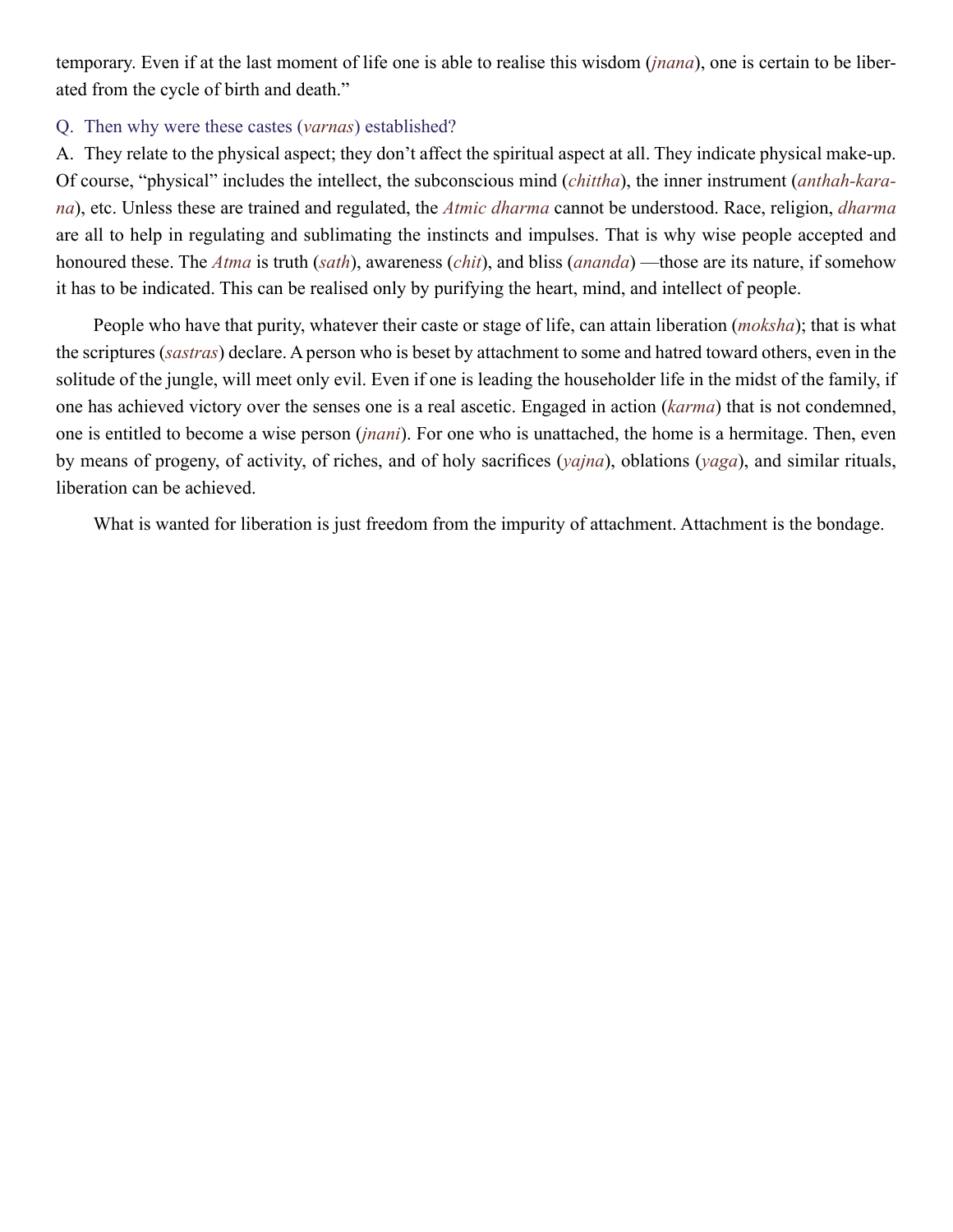## **Chapter 12. The Scriptures and Renunciation**

<span id="page-31-0"></span>Q. Swami, you say that one has to do some things and that one shouldn't do some others. How are we to know which is which? What is the authority?

A. The scriptures (*[sastras](#page-51-3)*) are the authority. The "*Laws of Manu* (*[Manu-smrithi](#page-48-10)*)" itself declares, for example, that [castes](#page-44-5) (*[varnas](#page-54-0)*) and stages of life are only for physical purification and that they don't affect the gaining or losing of the Highest.

Q. If that is so, why all this bother of [caste](#page-44-5) and stages of life and the rules and regulations binding them?

A. Ah, they are required until you become free from attachment. Until then and for the sake of that, the regulations, limits, and rules have to be obeyed to the very letter. The medicine has to be taken as long as the illness persists. Each type of illness has a special medicine for its cure, doesn't it? And a different course of diet and a special regimen. After one has gotten rid of the illness, one can partake of a feast with the rest. Without accepting this, if the well and the ill both demand the same feast, it will lead to calamitous consequences.

The [castes](#page-44-5) and the stages of life are the medicine prescribed for those who suffer from the ills of worldliness and worldly attachment. Attachment (*[raga](#page-50-8)*) is the illness (*[roga](#page-50-9)*), and it can disappear only by a strictly observed regimen. Unless you get well, you cannot be liberated. This is the true meaning of *[Vedanta](#page-54-10)*. The one who knows this, whatever the stage of life, attains liberation.

- Q. Swami! Have any great souls achieved liberation (*[moksha](#page-48-1)*) while in the householder stage?
- A. [Janaka,](#page-46-19) [Aswapathi](#page-42-18), [Dilipa](#page-44-13) —these are examples of people who gained liberation as householders.
- Q. Swami! Isn't it necessary to follow strictly the injunction of the scripture (*[sruthi](#page-52-9)*) that enjoins on people the duty of completing the student stage and then, after passing through the next stage of the householder, to enter the forest dweller and observe all the limitations and regulations of that stage, before ultimately taking on the life of full renunciation? Or can one take renunciation even without going through the other steps?

A. Yes, whenever one gets detachment from objects, one can take renunciation. Unless such a chance is seized, one is bound to fall. Whatever stage you are in, when you get full renunciation, you can enter upon the renunciation (*[sanyasa](#page-51-1)*) stage from that very moment. There is no iron rule that you must live through the three earlier stages. This too is the injunction of the scriptures. The reason is this: such a pure soul has undergone the training available in the other stages —purification in the crucible of life— in previous births. Destructive tendencies have been rooted out and the progressive ones, the uplifting ones, have been developed in past births.

Q. How are we to know that such transformation has already been earned in past births? Are there any signs by which we can discover that such and such a stage can be skipped? If there are, please tell me.

A. The fact that a person has no inclination for the other three stages, that one has no attachment or attraction toward them, is a clear sign. If detachment has developed in the past birth, the inclination will be absent. Since the awareness that only the *[Atma](#page-42-5)* is real has dawned, the person is unattached to the three earlier stages of life. When renunciation has appeared, one can give up worldly life even though the series have to be overstepped. This is approved by scripture.

 But the person who confers renunciation (*[sanyasa](#page-51-1)*) must examine fully and convince themself that the person on whom renunciation is being conferred is devoid of sensual impulses and attachments. Renunciation should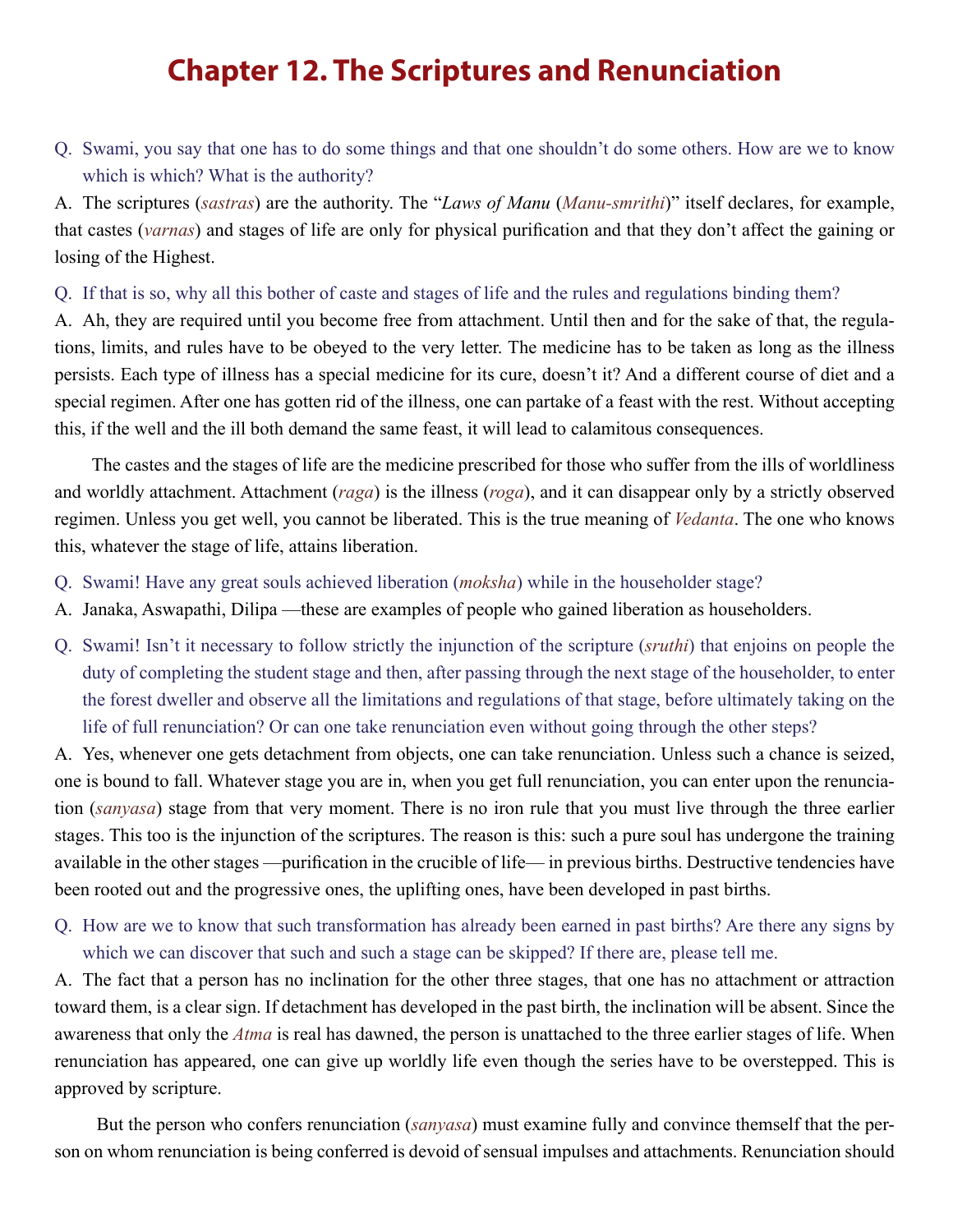be given only to one who has no agitation in the mind, as they are called; only such can be said to be unattached.

The candidate should also examine themself to see whether their inner consciousness is free from the qualities (*[gunas](#page-45-10)*), dull, active, or even progressive. If it is not so free, the candidate will not only break the vows of renunciation and be outcast but may even break down under the burden and meet a calamitous end.

Q. Is renunciation (*[sanyasa](#page-51-1)*) of one kind, or are there different kinds? Please tell me.

A. There are three types of renunciation: physical renunciation, mental renunciation, and *[Atmic](#page-42-7)* renunciation.

Q. What does physical renunciation mean?

A. Renunciation in appearance, as far as the outer body is concerned. One wears the ochre robe, assumes the name, appears in the form, but has no awareness of the *[Atma](#page-42-5)*; one wanders amidst all the objective desires clinging to external things. One is like an ordinary person, for all intents and purposes.

#### Q. And mental renunciation?

A. In mental renunciation, one gives up all decisions and desires; one has the mind under strict control; one is not guided by impulses or agitations; one is ever calm and collected.

#### Q. You mentioned *[Atmic](#page-42-7)* renunciation as the third.

A. Here, one breaks through all thoughts about things that are unrelated to the *[Atma](#page-42-5)*, because one is ever immersed in contemplation of the true reality, "I am *[Brahman](#page-43-0)* (*[Aham Brahmasmi](#page-41-9)*)." One is steady in the consciousness of being *[Atma](#page-42-5)*. One's bliss (*[ananda](#page-41-5)*) is continuous. This is called bliss-filled.

The thickest darkness can be destroyed only by the light that emanates from the splendid solar orb; similarly, without the splendour of *[Atmic](#page-42-7)* renunciation, ignorance cannot be dispersed —the encasements that hide the heart can't be shattered and the *[Atma](#page-42-5)* can't shine in its own glory.

#### Q. How are these types attained? What are the signs that they have been attained?

A. Outward renunciation (*[deha](#page-44-2)[-sanyasa](#page-51-1)*) is attained by discrimination between the eternal and the temporary, the evanescent and the everlasting. Mental renunciation (*[manosanyasa](#page-48-11)*) is reached by conquering the waywardness of speech, senses, and mind. *[Atmic](#page-42-7)* renunciation (*[Atma](#page-42-5)*-*[sanyasa](#page-51-1)*) is won by filling oneself with the principles of *[Vedantic](#page-54-2)* thought. When these educative influences become strong and you are well established in these virtues and attitudes, then you can get liberated as a result of their combined effects.

#### Q. Who among these are really fortunate, their lives being spent in a worthwhile way?

A. Well, the one who, like the bee, sucks the honey in the flower in silence and in great bliss, who is intent on uninterruptedly tasting the nectar of *[Atmic](#page-42-7)* bliss; who ignores this world as only a "scene" —that one is the most fortunate, and their life is the most worthwhile.

Q. Then, Swami, what is it that is spoken of by the elders as attaining truth, indestructibility, purity, and inner peace (*[sathya](#page-52-3)*, *[nithya](#page-48-12)*, *[nir-mala](#page-48-13)*, and *[santhi](#page-51-5)*)? How are these to be attained?

A. As I said already, the one who does not get attached to the "scene" but is engrossed in their own *[Atmic](#page-42-7)* bliss —that one attains truth, indestructibility, purity, and inner peace. Even if one of these is attained, that is enough; for one includes all.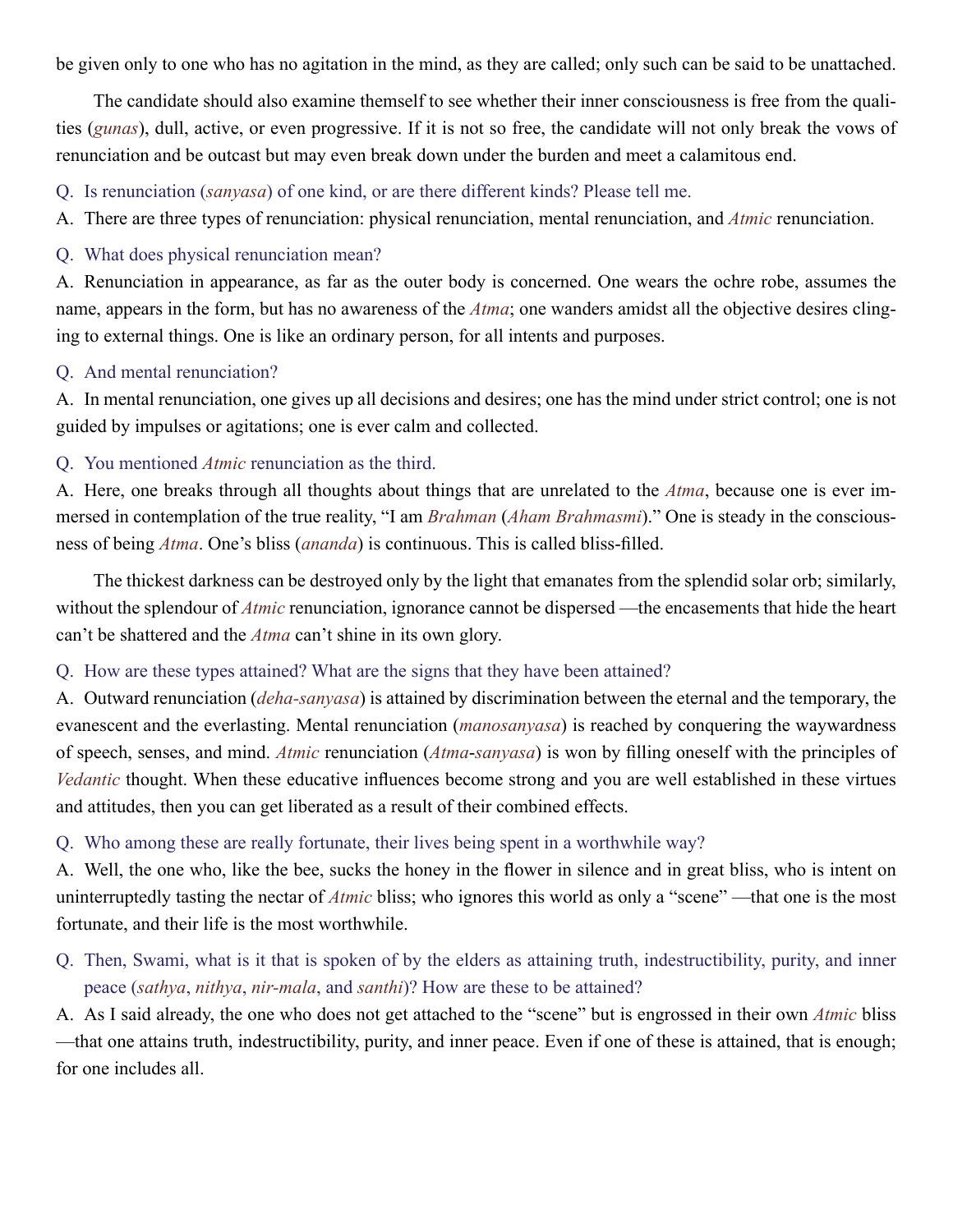## **Chapter 13. Mantras and Repetition of the Name**

<span id="page-33-0"></span>Q. Is there any mantra or repetition of the name (*[japa](#page-46-20)*) that will give us this peaceful (*[santhi](#page-51-5)*) state that you spoke about just now? If there is any, which is the important one?

A. Mantra and repetition of the name are essential for all types of people. What is a mantra? *Ma* means *[manana](#page-47-18)* (reflection, understanding) and *thra* means saving, so *mantra* means that which can save you if you meditate on it. A mantra will save you from being caught up in the coils of this worldly life, which is infested with death, grief, and pain. Of all mantras, the *[Om](#page-49-3)* (*[pranava](#page-49-4)*) is the highest and the best. It is the very head and crown of all of them.

Q. Suppose each one does repetition of the name of their chosen deity according to their own light. I believe it is not wrong. Or is it?

A. You mean that however savage or foolish people may be, they cannot but call on the Lord! Well, if the name is recited along with *[Om](#page-49-3)*, it is bound to be beneficial. Just as the waters of the ocean are raised into the sky by the rays of the sun and then, falling as rain, form rills and rivers and rush toward the ocean to become the waters of the ocean again, so all sounds and mantras that were once only *[Om](#page-49-3)* reach the *[Om](#page-49-3)* through repetition and other disciplines and rites. They all get merged in *[Om](#page-49-3)*, their source.

Q. Swami! Some elders have said that the more seed syllables (*[bija](#page-43-13)*-*[aksharas](#page-41-10)*) a mantra has, the more effective it is. Are such mantras to be preferred to others that have only a few seed syllables?

A. I don't agree with the view that fewer seed syllables diminish the chance for concentration in meditation. Spiritual seekers would be benefitted more if they repeat the five syllables or eight syllables with the *[Om](#page-49-3)* (*[pranava](#page-49-4)*) added in the beginning. When they have proceeded some distance thus, they can give up even the words, concentrate on the form depicted through the sound, and transform the mantra into the God (*[Devatha](#page-44-14)*) Himself. That is why the scripture (*[sruthi](#page-52-9)*) says, ["Brahma](#page-43-4) is silence, the absence of sound (*Nish-sabdo Brahma Uchyathe*)."

#### Q. How are we to create a vacuum of sound? How can that be *[Brahman](#page-43-0)*?

A. The scriptures declare that this objective world is worldly illusion (*[maya](#page-48-14)*). They also say that He who has all this illusion under His control is the Master (*[Iswara](#page-45-7)*). So try to have all this illusion under control and become the Lord yourself.

The stage when, as far as you are concerned, the objective world has come to nought is the stage when you attain the Supreme Absolute *[Brahman](#page-43-0)*. Until the objective world is set to nought, you cannot attain *[Brahman](#page-43-0)*; that is certain. Like the snake that discards its skin and assumes a new skin, the spiritual aspirant discards the old skin and puts on the skin of the deity indicated by the mantra upon which the aspirant concentrates.

#### Q. Pardon me, Swami! I can't understand all this. Make it clear through some more examples.

A. You have seen an egg, yes? When the bird sits on the egg for some time, the chick grows inside it to its full stature; when the shell of the egg is broken, the chick emerges and assumes its real form. In the same way, when the spiritual aspirant, with a purified consciousness, dwells on the mantra and its meaning and revolves its significance in the mind without break, the vision grows in his mind without break, the shell of ignorance (*[a-jnana](#page-41-11)*) breaks, and the aspirant shines in the splendour of the divinity that has formed in their consciousness.

Q. All things originate from *[Om](#page-49-3)* (*[pranava](#page-49-4)*) and all things finally merge in *[Om](#page-49-3)*, they say. Then why do the very elders who say this declare that some can pronounce this and some cannot?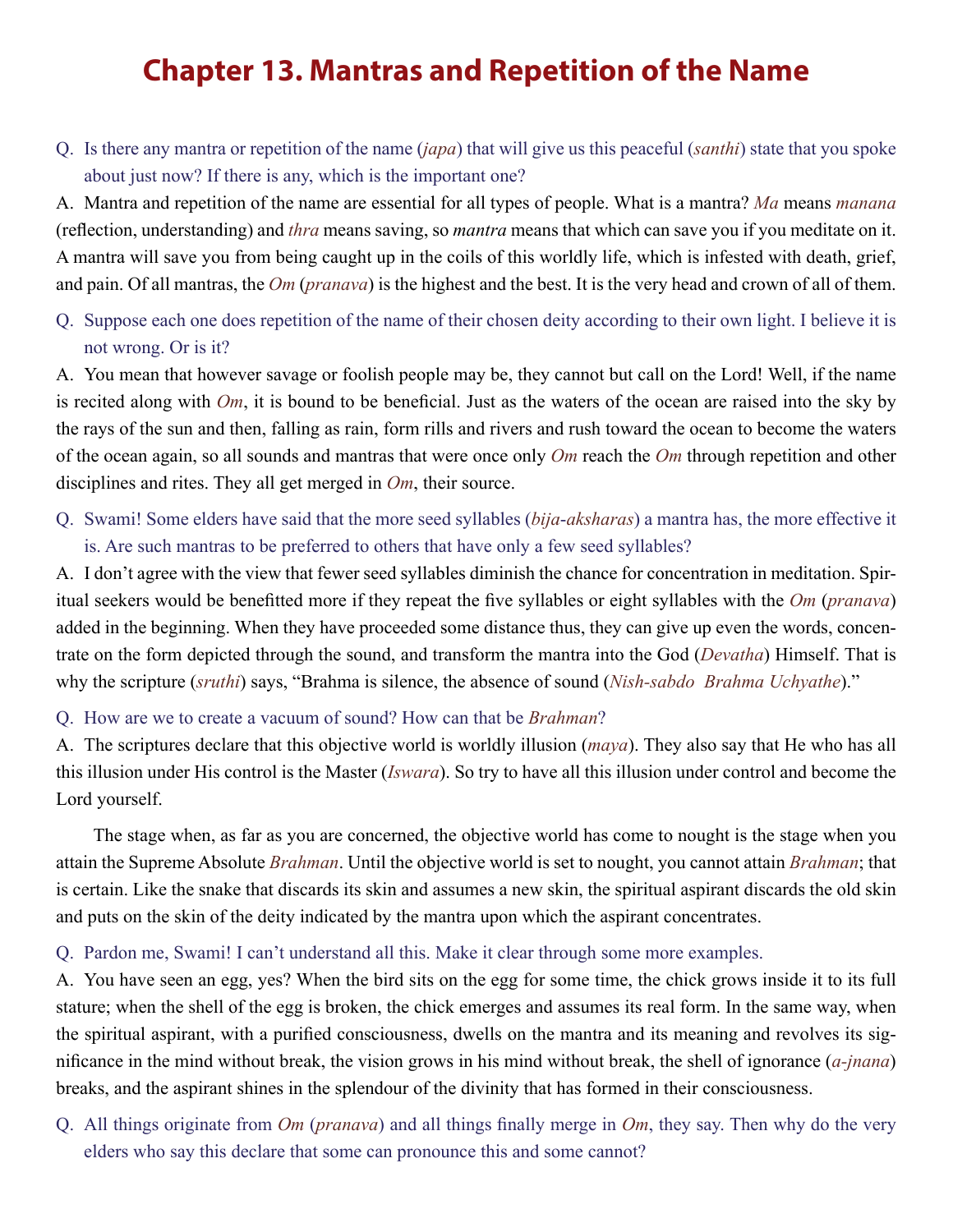A. What is the world, except the commingling of the five elements? The *[Om](#page-49-3)* is the very life of all the elements, so it is the life-breath of the world itself. The roar of waters falling down a cliff and the beating of waves on a promontory of the shore repeat only the *[Om](#page-49-3)*. The sound of inhaling and exhaling is itself the sacred sound (*[pranava](#page-49-4)*), isn't it? Whether they know it or not, the heigh-ho of the men who carry a palanquin on their shoulders, the heave of those who lift weights, the heehoy of those who beat clothes on slabs by the riverside —all resound with the *[Om](#page-49-3)*. Repeat it with a full knowledge of its inner significance, and you will soon be relieved of the burden of this world's worry.

The *[Om](#page-49-3)* (*[pranava](#page-49-4)*) of the breathing process is also the saviour from grief. It is meaningless to argue that some have the right to utter the *[Om](#page-49-3)* and some don't. Those who don't breathe may not have the authority to utter it, but all who breathe are reciting it already in the process, so there is no sense in denying it to any one.

 Do you know [Krishna'](#page-47-17)s reply when [Arjuna](#page-42-12) asked how one should remember the Lord at the point of death? He said that one should recall to mind the *[Om](#page-49-3)*, which is undifferentiated from Him. He said that such a devotee will attain the highest goal. So everyone has the right to this great mantra, the *[Om](#page-49-3)* sound (*[pranava](#page-49-4)*).

Q. How can the goal be reached through meditation practice of the *[Om](#page-49-3)* sound? How can the person who meditates become transformed into the thing meditated upon? Please make this unequaled mantra, and the way it helps us, clearer to me by means of easy illustrations.

A. Very good. The *[Om](#page-49-3)* sound (*[pranava](#page-49-4)*) is the bow; the *[Atma](#page-42-5)* is the arrow; the Universal Absolute *[Brahman](#page-43-0)* is the target. Like the practitioner of the art of archery, the spiritual aspirant must be unaffected by things that agitate the mind. The bowman who is paying one-pointed attention to the target is filled with the target and becomes the thing meditated on. In the *[Kaivalya Upanishad](#page-46-21)*, the *[Mundaka Upanishad](#page-48-15)*, and various parts of the scripture (*[sruthi](#page-52-9)*), the *[Om](#page-49-3)* is extolled in various ways.

Hence, this mantra, which liberates people, can be recited and meditated upon by all. All can practise *[Om](#page-49-3)* worship. You need have no doubt on this point.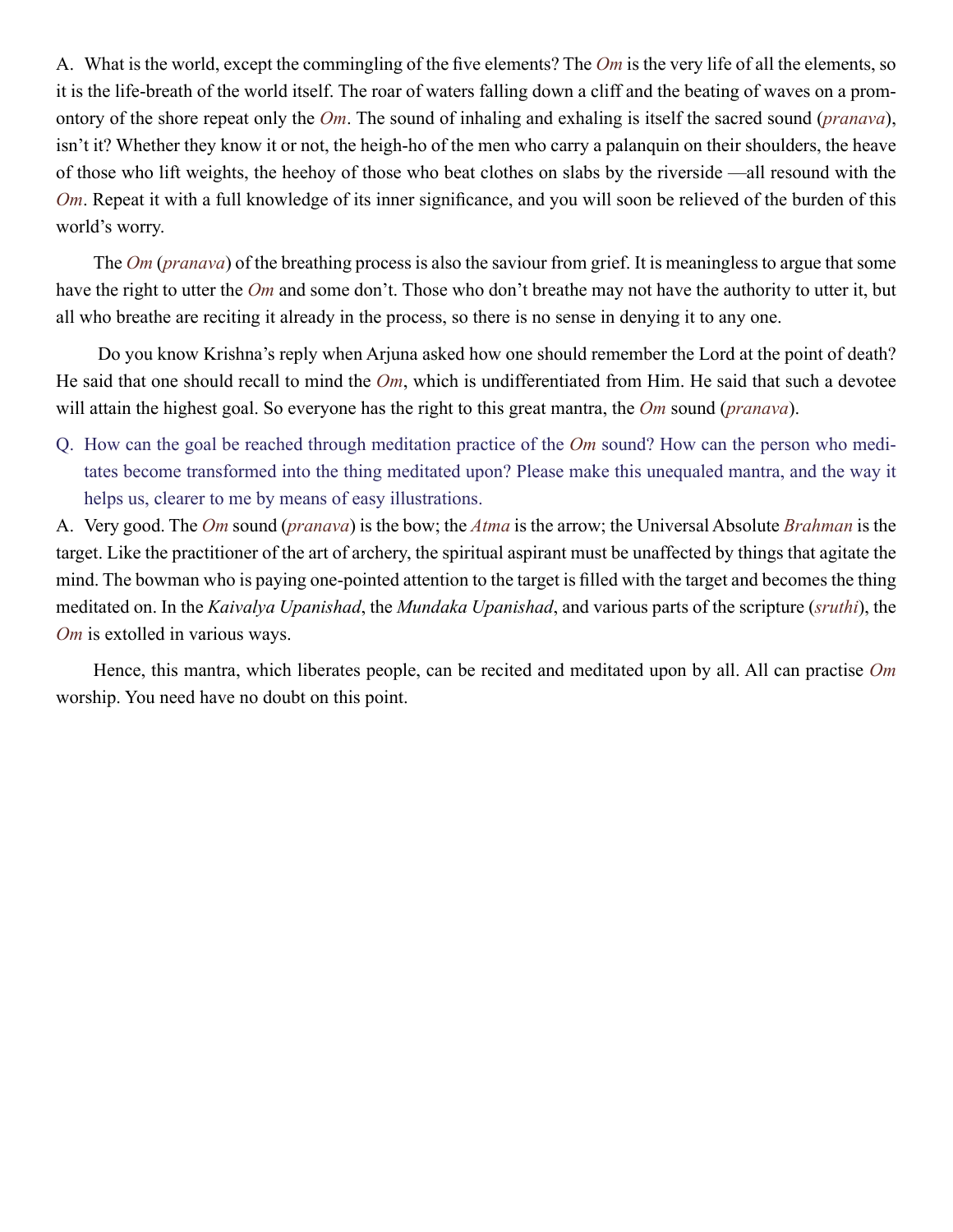## **Chapter 14. Spiritual Austerity**

<span id="page-35-0"></span>Q. Can one realise the *[Atma](#page-42-5)* and merge, as You say, in the *[Om](#page-49-3)* (*[pranava](#page-49-4)*) with this material body composed of the five elements? Can the *[Atma](#page-42-5)* be isolated from the body? How is that done?

A. By meditation and other disciplines, and by the recital of the *[Om](#page-49-3)* mantra, one can discover the *[Atma](#page-42-5)* and isolate it from the body. It is something like getting butter from curds, oil from sesame, water from the subsoil, fire from wood. Churning, squeezing, crushing, boring, turning —these processes are needed, that is all. What happens is the separation of the *[Atma](#page-42-5)* from the body, the disappearance of the belief that the body is the *[Atma](#page-42-5)* or the Self.

Q. Swami! Many elders and sages say that we should visualise the individual soul (*[jivatma](#page-46-7)*) as the Supreme *[Atma](#page-42-5)* (*[Paramatma](#page-49-7)*), that we should cultivate that feeling, that conviction. How is that possible?

A. Why do you think it is difficult? Isn't it easier to speak the truth than to speak falsehood? You are now declaring a falsehood as true, so all kinds of difficulties arise. Accept the truth that the individual soul and Supreme Lord are the same, and things become easy. First, recognise the *[Atma](#page-42-5)*, the "Self", as unrelated to the body; you can do this by meditation, etc. Just as scent is separated from flowers, sugar from cane, gold from rock, so separate the *[Atma](#page-42-5)* from the physical body. Then, by means of single-pointed reflection and meditation, etc., you can visualise the individual *[Atma](#page-42-5)* as one with the Supreme *[Atma](#page-42-5)*. That is the consummation of intense spiritual practice (*[tapas](#page-53-16)*), the final freedom (*[nirvana](#page-48-16)*).

Q. What exactly is intense spiritual practice, Swami?

A. It means the end of the activities of the senses; one must be the master of all of them. There should be no trace of craving or appetite. It involves effort to attain *[Brahman](#page-43-0)*, incessant yearning for the end. It must be expressed through moderate food and sleep. It means agony to realise the Principle. Such spiritual austerity (*[tapas](#page-53-16)*) is called pure (*[sathwic](#page-52-10)*).

#### Q. What then is emotional spiritual practice (*[rajasic](#page-50-10) [tapas](#page-53-16)*)?

A. Those who simply starve the body and make it weak without curbing the senses and controlling emotions are doing only emotional spiritual practice. They don't study or meditate upon the *[Atmic](#page-42-7)* principle (*[Atma-thathwa](#page-42-9)*); they lay emphasis on physical asceticism.

#### Q. There must also be spiritual practice out of ignorance (*[thamasic](#page-53-19) [tapas](#page-53-16)*).

A. There is. To propitiate the Gods for favours and then, with the favours as instruments, to desire the exploitation of the world —that is spiritual practice out of ignorance. Only that intense spiritual practice is proper that has as its aim the attainment of God, the realisation of *[Brahman](#page-43-0)*, the achievement of the highest wisdom. Only that type of spiritual practice is approved by the scriptures (*[sastras](#page-51-3)*). All the rest will lead you astray, away from the goal. Only spiritual practices approved by the scriptures deserve that name. The others are ignorance (*[thamas](#page-53-20)*), not intense spiritual practice (*[tapas](#page-53-16)*). *[Tapas](#page-53-16)* means "heat"; the heat burns out sin and reduces all fate (*[karma](#page-46-0)*) to ashes.

- Q. The scriptures (*[sastras](#page-51-3)*) say that the sages had in their ashrams things like the wish-fulfilling gem, the wishfulfilling tree, and also the wish-fulfilling cow, which gave them whatever they wished for. I can't understand why they should do spiritual practice at all. Please make this clear to me.
- A. Think about it well. Then you will know that the wish-fulfilling gem is not a jewel, nor the wish-fulfilling tree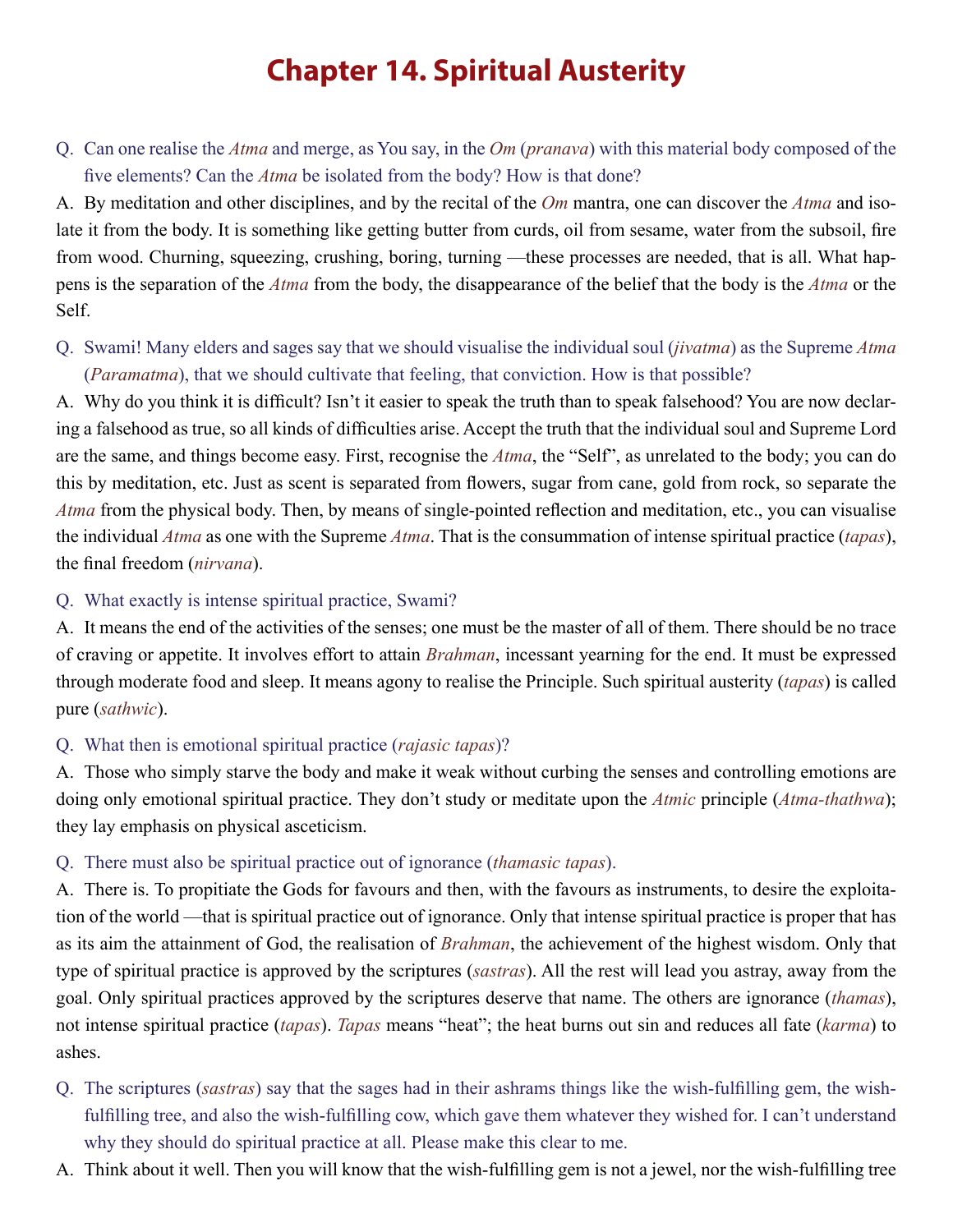a tree, nor the wish-fulfilling cow a cow. They are all names for the fruits of intense spiritual austerity (*[tapas](#page-53-16)*). They are powers that automatically accrue to a person as a result of spiritual austerity.

When one realises all that one wishes for, it is called the power of the wish-fulfilling tree. When one subdues all desire, it is called the power of the wish-fulfilling cow. What is the power of the wish-fulfilling gem? It is the stage when you have no worry or mental agitation, a stage in which all sorrow is kept afar. When thought ends and the supreme spiritual bliss (*[ananda](#page-41-5)*) is won, it is the power of the wish-fulfilling gem. Mental agitation must disappear from thought, word, and deed.

Q. They also speak of mental spiritual practice (*[tapas](#page-53-16)*). What does that mean?

A. Observe control of speech; cultivate purity of feeling; practise humility; let your thoughts be always on the Supreme Absolute Principle (*[Brahma-thathwa](#page-43-6)*). Then you can be said to be in mental spiritual practice.

#### Q. And physical austerity?

A. That is also good, in its own way. Revering elders, spiritual teachers, saints, sages, and God make for purity. Non-violence, sympathy with all beings, straight-forwardness —all contribute to physical well-being, health, and wholesomeness. Mental austerity leads to purity of mind; verbal austerity, to purity of speech.

By these three, the precious possessions of wish-fulfilling cow, wish-fulfilling tree, and wish-fulfilling gem are attained. They are attainments, not just cows, trees, or jewels.

Q. Have any attained the *Brahmic* principle (*[Brahma-thathwa](#page-43-6)*) and the *[dharmic](#page-44-15)* principle with the help of their success in intense spiritual practice? Who are they? Please tell me.

A. [Kapilamaharshi](#page-46-22) attained the *Brahmic* principle, the great sage [Jaimini](#page-46-23) attained the *[dharmic](#page-44-15)* principle, [Narada](#page-48-17) became a *Brahmic* sage, [Bhagiratha](#page-43-14) brought the [Ganga](#page-45-11) down, [Gautama](#page-45-12) persuaded the river [Godavari](#page-45-13) to flow on the earth, [Valmiki](#page-54-14) realised the force of the [Rama](#page-50-7) mantra and was enabled to compose the *[Ramayana](#page-50-11)*, [Gargi](#page-45-8) was established in spiritual studentship (*[brahma-charya](#page-43-5)*), and [Sulabha](#page-52-7) in spiritual wisdom —all through intense spiritual practice alone.

 Why go on quoting examples, one after the other? Through intense spiritual practice, even [Brahma](#page-43-4) (the creator) and [Rudra](#page-50-12) (the destroyer) become one's collaborators.

Q. Swami! In order to reach this high stage, do you say that birth in a high [caste](#page-44-5) is necessary? Or is spiritual practice of a high order enough?

A. [Caste](#page-44-5) without character is meaningless; it is just an empty label. Spiritual practice without the base of character is like the journey of a blind person. Morality, virtue, character —these are vital. On the basis of these, if spiritual practice is done according to the scheme laid down for the path one has selected, then there is no doubt of success. But you must take note of a caution that is essential. You must not give place to sloth simply because race is not important. Moral standards also accrue according to birth, so, to foster them, the consciousness of birth is helpful and important.

But, if, through the accumulated merit of past births, one has the treasure of goodness and virtue, then one need not attach much importance to birth. Only those who practised *[yoga](#page-55-0)* in previous births and who could not complete the process will have that type of excellence. The main thing is to acquire the moral standards prescribed for the birth, foster the birth with moral standards, and make yourself fit and full, with a high status in life. For some distance on the path of spiritual practice and spirituality, both birth and moral standards will help. The qualities (*[gunas](#page-45-10)*) will be sublimated through these two.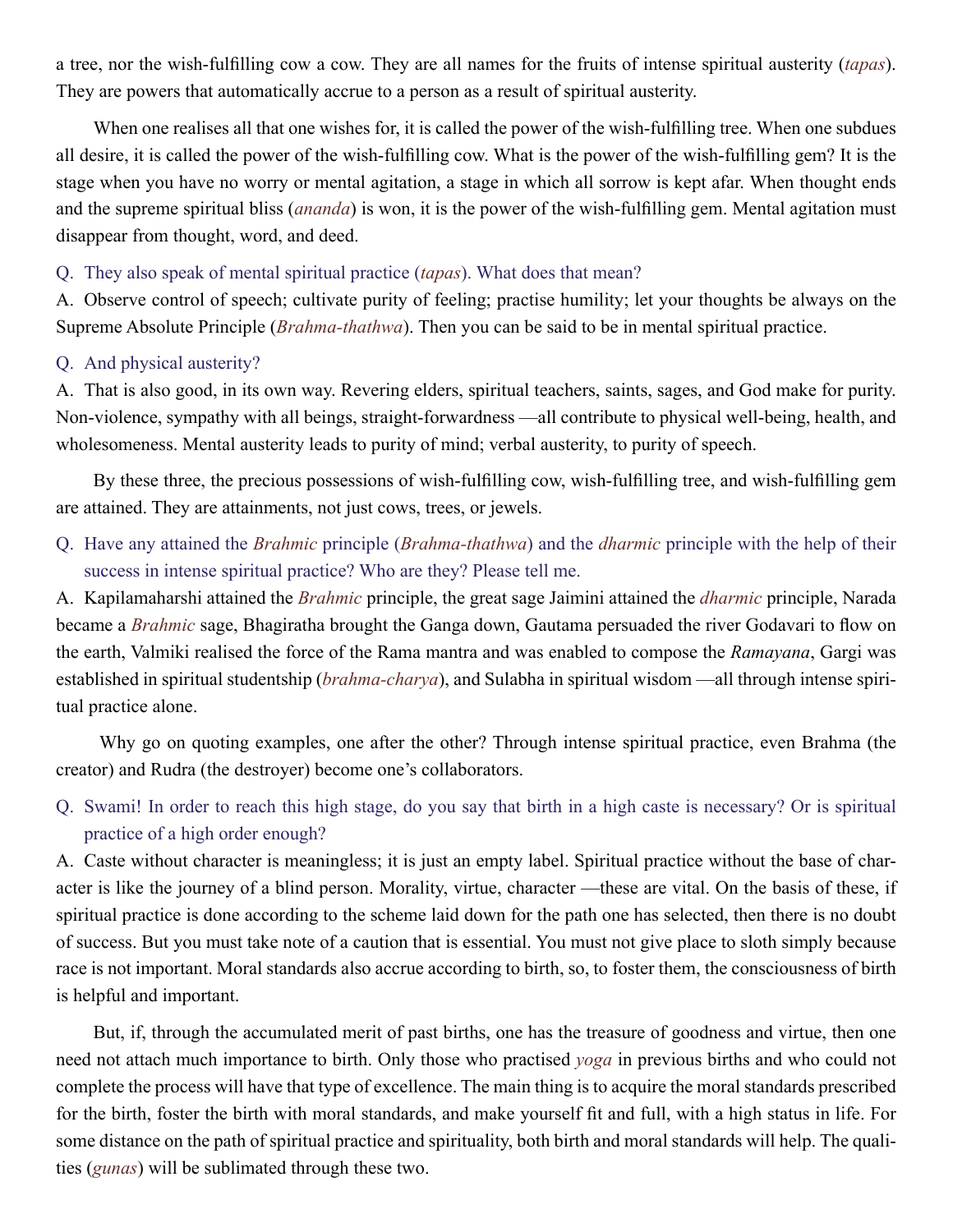#### Q. Therefore, some have attained Godhead through the merit of previous lives. Give some instances, please.

A. My dear man! You should not seek to discover the source of a river or the ancestry of a sage. They may be quite unimpressive. You should be satisfied with their services. Their experience is what is most valuable. Be inspired by them, be led by them to similar efforts. If you go in search of the beginnings, you lose the vital core.

Still, since you raised the question, I will tell you. [Vyasa](#page-55-9) was born of the fisherman [caste;](#page-44-5) [Sounaka](#page-52-11) was of the Sunaka clan; [Agastya](#page-41-12) was born in a pot; [Viswamitra](#page-55-10) was a warrior (*[kshatriya](#page-47-19)*), and [Sutha](#page-53-21) was born in the fourth [caste.](#page-44-5) In addition, we have among those who were virtuous and good, who had their eyes always on their birth and moral standards, who renounced all and stuck to the ideal of liberating themselves from the bondage of birth and death and the illusion of physical values: [Sanjaya](#page-51-13), [Sathyakama,](#page-52-12) and many more.

My dear man! Self-effort, discrimination (*[viveka](#page-55-4)*), intense spiritual practice (*[tapas](#page-53-16)*) —these qualify people for the highest status. Without purity of the inner instruments, no person, however high their [caste,](#page-44-5) can reach the Highest.

If inferior copper is added to gold, the alloy loses value. Just as pure gold becomes an alloy through contact with copper, the Universal Form gets the inferior ego added to it in this ocean of worldly existence (*[samsara](#page-51-8)*). The Universal becomes transformed into the individual soul (*[jivi](#page-46-9)*). Now, what has to be done to get back the real gold Principle (*[thathwa](#page-53-5)*)? Through intense spiritual practice and vows, through polishing and cleansing the intellect (*[buddhi](#page-44-0)*), the original stage has to be regained.

You wash your feet after walking through the mire; your mind also has to be washed of the mire of attachment to objects. Only spiritual wisdom (*[jnana](#page-46-14)*) can burn the seeds of attachment so that they may not sprout again. So, a person with the treasure of spiritual wisdom gets liberated easily.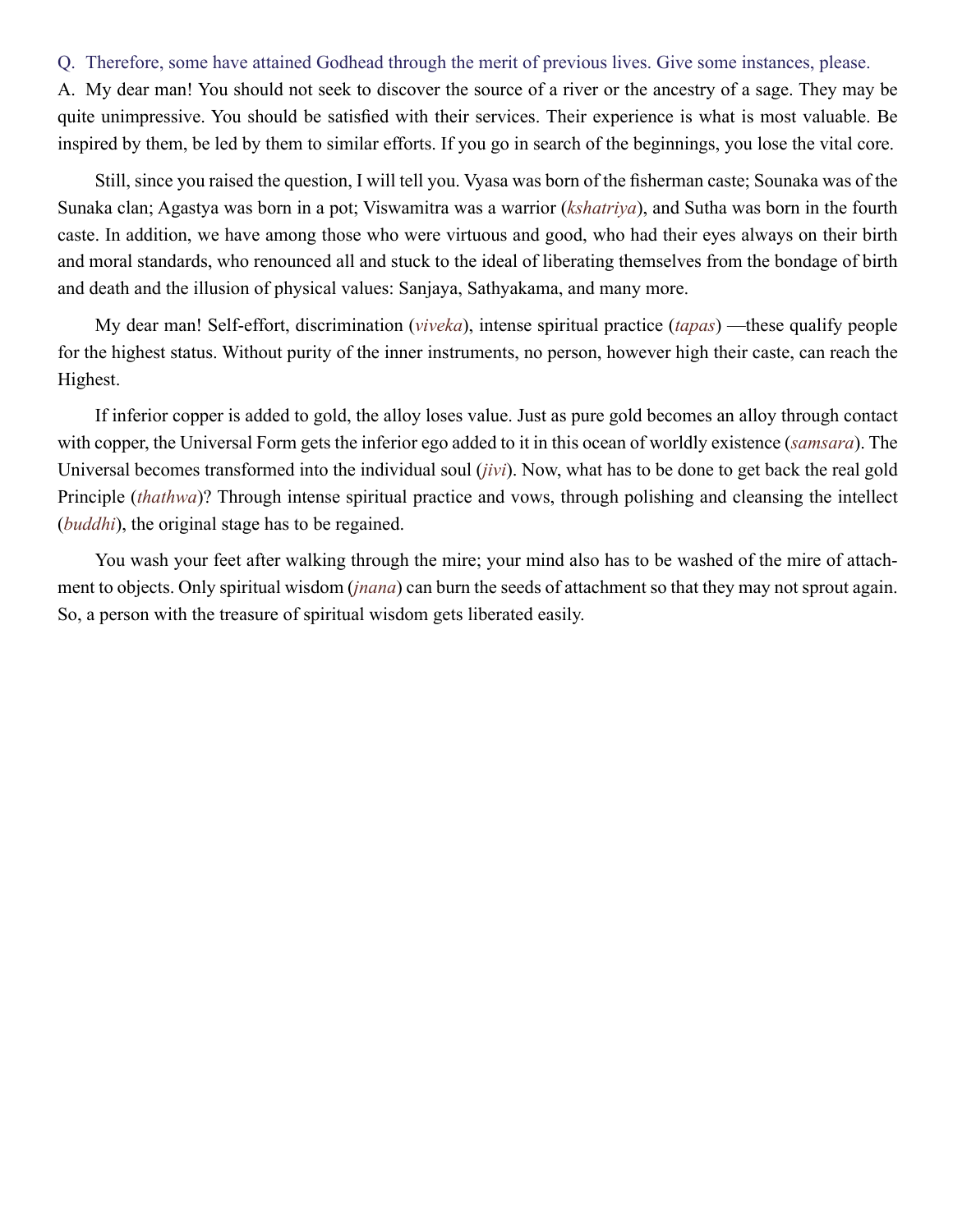## **Chapter 15. Eightfold Discipline of Yoga**

<span id="page-38-0"></span>Q. To get the fortune of escaping birth and death, elders say that *[yoga](#page-55-0)* is very important. What *[yoga](#page-55-0)* are they talking about?

A. The *[Yoga-sastra](#page-55-11)* declares that certain postures have to be utilised in order to remove the ever-widening circles of mental agitations and purify the mind —also to steady faith, to establish spiritual wisdom (*[jnana](#page-46-14)*), and to arouse the spiritual power that is latent in people (*[kundalini](#page-47-20) [sakthi](#page-51-14)*).

Q. It is said that *[yoga](#page-55-0)* has certain auxiliaries or parts. How many are there, and what are their names?

A. They are eight parts in all: control of the inner senses, control of the outer senses, sitting postures, breath control, control of the mind, concentration, meditation, superconscious state (*[yama](#page-55-12)*, *[niyama](#page-49-15)*, *[asana](#page-42-19)*, *[pranayama](#page-49-16)*, *[pratyahara](#page-49-17)*, *[dharana](#page-44-16)*, *[dhyana](#page-44-17)*, *[samadhi](#page-51-15)*).

Q. If liberation (*[mukthi](#page-48-18)*) is to be attained, do all these have to be practised to perfection, or is one of them enough?

A. Oh, liberation can be won if the first two, control of the inner and outer senses, are mastered. Why, the universe is maintained by just these two!

Q. When we speak of *[yoga](#page-55-0)*, do we mean only this particular *[yoga](#page-55-0)* with the eight parts, or are there other *[yogas](#page-55-0)*?

A. *[Yoga](#page-55-0)* is not just this one; there are four in all.

Q. What are they? What are their names?

A. Their names are popularly given as *mantra [yoga](#page-55-0)*, the royal *[yoga](#page-55-0)* (*[raja-yoga](#page-50-13)*), the *[yoga](#page-55-0)* of merging (*[laya](#page-47-21) [yoga](#page-55-0)*), and the *[yoga](#page-55-0)* of body postures (*[hatha yoga](#page-45-14)*).

Q. What parts do these four have, in their turn?

A. Silly fellow! For all the millions of humans, the two eyes are the instruments of vision, aren't they? So too, for all the *[yogas](#page-55-0)*, control of the inner and outer senses (*[yama](#page-55-12)* and *[niyama](#page-49-15)*) are the eyes; without them, nothing can be visualised. Purity of mind is essential for every *[yogi](#page-55-13)*. And for that, control of the inner and outer senses are indispensable.

- Q. What do you mean by control of the inner and outer senses? By any chance, do these also have auxiliaries parts or characteristics that mark them out?
- A. Of course. Each has ten such. It is only when you are well-established in all these that you are liberated.

Q. Tell me the ten that are under control of the inner senses.

A. Nonviolence, truth, non-stealing, celibacy, compassion, honesty, patience, fortitude, moderate food, cleanliness (*[ahimsa](#page-41-13)*, *[sathya](#page-52-3)*, *[a-stheya](#page-42-20)*, *[brahma-charya](#page-43-5)*, *[daya](#page-44-18)*, *[aarjava](#page-41-14)*, *[kshama](#page-47-22)*, *[dhrithi](#page-44-19)*, *[mithaahaara](#page-48-19)*, *[soucha](#page-52-13)*). All ten are included in control of the inner senses.

#### Q. May I know the ten included in control of the outer senses?

A. Intense spiritual practice, contentment, piety, charity, worship of God, listening to spiritual texts, modesty, devotion, repetition of the name, spiritual vows. These ten form control of the outer senses. They are the very foundations of the mansion of liberation; all *[yogis](#page-55-13)* must be well established in these —in control of the inner as well as the outer senses. (In Sanskrit, the ten are: *[tapas](#page-53-16)*, *[santhosha](#page-51-16)*, *[aasthikya-buddhi](#page-41-15)*, *[dana](#page-44-20)*, *[Iswara](#page-45-7) [puja](#page-50-14)*, *[Vedanta](#page-54-15) [vaakya-sravana](#page-54-15)*, *[lajja](#page-47-23)*, *mathi*, *[japa](#page-46-20)*, *[vratha](#page-55-14)*.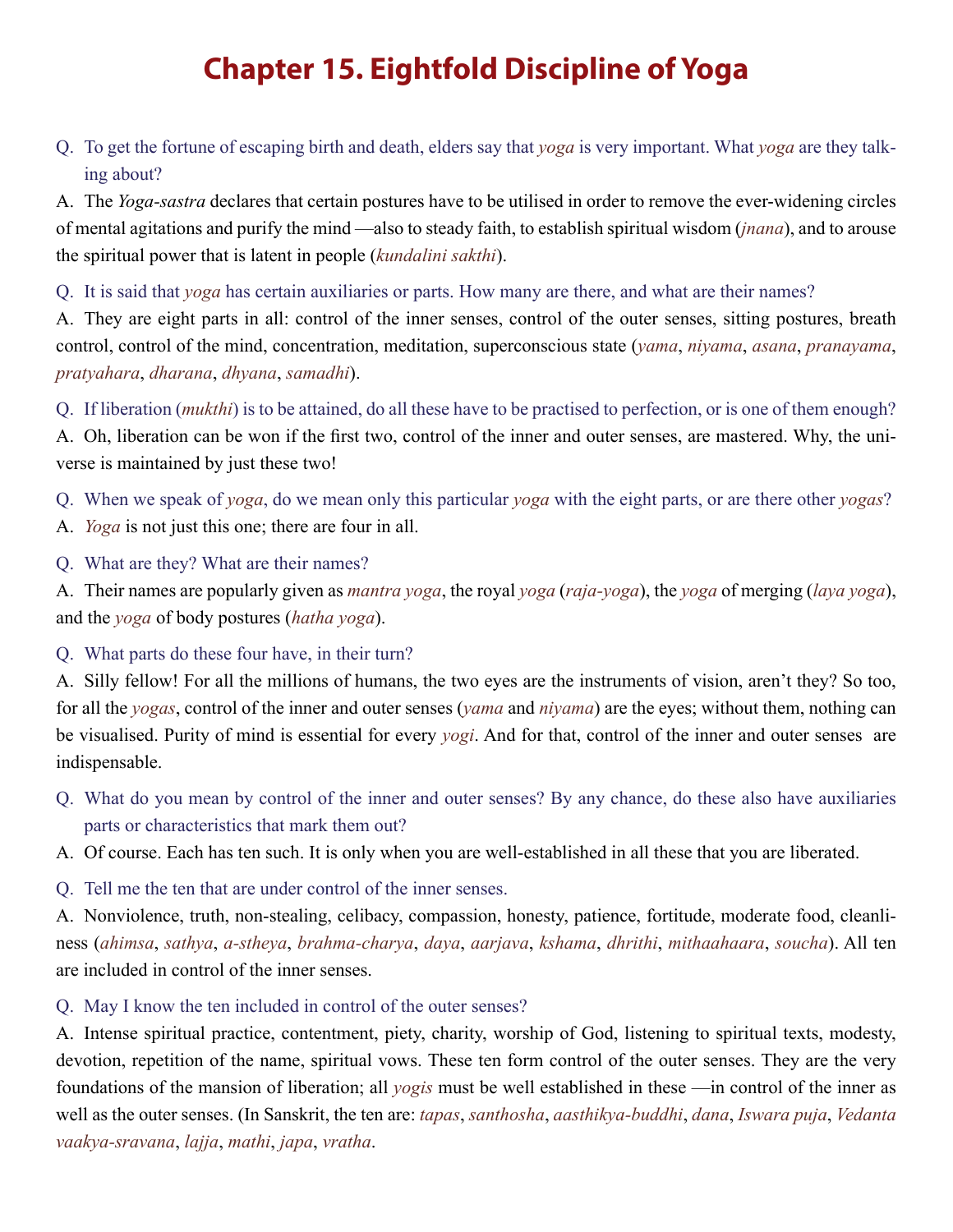- Q. *[Yoga](#page-55-0)* insists on postures also, you said. What exactly does that mean?
- A. They are very helpful for wise men cognizant of the *[Atma](#page-42-5)* (*[Atma-jnanis](#page-42-21)*) and *[yogis](#page-55-13)*.
- Q. There must be many varieties of physical postures, yes?

A. Yes, they are many. But the chief are perfect sitting posture, bound lotus pose, and shoulder stand. Besides, there are postures like peacock and seated forward bend.

- Q. What are benefits result from these physical postures?
- A. They give hardihood to the body and enable the mind to concentrate for long periods.
- Q. Swami! You mentioned the part of [yoga](#page-55-0) called breath control Now tell me about breath control (*[pranayama](#page-49-16)*). How many types of breath control are there?

A. There are many types, but since in this present world most types are impossible in practice, only those that help meditation have to be adopted. They are simplified systems of breath control.

#### Q. Simplified systems? How are they beneficial?

A. Like metals purified over fire in a crucible, the slag of *[karma](#page-46-0)* is removed by breath control and the mind is freed from contamination. This and bodily purification are brought about; both mind and body are rendered pure. There are two types of breathing exercises: one with and the other without a mantra. The one without can at best transform only the body, but with a mantra, the mind is also transformed.

#### Q. Swami! How are we to practise it?

A. Two seconds inhaling, four seconds exhaling, and eight seconds holding the breath. Breath control has to be practised carefully for three months. Later, the duration of inhalation, exhalation, and retention can be doubled. When six months are spent in this steady practice, the activities of the senses are laid low.

If practised with faith and feeling, breath control will tame the agitations of the mind; otherwise, it becomes mere physical exercise, improving just physical health. Pure food, celibacy (*[brahma-charya](#page-43-5)*), living in solitude, moderate speech —these conditions also have to be strictly observed.

#### Q. Swami! The next one you mentioned is control of the mind. How many mind-control methods are there?

A. Three methods: with form, without form, and attention to the Self, depending on the purpose for which the senses are controlled and the mind concentrated. If the purpose is to approach or worship a deity with qualities, it is with form; to approach or worship the quality-less, it is formless; to realise the truth-wisdom-infinite Highest *[Atma](#page-42-5)*, it is attention to the Self itself.

#### Q. And concentration? Swami! What is meant by that? How many types of concentration are there?

A. My boy, there is only one type. The wise person steadily established in the awareness of the chosen deity or *[Brahma](#page-43-4)*-consciousness, like the earth carrying a mountain —that is concentration.

Q. The next one is meditation, I believe. That must be of many varieties.

A. No, no. This also is one and only one. Whether of the formful or the formless, if it is one-pointed, devoid of deviations, it is entitled to be called meditation.

#### Q. The last part of *[yoga](#page-55-0)* that you mentioned was *[samadhi](#page-51-15)*. What does that mean?

A. *[Samadhi](#page-51-15)*, or perfect equanimity, means the fixing of the mind, free from all impulses and agitations, on the Lord or on one's own reality. It indicates the state in which one is in one's own real nature. Perfect equanimity is freedom from all duality. The mind will be unshaken by dual experiences; it will shine like a flame in a windless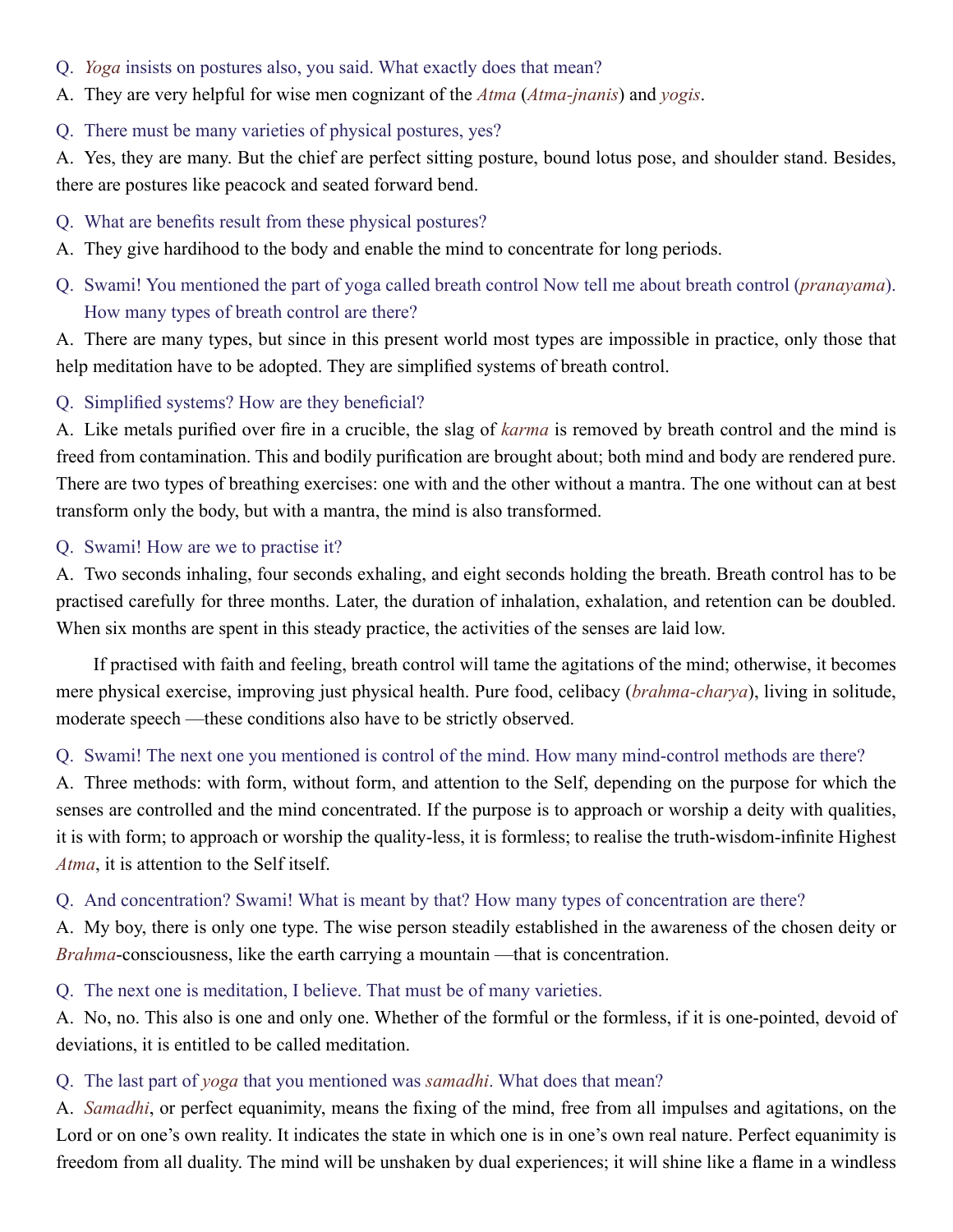room; it is unmoved, unmovable.

Q. Swami! That type of mind, how will it behave? Please make it clearer, by some examples.

A. My dear fellow, when you have to thread a needle, you have to be intent on the job, and the end of the thread has to be kept straight and pointed, right? Similarly, to enter the grace of God, which is subtler than the subtlest, the mind has to be steady and the eye and the senses have to be concentrated on the same process.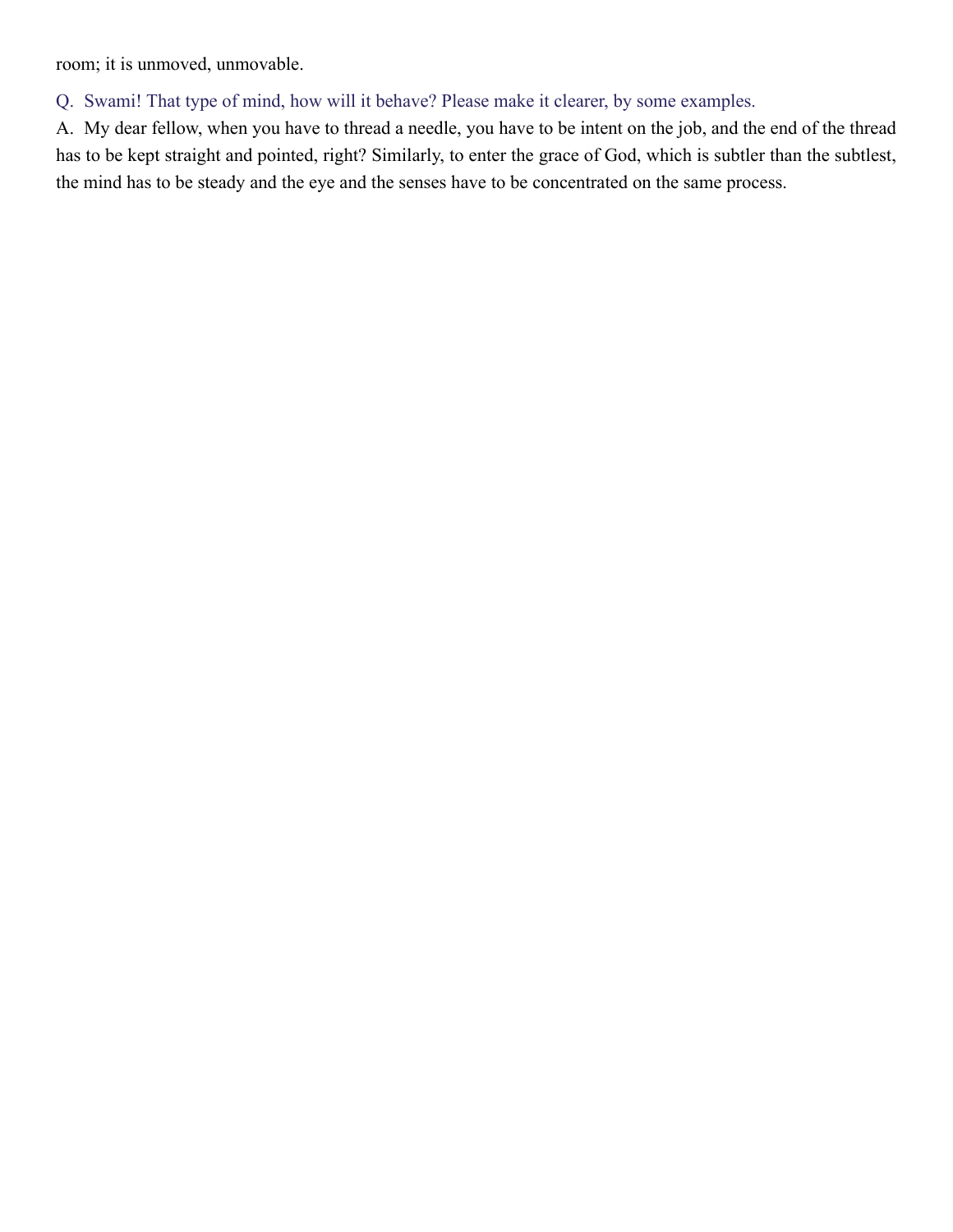## **Glossary**

<span id="page-41-0"></span>This glossary contains many Sanskrit words, people, places, and literature that Sathya Sai Baba uses in His discourses, especially discourses appearing in this volume. The glossary attempts to provide comprehensive meanings and detailed explanations of the more important Sanskrit words, for the benefit of lay readers who are interested in Hindu religion and philosophy.

In an electronic version of this volume (e.g. an e-book for the Ipad, Kindle, or Nook), you can click on most names, places, people, and Sanskrit words within the text in order to immediately access the word in this glossary. Your device will also have an arrow or other link to press to get back to the text.

<span id="page-41-14"></span>*aarjava*. Honesty.

<span id="page-41-15"></span>*aasthikya-buddhi*. Piety, belief in God.

<span id="page-41-18"></span>**Abhimanyu**. [Arjuna](#page-42-12)'s son and [Parikshith](#page-49-18)'s father; slain in battle.

<span id="page-41-16"></span>*adi-Atma*. Pertaining to the individual soul, spirit, or manifestation of supreme [Brahman.](#page-43-0)

*adi-atmic*. Pertaining to *[adi-Atma](#page-41-16)*.

<span id="page-41-17"></span>*a-dwaitha*. Nondualism, monism, the doctrine that everything is God, the philosophy of absolute oneness of God, soul, and universe.

*a-dwaitha-jyothi*. The light without a second.

*a-dwaithic*. Of or pertaining to nondualism (*[a-dwaitha](#page-41-17)*).

*a-dwaithin*. One who propounds nondualism (*[a-dwaitha](#page-41-17)*).

<span id="page-41-12"></span>**Agastya**. Sage and author of several *[Vedic](#page-54-16)* hymns. Also the Indian astronomical name of the star of Canopus, since its rising coincides with the calming of the waters of the Indian Ocean.

<span id="page-41-2"></span>*agni*. Fire element.

<span id="page-41-9"></span>*Aham Brahmasmi*. "I am [Brahman.](#page-43-0)" One of the great *[Vedic](#page-54-16)* aphorisms (*mahavakyas*).

<span id="page-41-3"></span>*ahamkara*. Ego, self-love, selfish individuality.

<span id="page-41-13"></span>*ahimsa*. Nonviolence.

- *Aithareya Upanishad*. One of the ten important *[Upanishads](#page-53-18)*. It deals with the world and the human as the creation of *[Atma](#page-42-5)*, the three-fold birth of *[Atma](#page-42-5)*, and the nature of the *[Atma](#page-42-5)*.
- <span id="page-41-11"></span>*a-jnana*. Ignorance, stupidity.

<span id="page-41-1"></span>*akasa*. Space, ether, the subtlest form of matter.

<span id="page-41-4"></span>*a-kshara*. Imperishable, indestructible.

<span id="page-41-10"></span>*akshara*. Syllable, letter.

<span id="page-41-7"></span>*alpa-buddhi*. Dull-witted.

<span id="page-41-6"></span>*a-manaska*. Blissful state of realization when seer realizes that entire creation is created by Self; mindless; free from all mental activity.

<span id="page-41-5"></span>*ananda*. Divine bliss. The Self is unalloyed, eternal bliss. Pleasures are but its faint and impermanent shadows.

<span id="page-41-8"></span>*ananda-maya kosa*. The sheath of bliss, the innermost sheath of the body.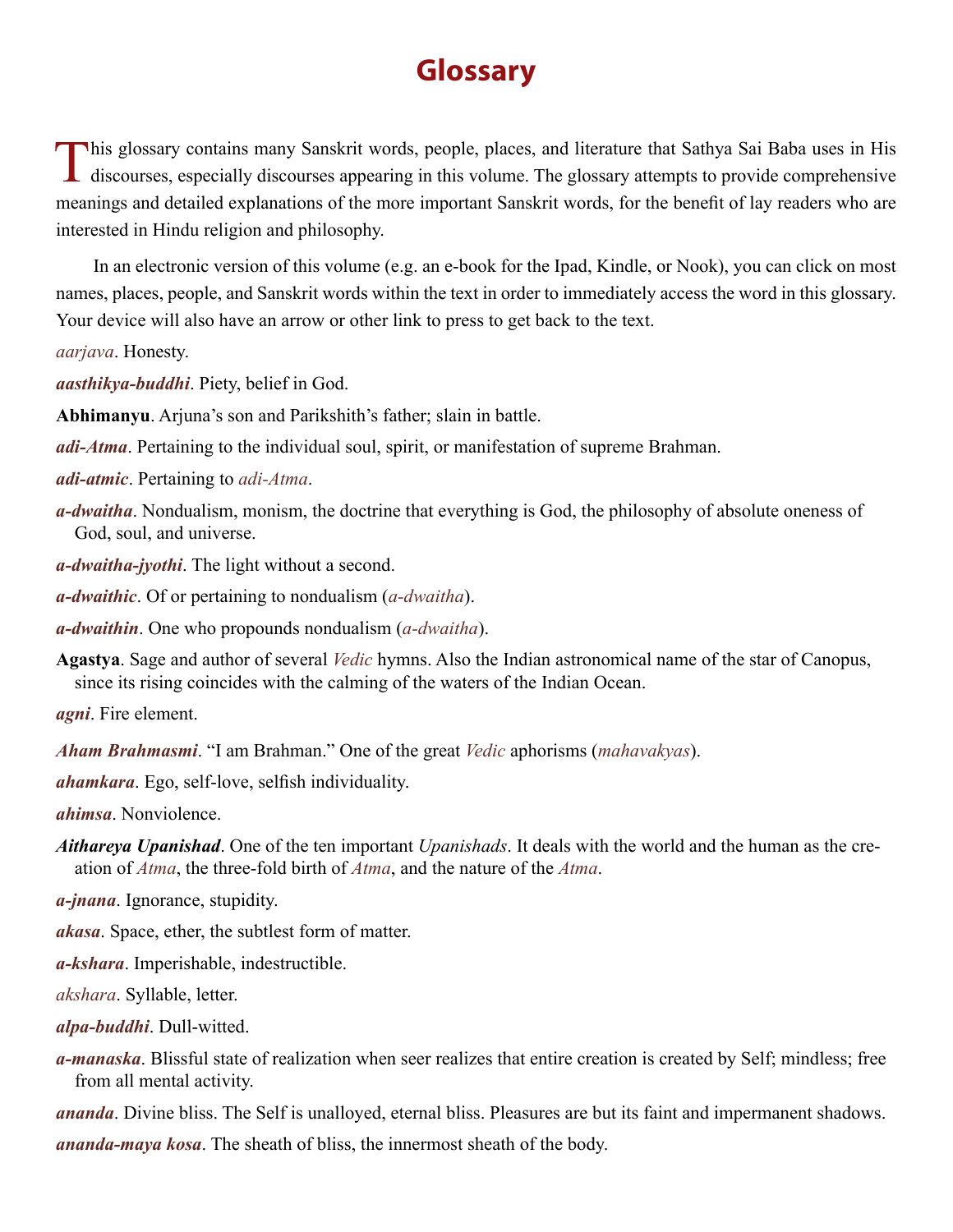<span id="page-42-23"></span>**Anasuya**. Wife of sage [Athri](#page-42-22) and mother of [Dattatreya](#page-44-21); an incarnation of the Trinity.

<span id="page-42-4"></span>*anda-anda*. Basic living cell of creation.

*anga*. Limb, part, fact, feature, "earth bit".

<span id="page-42-14"></span>*anna*. Food.

<span id="page-42-13"></span>*anna-maya kosa*. Food sheath, the material or gross outer layer of man.

<span id="page-42-15"></span>*anthah-karana*. Inner psycho-somatic fourfold instruments of mind, intellect, memory, and ego.

<span id="page-42-1"></span>*apana*. The downward air, which goes out through the anus.

<span id="page-42-12"></span>**Arjuna**. [Krishna](#page-47-17)'s disciple, in the *[Bhagavad Gita](#page-43-12)*; third of five [Pandava](#page-49-19) brothers. See *[Mahabharatha](#page-47-14)*.

<span id="page-42-6"></span>*artha*. Wealth, prosperity, material object, thing, aim, purpose, desire.

<span id="page-42-11"></span>*artha-arthi*. One who longs for wealth; the poor.

<span id="page-42-19"></span>*asana*. *[Yoga](#page-55-0)* posture.

*asanthi*. Lack of peace; agitated mind; restlessness. Opposite of *[santhi](#page-51-5)*.

<span id="page-42-10"></span>*A-sarira*. Bodyless; name for the Godhead.

<span id="page-42-0"></span>*asrama*. A stage of life, one of: student, householder, hermit, and renunciate.

<span id="page-42-20"></span>*a-stheya*. Non-stealing.

<span id="page-42-27"></span>*a-sura*. Demon; term arose when Diti's sons refused to drink the divine liquor (*suraa*) offered by Varuni, the daughter of [Varuna.](#page-54-17)

<span id="page-42-18"></span>**Aswapathi**. Lord of horses, brother-in-law of [Dasaratha,](#page-44-22) the father of [Rama](#page-50-7).

**Aswathama**. Son of [Drona](#page-44-23).

<span id="page-42-3"></span>*athala*. Bottomless region; first of the lower worlds beneath the Earth.

<span id="page-42-25"></span>*Atharva-veda*. The fourth *[Veda](#page-54-13)*. *Atharva* means "fourth". Steady, unmoved person, of stable nature.

<span id="page-42-22"></span>**Athri**. A sage; father of [Dattatreya.](#page-44-21) Also, one of 10 mental sons of *[Hiranyagarbha](#page-45-1)*.

- <span id="page-42-5"></span>*Atma*. Self; Soul. Self, with limitations, is the individual soul. Self, with no limitations, is [Brahman,](#page-43-0) the Supreme Reality.
- <span id="page-42-8"></span>*Atma-ananda*. *[Atmic](#page-42-7)* bliss, bliss of Self-realization.

<span id="page-42-17"></span>*Atma-jnana*. Knowledge of Self-realization; awareness of *[Atma](#page-42-5)*.

<span id="page-42-21"></span>*Atma-jnani*. Self-knower.

<span id="page-42-16"></span>*Atma-swarupa*. Embodiment of the all-pervading divine Self.

<span id="page-42-9"></span>*Atma-thathwa*. True nature of *[Atma](#page-42-5)*, the *[Atmic](#page-42-7)* Principle.

<span id="page-42-7"></span>*Atmic*. Of or relating to the *[Atma](#page-42-5)*.

<span id="page-42-26"></span>*Aum*. *[Om](#page-49-3)*; Designation of the Universal [Brahman](#page-43-0); sacred, primordial sound of the universe.

<span id="page-42-2"></span>*avastha*. State, condition.

<span id="page-42-24"></span>*Avatar*. Incarnation of God. Whenever there is a decline of *[dharma](#page-44-4)*, God comes down to the world assuming bodily form to protect the good, punish the wicked and re-establish *[dharma](#page-44-4)*. An *Avatar* is born and lives free and is ever conscious of His mission. By His precept and example, He opens up new paths in spirituality, shedding His grace on all.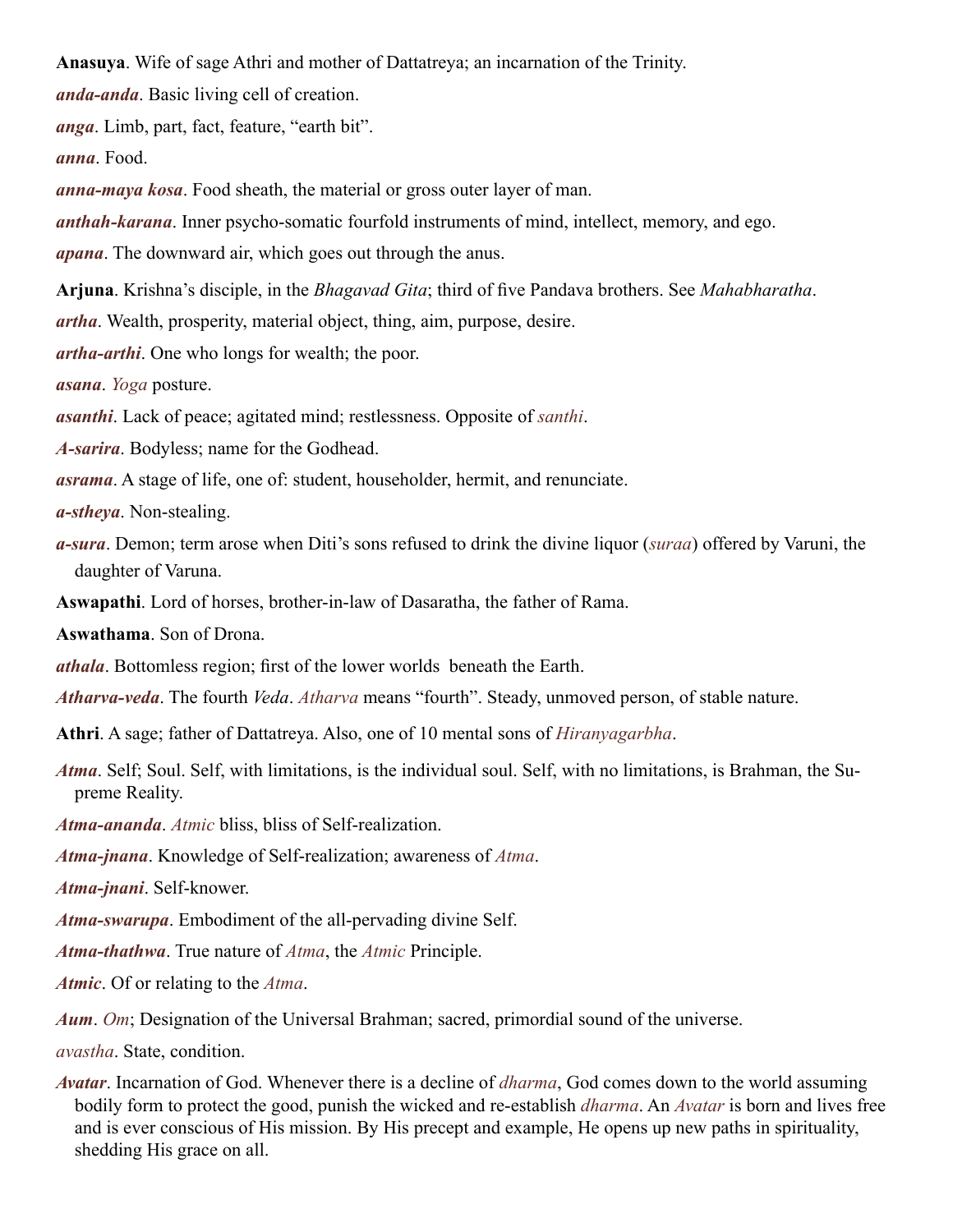- <span id="page-43-20"></span>**Bali**. Emperor of demons; grandson of [Prahlada](#page-49-11) and son of the demon Virochana. Humiliated by dwarf [Vamana](#page-54-18), who was an incarnation of [Vishnu](#page-54-11).
- <span id="page-43-12"></span>*Bhagavad Gita*. Literally, Song of God. Portion of the *[Mahabharatha](#page-47-14)* that is a dialogue between [Arjuna](#page-42-12), one of the [Pandava](#page-49-19) brothers, and [Krishna.](#page-47-17)
- *Bhagavatha*. A sacred book composed by Sage [Vyasa](#page-55-9) dealing with [Vishnu](#page-54-11) and His incarnations, especially [Krishna.](#page-47-17) It also means those with attachment to God, or the Godly.
- <span id="page-43-14"></span>**Bhagiratha**. King of Solar Dynasty, son of Amsuman. Gave up his kingdom for enlightenment, but eventually returned as king..
- <span id="page-43-16"></span>**Bharatha**. Son of [Dasaratha](#page-44-22) and [Kaika](#page-46-24); brother of [Rama](#page-50-7). "Bharatha" means "he who rules".
- *Bharathiya*. Indian, dweller in the country of Bharath (India).
- <span id="page-43-7"></span>*bhava-roga*. Disease of worldliness.
- <span id="page-43-18"></span>**Bhima**. Second of five [Pandava](#page-49-19) brothers; named for his size and strength. See *[Mahabharatha](#page-47-14)*.
- <span id="page-43-19"></span>**Bhishma**. The guardian and patriarch of the [Kauravas](#page-46-25) and [Pandavas](#page-49-19). Son of King [Shantanu.](#page-52-14) Remarkable for his wisdom and unflinching devotion to God. Trapped by his fate to fight on side of evil [Kauravas](#page-46-25); bled to death on a bed of arrows while thinking of God. See *[Mahabharatha](#page-47-14)*. He also vowed life-long celibacy to ensure that his offspring would not claim the throne.
- <span id="page-43-9"></span>**Bhudevi**. The goddess of Earth; wife of [Vishnu](#page-54-11).
- <span id="page-43-1"></span>*bhu-loka*. Earth; first of the Upper Worlds.
- <span id="page-43-2"></span>*bhuvar-loka*. Atmosphere; second of the Upper Worlds.
- <span id="page-43-13"></span>*bija*. Seed, germ, primary cause; mystical letter or syllable that forms the essential part of a *[mantra](#page-48-20)*.
- <span id="page-43-4"></span>**Brahma**. The Creator, the First of the Hindu Trinity of Brahma (the Creator), [Vishnu](#page-54-11) (the Preserver), and [Siva](#page-52-15)  (the Destroyer).
- <span id="page-43-3"></span>*Brahma-anda*. Collection of inner forces of the five elements; the universe; literally, Brahma's egg.
- *brahma-chari*. Student, celibate, first stage of life of a *[brahmin](#page-43-15)* in the *[brahmin](#page-43-15)* caste; one who dwells in God consciousness.
- <span id="page-43-5"></span>*brahma-charya*. Path to knowledge of [Brahman;](#page-43-0) state of an unmarried religious student; first stage of life of a *[brahmin](#page-43-15)*; spiritual studentship.
- <span id="page-43-11"></span>*Brahma-jnana*. Knowledge of [Brahman.](#page-43-0)
- <span id="page-43-0"></span>**Brahman**. The Supreme Being, the Absolute Reality, Impersonal God with no form or attributes. The uncaused cause of the Universe, Existence, Consciousness-Bliss Absolute (*[Sat-Chit-Ananda](#page-52-16)*); The Eternal Changeless Reality — not conditioned by time, space, and causation.
- <span id="page-43-17"></span>*Brahmana*. A section of each of the four *[Vedas](#page-54-12)* dwelling on the meaning and use of mantras and hymns at various sacrifices.
- <span id="page-43-21"></span>*Brahma Sutra*. Spiritual text of *[Vedantic](#page-54-2)* teachings in short maxims, attributed to Badharayana or [Vyasa.](#page-55-9)
- <span id="page-43-6"></span>*Brahma-thathwa*. Formless God, [Brahman](#page-43-0) principle.
- <span id="page-43-8"></span>*Brahma-vidya*. Spiritual attainment, knowledge of [Brahman](#page-43-0).
- <span id="page-43-15"></span>*brahmin*. First of four castes of social order, the priestly or teacher caste; a person belonging to this [caste.](#page-44-5)
- <span id="page-43-10"></span>*Brihadaranyaka Upanishad*. The *[Upanishad](#page-53-18)* that sets forth teachings maintained by [Yajnavalkya](#page-55-5) regarding [Brahman.](#page-43-0)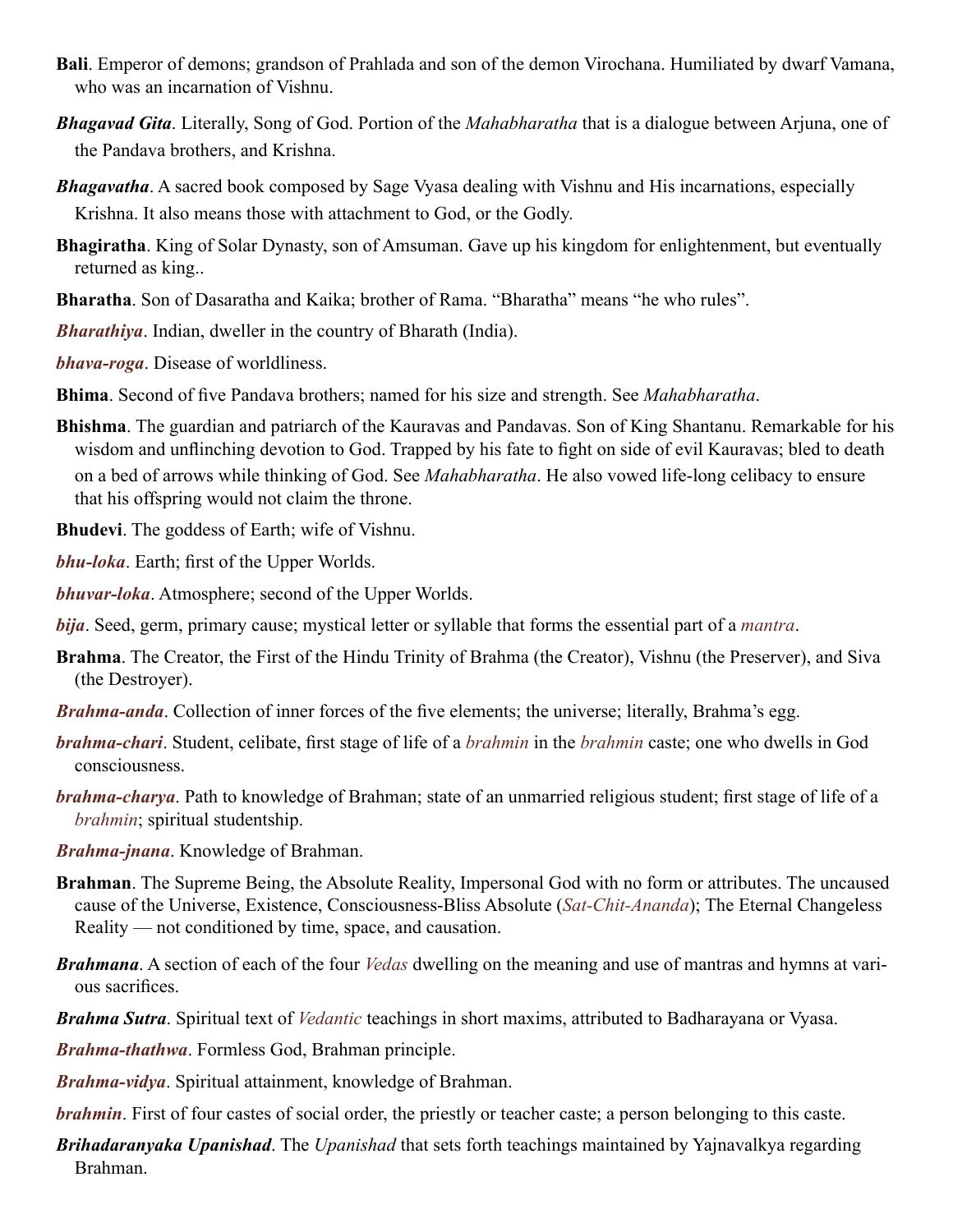<span id="page-44-0"></span>*buddhi*. Intellect, intelligence, faculty of discrimination.

- <span id="page-44-5"></span>**caste**. The four castes of social order are: *brahmin* (priestly or teacher), *[kshatriya](#page-47-19)* (warrior, protector), *vaisya* (trader, merchant, agriculturist), and *sudra* (worker, helper). See *[varna dharma](#page-44-5)*.
- <span id="page-44-3"></span>*Chaithanya-Brahma*. Universal Soul; Supreme Consciousness.
- <span id="page-44-12"></span>*chit*. Consciousness, knowledge, awareness.
- <span id="page-44-1"></span>*chittha*. Mind stuff, memory, subconscious mind.
- <span id="page-44-11"></span>**Chudala**. Saintly wife of King Shikhidwaja. When he renounced his kingdom, she gave him instruction in *[At](#page-42-7)[mic](#page-42-7)* knowledge and brought him back to the throne.
- <span id="page-44-10"></span>*dama*. Control of the outer senses.
- <span id="page-44-20"></span>*dana*. Charity, giving.
- *darshan*. Sight of a holy person.
- <span id="page-44-22"></span>**Dasaratha**. Son of Aja and father of [Rama;](#page-50-7) King of Ayodhya; the name means "ten chariot hero".
- <span id="page-44-21"></span>**Dattatreya**. Sage son of [Athri](#page-42-22) and [Anasuya](#page-42-23).
- <span id="page-44-18"></span>*daya*. Compassion, sympathy.
- <span id="page-44-2"></span>*deha*. Body.
- <span id="page-44-24"></span>*deva*. Deity, celestial being, God.
- <span id="page-44-8"></span>*deva-datta*. Vital air that causes yawning.
- <span id="page-44-14"></span>*Devatha*. God.
- *Dhadhi*. Sea of Buttermilk.
- <span id="page-44-9"></span>*dhananjaya*. Vital air that fills the body and causes it to grow fat.
- <span id="page-44-16"></span>*dharana*. Concentration, fixed attention, one of eight steps in [Patanjali'](#page-49-20)s *[yoga](#page-55-0)* discipline.
- <span id="page-44-4"></span>*dharma*. Righteousness, religion, code of conduct, duty, essential nature of a being or thing. It holds together the entire Universe. Man is exhorted to practise *dharma* to achieve material and spiritual welfare. The *[Vedas](#page-54-12)* contain the roots of *dharma*. God is naturally interested in the reign of *dharma*.
- **Dharmaraja**. Name for [Yudhistira,](#page-55-15) eldest of the five [Pandava](#page-49-19) brothers. Born to [Kunthi](#page-47-24) by the grace of [Yama](#page-55-16)  [Dharmaraaja,](#page-55-16) Lord of Death. Named for adherence to *[dharma](#page-44-4)*. See *[Mahabharatha](#page-47-14)*.
- <span id="page-44-25"></span>*Dharma Sastras*. Codes of law and ethics concerning virtuous living..
- <span id="page-44-15"></span>*dharmic*. According to *[dharma](#page-44-15)*, righteous.
- <span id="page-44-26"></span>**Dhritharashtra**. Father of [Kauravas;](#page-46-25) holder of ruling power.
- <span id="page-44-19"></span>*dhrithi*. Steadfast determination, courage.
- <span id="page-44-17"></span>*dhyana*. Meditation.
- <span id="page-44-13"></span>**Dilipa**. Son of Amsumanta; became king of the solar dynasty; offered his life to a lion who was about to kill the sacred cow Nandini.
- <span id="page-44-23"></span>**Dronacharya**. Drona, the teacher of archery and war tactics for the [Pandavas](#page-49-19) and [Kauravas.](#page-46-25)
- <span id="page-44-6"></span>**Droupadi**. Wife of [Pandavas.](#page-49-19) See *[Mahabharatha](#page-47-14)*.
- <span id="page-44-7"></span>**Druva**. Grandson of [Brahma](#page-43-4) and son of Uttanapadha; as a child, he performed severe penance and attained selfrenunciation.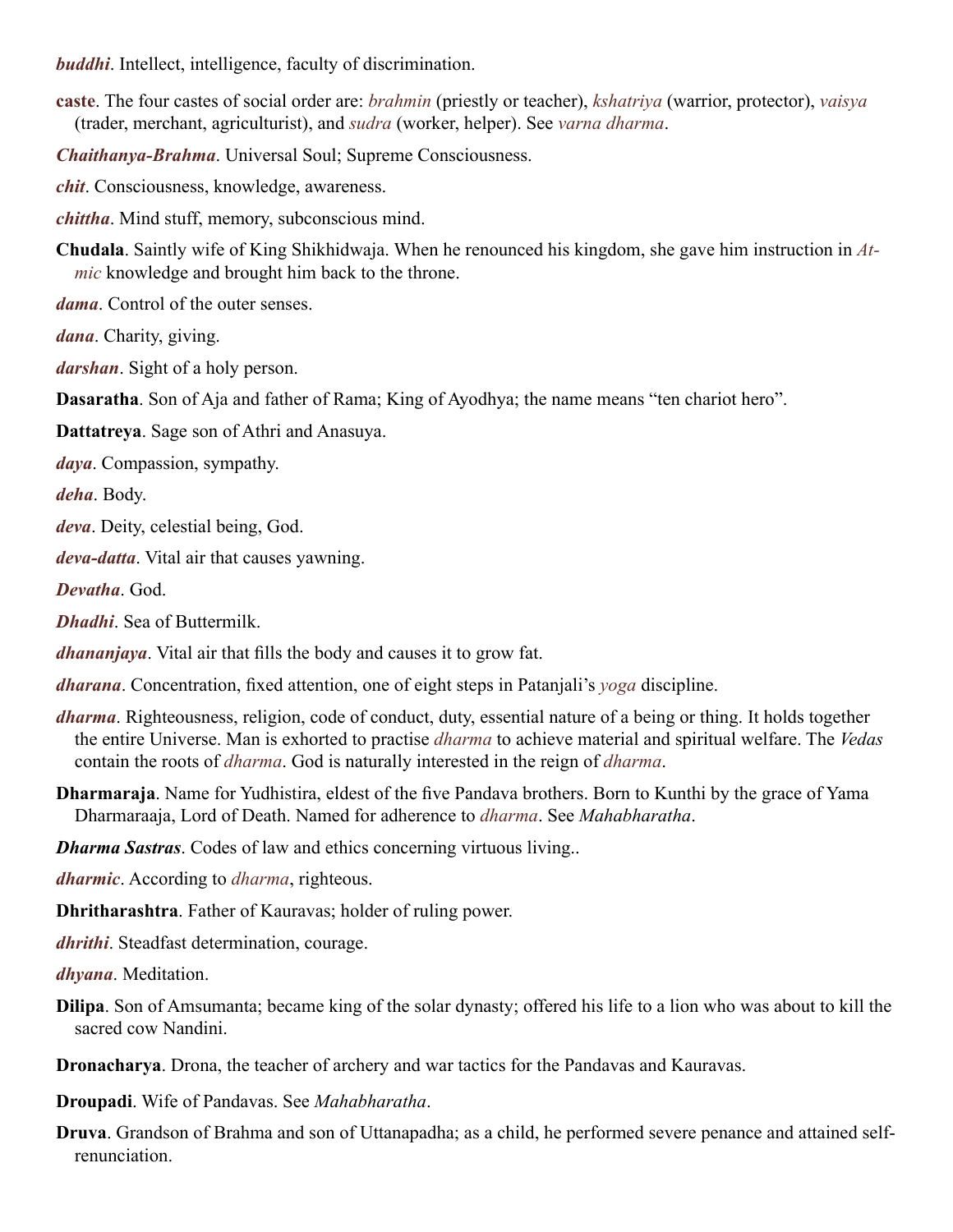*dwaitha*. Dualism, the doctrine that the individual and the Supreme Soul are two different principles or entities.

*Dwapara-yuga*. Third in the cycle of four ages. See *[yuga](#page-55-17)*.

<span id="page-45-4"></span>*dwija*. Twice born.

- **Easwara**. Iswara The Supreme Lord. Easwara is the Lord of every creature in the universe. Hence, the entire cosmos is reflected as an image in the Lord. [Siva](#page-52-15) is often called Easwara.
- <span id="page-45-11"></span>**Ganga**. The 1560-mile-long Ganges river; starts in the Himalayas and flows generally east into the Bay of Bengal; the most sacred river of India.
- <span id="page-45-8"></span>**Gargi**. Celebrated female sage, born in the family of Garga.
- <span id="page-45-9"></span>**Gauri**. [Siva](#page-52-15)'s consort [Parvathi](#page-49-14).
- <span id="page-45-12"></span>**Gautama**. Father of Nachiketas; also known as Yajnasravas
- <span id="page-45-17"></span>*Gayatri mantra*. A very sacred *[Vedic](#page-54-16)* prayer for self-enlightenment; it is repeated piously at dawn, noon, and twilight devotions.
- <span id="page-45-5"></span>*Gita*. See *Bhagavad Gita*.
- <span id="page-45-13"></span>**Godavari**. Sacred river of south India; cuts across central south India, flowing from west to east.
- **Gopala**. Cowherd boy. A name for Lord [Krishna](#page-47-17).
- <span id="page-45-2"></span>*grihastha*. Householder, one of the four stages of life.
- <span id="page-45-10"></span>*guna*. Quality, property, trait; one of the three constituents of nature (*[sathwa](#page-52-17)*, *[rajas](#page-50-15)*, and *[thamas](#page-53-20)*). They bind the soul to the body. Man's supreme goal in life is to transcend the *gunas* and attain liberation from the cycle of birth and death.
- **guru**. Spiritual guide; a knower of [Brahman](#page-43-0), who is calm, desireless, merciful, and ever ready to help and guide spiritual aspirants who approach him.
- <span id="page-45-6"></span>*Guru-gita*. Section of the *[Skanda Purana](#page-52-18)*, the epic story of [Skanda](#page-52-19).
- <span id="page-45-14"></span>*hatha-yoga*. The yoga of body postures.
- **Hindu**. Person who adheres to Hinduism —the religion based on the *[Vedas](#page-54-12)*. Name originally applied by foreign invaders to inhabitants of Indus (Sindhu) river valley.
- <span id="page-45-1"></span>*Hiranyagarbha*. Cosmic divine mind; cosmic womb; golden egg first created by [Brahman](#page-43-0) from which all creation issued.
- <span id="page-45-15"></span>**Hiranyakasipu**. A demonic person who forbade mention of [Vishnu'](#page-54-11)s name, wicked father of [Prahlada](#page-49-11), who was a great devotee of the Lord; killed by the man-lion Narashimha, an *[Avatar](#page-42-24)* of [Vishnu](#page-54-11).
- *Ikshu*. Sea of Sugar Cane.
- **Indra**. Lord of the *[devas](#page-44-24)* (celestials). Indra is one of the chief deities in the *[Rig veda](#page-54-12)*.
- <span id="page-45-7"></span>**Iswara**. Easwara. The Supreme Ruler, the Personal God. He is [Brahman](#page-43-0) associated with illusion (*[maya](#page-48-14)*) but has it under His control, unlike the individual soul, who is illusion's slave. He has a lovely form, auspicious attributes, and infinite power to create, sustain, and destroy. He dwells in the heart of every being, controlling it from within. He responds positively to true devotion and sincere prayer.
- <span id="page-45-3"></span>*Iswara-sthana*. The Changeless Entity.
- <span id="page-45-16"></span>*ithihasa*. Historical legend, traditional account of former events.
- <span id="page-45-0"></span>*jaagrath*. Waking state.
- *jagath*. Cosmos, world of change, creation.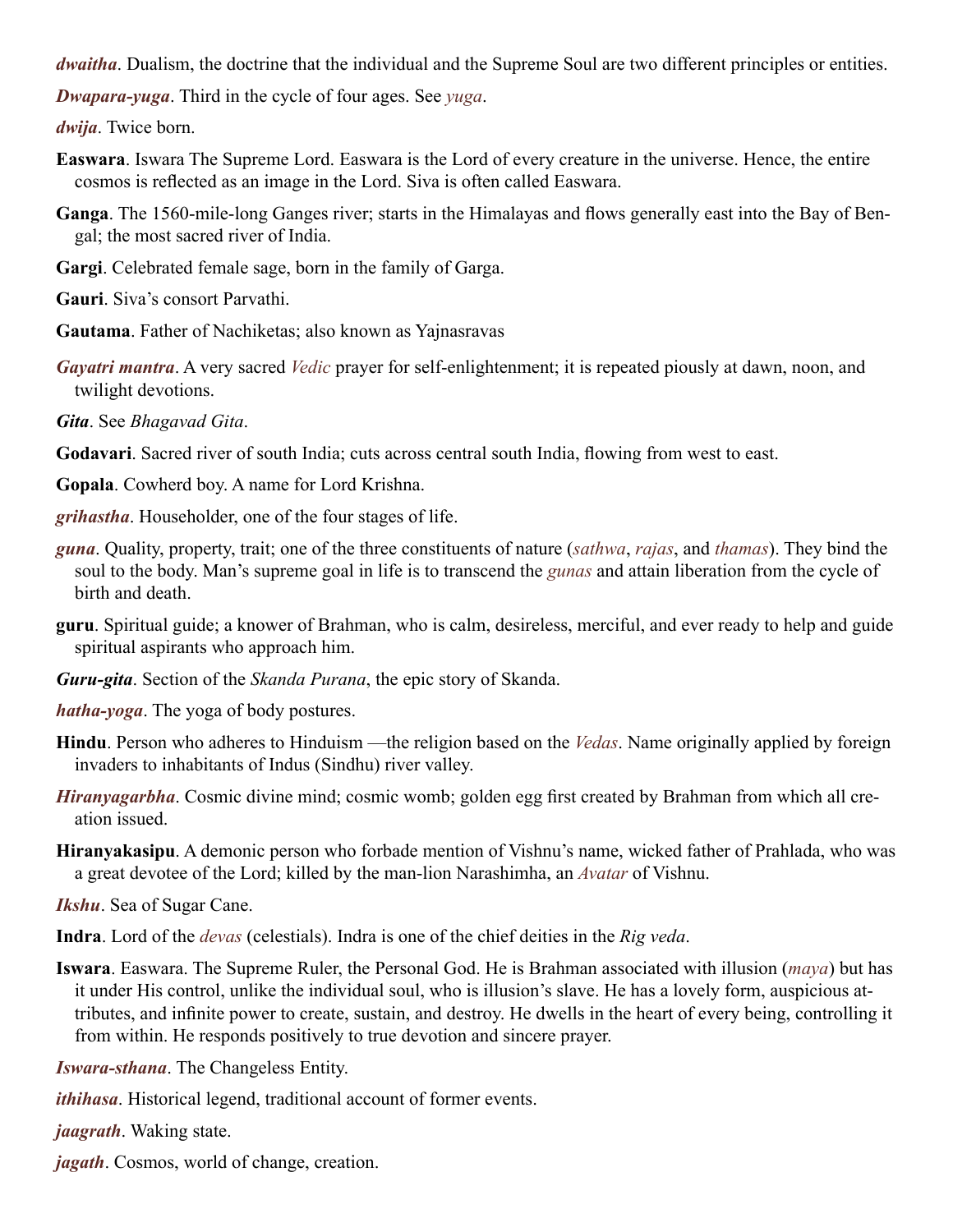<span id="page-46-23"></span>**Jaimini**. Author of Puurva Mimamsa, or the portion relating to ritual action.

<span id="page-46-1"></span>*jala*. Water.

<span id="page-46-19"></span>**Janaka**. A self-realized king; [Sita](#page-52-8)'s father and [Rama'](#page-50-7)s father-in-law. His ancestor was Nimi, a great emperor.

<span id="page-46-6"></span>*jana-loka*. World of good people..

<span id="page-46-20"></span>*japa*. Soft prayer or repetition of the name of God.

<span id="page-46-13"></span>*jijnasu*. Seeker of wisdom, inquirer.

<span id="page-46-11"></span>*jiva*. Individual or soul, in a state of non-realisation of its identity with [Brahman](#page-43-0). It is unaware of its own nature and is subjected to sensations of pain and pleasure, birth and death, etc.

<span id="page-46-7"></span>*jivatma*. Soul or true Self, at the individual level.

<span id="page-46-9"></span>*jivi*. Individual or soul.

<span id="page-46-14"></span>*jnana*. Sacred knowledge; knowledge of the spirit, pursued as a means to Self-realisation. It is direct experience of God, as the Soul of the souls. *Jnana* makes a man omniscient, free, fearless, and immortal.

<span id="page-46-16"></span>*Jnana-kanda*. Portion of the *[Vedas](#page-54-12)* that deals with knowledge of [Brahman](#page-43-0) through the path of spiritual wisdom or discriminative knowledge.

<span id="page-46-18"></span>*jnana-yoga*. Path of inner contemplation, spiritual wisdom.

<span id="page-46-3"></span>*jnanen-driyas*. Five organs of perception: eye, ear, tongue, nose, and skin.

<span id="page-46-10"></span>*jnani*. Wise man, realized soul.

<span id="page-46-2"></span>*jnatha*. Knower.

<span id="page-46-24"></span>**Kaikeyi**. Also **Kaika**. A princess of Kekaya (Kashmir), third wife of [Dasaratha,](#page-44-22) and mother of [Bharatha.](#page-43-16)

<span id="page-46-21"></span>*Kaivalya Upanishad*. A *[Upanishad](#page-53-18)*; it portrays the state of consciousness of one's absolute identity with God.

*Kali-yuga*. Fourth in a cycle of four ages; the evil age; the one we are now in. See *[yuga](#page-55-17)*.

<span id="page-46-8"></span>*kama*. Desire, lust, worldly fulfillment; one of four goals of humans.

<span id="page-46-22"></span>**Kapila**. Also Kapilamaharshi. Ancient sage-philosopher; prime exponent of the one of the six systems of philosophy known as Sankhya, which emphasizes duality of spirit and nature.

<span id="page-46-5"></span>*karana*. Causal or cause.

<span id="page-46-0"></span>*karma*. Action, deed, work, religious rite, the totality of innate tendencies formed as a consequence of acts done in previous lives. Every *karma* produces a lasting impression on the mind of the doer, apart from affecting others. Repetition of a particular *karma* produces a tendency (*[vasanas](#page-54-3)*) in the mind. *Karma* is of three kinds: (i) *praarabdha*, which is being exhausted in the present life: (ii) *aagami*, which is being accumulated in the present life, and (iii) *samchitha*, which is being accumulated or stored to be experienced in future lives. *Akarma* is action that is done without any intention to gain the consequences; *vikarma* is action that is intentionally done.

- <span id="page-46-15"></span>*Karma-kanda*. The section of the *[Vedas](#page-54-12)* dwelling mainly on rituals; the *[samhithas](#page-51-17)* and the *[Brahmana](#page-43-17)* of the *[Vedas](#page-54-12)*.
- <span id="page-46-4"></span>*karmen-driyas*. Organs of action: larynx, hands, feet, anus, sex organs.

<span id="page-46-17"></span><span id="page-46-12"></span>*karuna*. Compassion for the distressed.

**Katyayani.** One of [Yajnavalkya](#page-55-5)'s two wives.

<span id="page-46-25"></span>**Kauravas**. Family that fought [Pandavas.](#page-49-19) See *[Mahabharatha](#page-47-14)*..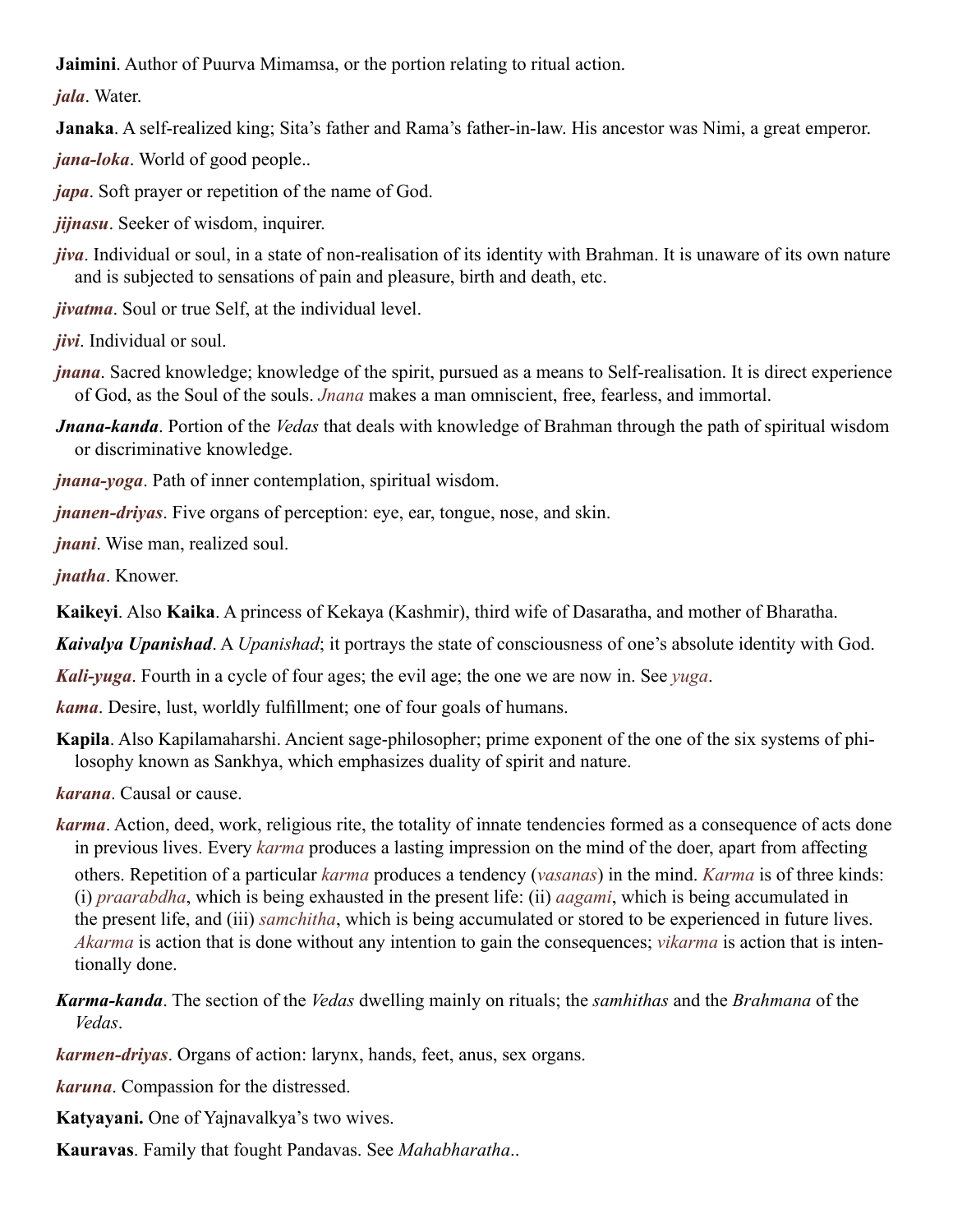<span id="page-47-25"></span>**Kethu**. A demon. Along with [Rahu](#page-50-16), an inauspicious planet.

<span id="page-47-9"></span>*kosa*. Sheath.

<span id="page-47-17"></span>**Krishna**. The *[Avatar](#page-42-24)* of [Vishnu](#page-54-11) in the *[Dwapara yuga](#page-55-17)*, prior to the present *[Kali yuga](#page-55-17)*.

<span id="page-47-4"></span>*krodha*. Anger.

<span id="page-47-11"></span>*krukara*. Vital air that causes sneezing.

<span id="page-47-22"></span>*kshama*. Patience, fortitude, forgiveness.

<span id="page-47-19"></span>*kshatriya*. Protector, warrior; see c[aste](#page-44-5).

*Kshira*. Sea of Milk.

<span id="page-47-20"></span>*kundalini*. Spiritual power located at the base of the spine.

<span id="page-47-24"></span>**Kunthi**. Also **Kunthi Devi**. Mother of [Pandavas](#page-49-19), wife of King Pandu (the younger brother of emperor Dhritharashtra), and sister of [Krishna](#page-47-17)'s father [\(Vasudeva](#page-54-19)).

<span id="page-47-10"></span>*kurma*. Vital air that causes blinking.

<span id="page-47-23"></span>*lajja*. Modesty.

<span id="page-47-26"></span>**Lakshmana**. Brother of [Rama](#page-50-7) and son of [Sumitra](#page-52-20); represents intellect.

<span id="page-47-16"></span>**Lakshmi**. Consort of [Vishnu](#page-54-11), goddess of wealth.

*Lavana*. Sea of Salt.

<span id="page-47-21"></span>*laya*. Merging, dissolution, absorption.

<span id="page-47-12"></span>*linga-deha*. Subtle body.

<span id="page-47-5"></span>*lobha*. Greed.

<span id="page-47-2"></span>*loka*. Region, world. Usually refers to the three worlds of earth, atmosphere, and sky, but it can mean 7 or even 14 worlds (7 above and 7 lower).

#### <span id="page-47-7"></span>*maathsarya*. Envy.

<span id="page-47-15"></span>**Madalasa**. Wife of King Rithadwaja. Once, the demon Patalakethu carried her away to the nether world; Patala and King Rithadwaja rescued her.

#### <span id="page-47-6"></span>*mada*. Pride.

<span id="page-47-14"></span>*Mahabharatha*. The Hindu epic composed by Sage [Vyasa,](#page-55-9) which deals with the deeds and fortunes of the cousins (the [Kauravas](#page-46-25) and [Pandavas\)](#page-49-19) of the Lunar race, with Lord [Krishna](#page-47-17) playing a significant and decisive role in shaping the events. The *[Bhagavad Gita](#page-43-12)* and *Vishnu [Sahasranama](#page-51-18)* occur in this great epic. It is considered to be the Fifth *[Veda](#page-54-12)* by devout Hindus. Of this great epic, it is claimed that "what is not in it is nowhere.

<span id="page-47-1"></span>*Maha-Karana*. Supreme Cause.

<span id="page-47-3"></span>*mahar-loka*. Great world; fourth of seven Upper Worlds.

<span id="page-47-8"></span>*maithri*. Comradeship with the good; affection for the name of God.

<span id="page-47-13"></span>**Maitreyi**. Female consort of [Yajnavalkya](#page-55-5); one of greatest sage-philosophers in the *[Upanishads](#page-53-18)*. Maitreyi was known for her wisdom. See the *[Brihadaranyaka Upanishad](#page-43-10)*.

<span id="page-47-18"></span>*manana*. Reflection, meditation, understanding.

<span id="page-47-0"></span>*manas*. Mind, the inner organ, which has four aspects: (i) mind (*manas*), which deliberates, desires, and feels; (ii) intellect (*[buddhi](#page-44-0)*), which understands, reasons, and decides; (iii) the 'I' sense, and (iv) memory (*[chitha](#page-44-1)*).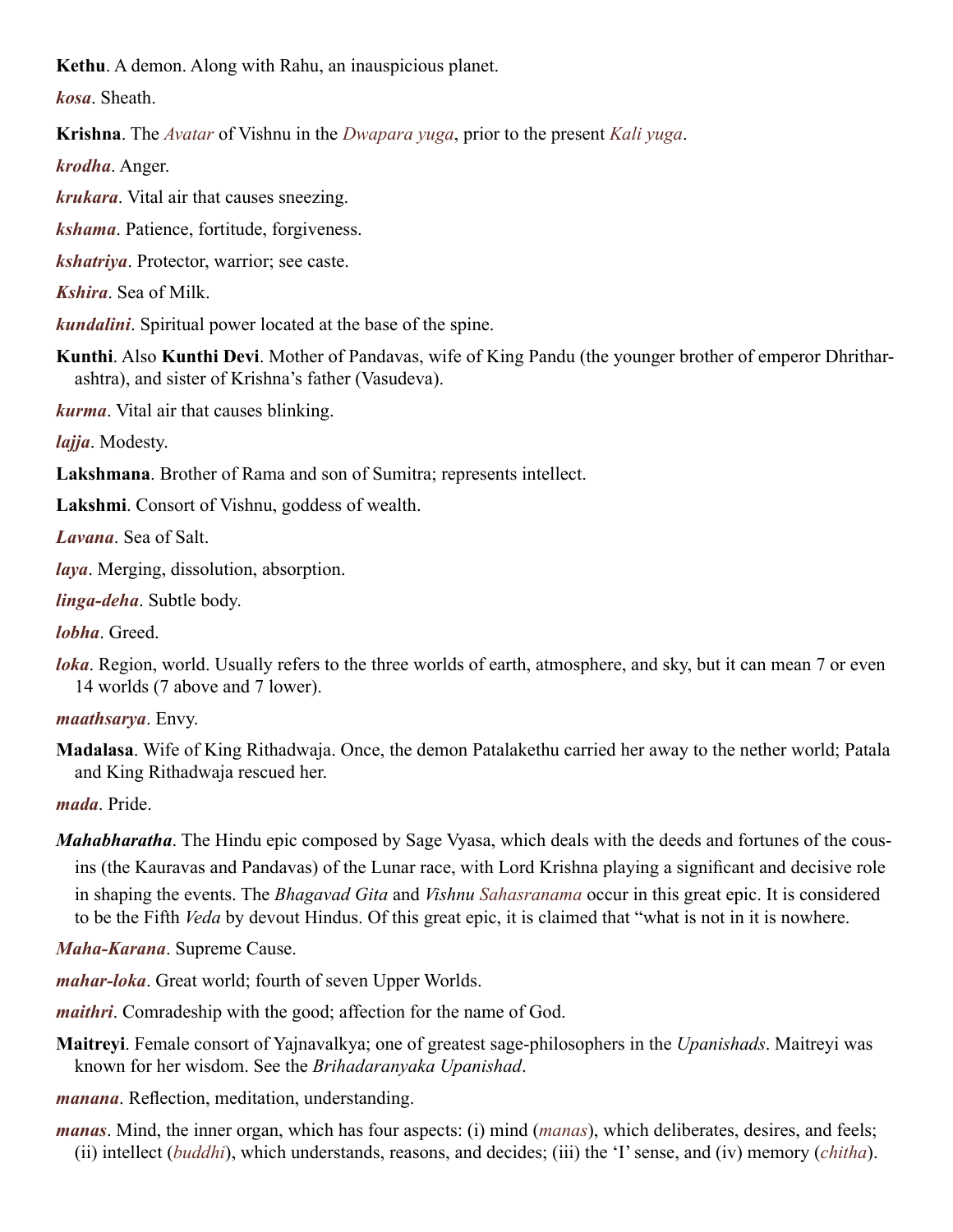The mind, with all its desires and their broods, conceals the Divinity within man. Purification of the mind is essential for realisation of the Self.

<span id="page-48-4"></span>*manomaya-kosa*. Mental sheath of the body.

<span id="page-48-11"></span>*manosanyasa*. Mental renunciation.

- <span id="page-48-20"></span>*mantra*. A sacred formula, mystic syllable or word symbol uttered during the performance of the rituals or meditation. They represent the spiritual truths directly revealed to the *[rishis](#page-50-17)* (seers). The section of the *[Veda](#page-54-12)* that contains these hymns (*mantras*) is called the *[Samhitha](#page-51-17)*.
- <span id="page-48-21"></span>**Manu**. The first father of mankind; author of the codes of righteous conduct (*[Dharma Sastras](#page-44-25)*); son of [Surya](#page-53-22)  (the sun) and father of Vaivaswatha Manu, the present progenitor of mankind.
- <span id="page-48-8"></span>*Manu Dharma Sastra*. Codes of righteous conduct written by [Manu](#page-48-21).

<span id="page-48-10"></span>*Manu-smrithi*. *Laws of [Manu](#page-48-21)*.

<span id="page-48-0"></span>*mahathala*. The great pit; sixth lower world.

<span id="page-48-14"></span>*maya*. Delusion. The mysterious, creative, and delusive power of [Brahman](#page-43-0) through which God projects the appearance of the Universe. *Maya* is the material cause and [Brahman](#page-43-0) is the efficient cause of the Universe. [Brahman](#page-43-0) and *maya* are inextricably associated with each other like fire and its power to heat. *Maya* deludes the individual souls in egoism, making them forget their true spiritual nature.

<span id="page-48-19"></span>*mithaahaara*. Moderate food.

- <span id="page-48-2"></span>*moha*. Delusion caused by false identification, infatuation.
- <span id="page-48-1"></span>*moksha*. Liberation from all kinds of bondage, especially the one to the cycle of birth and death. It is a state of absolute freedom, peace, and bliss, attained through Self-realisation. This is the supreme goal of human endeavour, the other three being, righteousness (*[dharma](#page-44-4)*), wealth and power (*[artha](#page-42-6)*), and sense-pleasure (*[kama](#page-46-8)*).

<span id="page-48-3"></span>*muditha*. Joy in the company of those who serve others.

#### <span id="page-48-18"></span>*mukthi*. See *[moksha](#page-48-1)*.

- <span id="page-48-15"></span>*Mundaka Upanishad*. One of the ten most important *[Upanishads](#page-53-18)*, of *[Artharva-veda](#page-42-25)*; it presents the *[Vedantic](#page-54-2)* doctrine of knowledge of [Brahman.](#page-43-0)
- **Nachiketas**. Son of sage Vajasravas; given to [Yama](#page-55-16), the Lord of death, for questioning his father's mean gift of old and useless cows to pious people.

<span id="page-48-5"></span>*naga*. Vital air that causes belching.

<span id="page-48-17"></span>**Narada**. Sage-bard; traveled the world chanting [Narayana](#page-48-6). Famous for creating disputes, resulting in solutions for the spiritual advancement or victory of the virtuous. Expert in law and author of texts on *[dharma](#page-44-4)*.

<span id="page-48-7"></span>*Narada-parivrajaka Upanishad*. The sage-mendicant [Narada](#page-48-17)'s *[Upanishad](#page-53-18)*.

<span id="page-48-6"></span>**Narayana**. The Primal Person, the Lord, [Vishnu](#page-54-11).

*nir-guna*. Without qualities, attributeless.

*nir-gunopasana*. Contemplation on the formless Supreme.

<span id="page-48-13"></span>*nir-mala*. Without blemish, pure.

<span id="page-48-16"></span>*nirvana*. Freedom, liberation from the cycle of birth and death.

<span id="page-48-9"></span>*nishkama-karma*. Renunciation of the fruit of action.

<span id="page-48-12"></span>*nithya*. Eternal, permanent.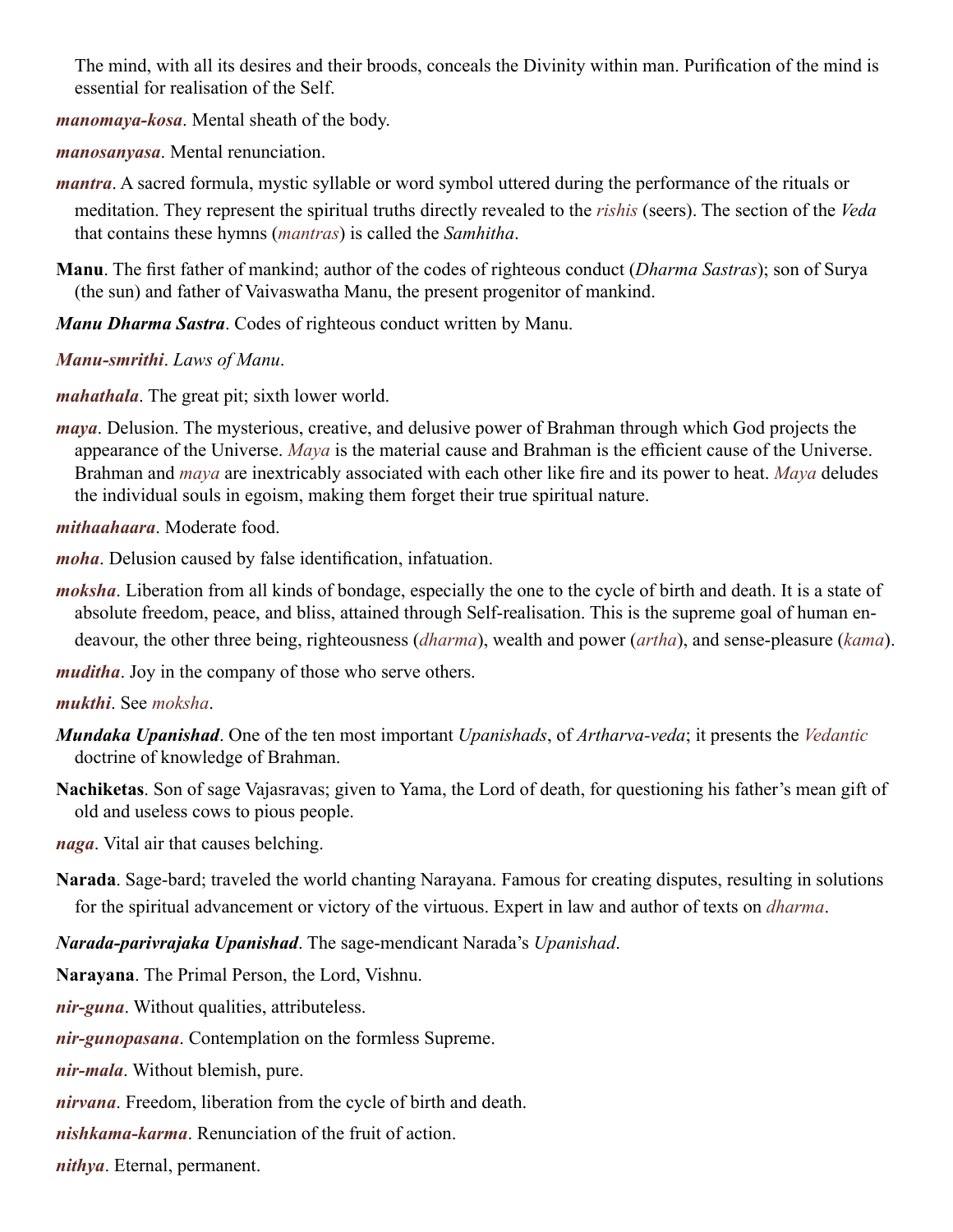<span id="page-49-15"></span>*niyama*. Control of the outer senses.

- <span id="page-49-3"></span>*Om*. Designation of the Universal [Brahman](#page-43-0); sacred, primordial sound of the Universe.
- *Omkara*. The form of [AUM,](#page-42-26) or Om.
- <span id="page-49-0"></span>*pancha-bhuuthas*. Five basic elements.
- <span id="page-49-19"></span>**Pandavas**. Sons of Pandu; family of 5 brothers that fought the [Kauravas:](#page-46-25) [Dharmaraja,](#page-55-15) [Bhima,](#page-43-18) [Arjuna,](#page-42-12) Nakula, and Sahadeva. See *[Mahabharatha](#page-47-14)*.
- <span id="page-49-8"></span>*Param-artha*. Highest good; highest goal beyond and above this material world.
- <span id="page-49-9"></span>*parama-padha*. Highest stage of spirituality; final emancipation.
- <span id="page-49-7"></span>*Param-atma*. Supreme Self, Supreme *[Atma](#page-42-5)*.
- <span id="page-49-13"></span>**Parameswara**. Supreme Lord, highest Godhead, [Siva.](#page-52-15)
- <span id="page-49-10"></span>*paripurna*. Full, complete, entire.
- <span id="page-49-18"></span>**Parikshith**. Emperor of Kuru dynasty; grandson of [Arjuna](#page-42-12) and son of [Abhimanyu.](#page-41-18)
- <span id="page-49-14"></span>**Parvathi**. [Siva'](#page-52-15)s consort. Also known as Gauri (fair complexioned) and by other names.
- <span id="page-49-2"></span>*patala*. Deepest hell; one of the seven regions under the earth; the abode of serpents and demons.
- <span id="page-49-20"></span>**Patanjali**. Author of the *[Yoga Sutras](#page-55-18)*, which form the foundation of the *[yoga](#page-55-0)* system of Indian philosophy. See *[raja-yoga](#page-50-13)*.
- <span id="page-49-5"></span>*pindanda*. Inner principle of all the duality; microcosmos.
- <span id="page-49-22"></span>**Pippalada**. Ancient sage and preceptor of spiritual knowledge.
- <span id="page-49-11"></span>**Prahlada**. Son of the demon king [Hiranyakasipu.](#page-45-15) As a boy, he was beaten, trampled, and cast into fire and water. But he saw only God everywhere, and repetition of the Name of God saved him. Once, [Prahlada](#page-49-11) asserted that God was everywhere, and [Narayana](#page-48-6) appeared in his man-lion form from within a pillar to destroy the king.
- <span id="page-49-21"></span>*prakriti*. Nature, the Divine Power of Becoming. Also known as *[maya](#page-48-14)*, *avidya*, and *[sakthi](#page-51-14)*; the world of matter and mind as opposed to the spirit. *Prakriti* has three dispositions or *[gunas](#page-45-10)* (*[sathwa](#page-52-17)*, *[rajas](#page-50-15)*, and *[thamas](#page-53-20)*), which go into the make-up of all living and non-living beings in the Universe, in varying proportions leading to the appearance of infinite multiplicity in form, nature, and behaviour.
- <span id="page-49-1"></span>*prana*. Life-breath, life force, vital energy, the five vital airs of the body. English doesn't seem to have names for these vital airs, so we list them with their Sanskrit names: *prana* (located in lungs), *apana* (flatus, which moves downward through the rectum), *[vyana](#page-55-2)* (diffused throughout the whole body), *[samana](#page-51-2)* (navel; essential to digestion), and *[udana](#page-53-0)* (rises through throat to head).
- <span id="page-49-12"></span>*prana-maya kosa*. The second, subtle sheath of man, consisting of the vital airs and the nervous system.
- <span id="page-49-4"></span>*Pranava*. *Om*; the sacred seed-sound and symbol of [Brahman.](#page-43-0) "The most exalted syllable in *[Vedas](#page-54-12)*". It is used in meditation on God. It is uttered first before a *[Vedic](#page-54-16) mantra* is chanted.
- <span id="page-49-16"></span>*pranayama*. Breath control.
- *prasanthi*. Supreme peace, equanimity.
- *prasna*. Question.
- <span id="page-49-6"></span>*prathyagatma*. The inner "I".
- <span id="page-49-17"></span>*pratyahara*. Control of mind; withdrawing senses from the external world and turning them toward a higher consciousness.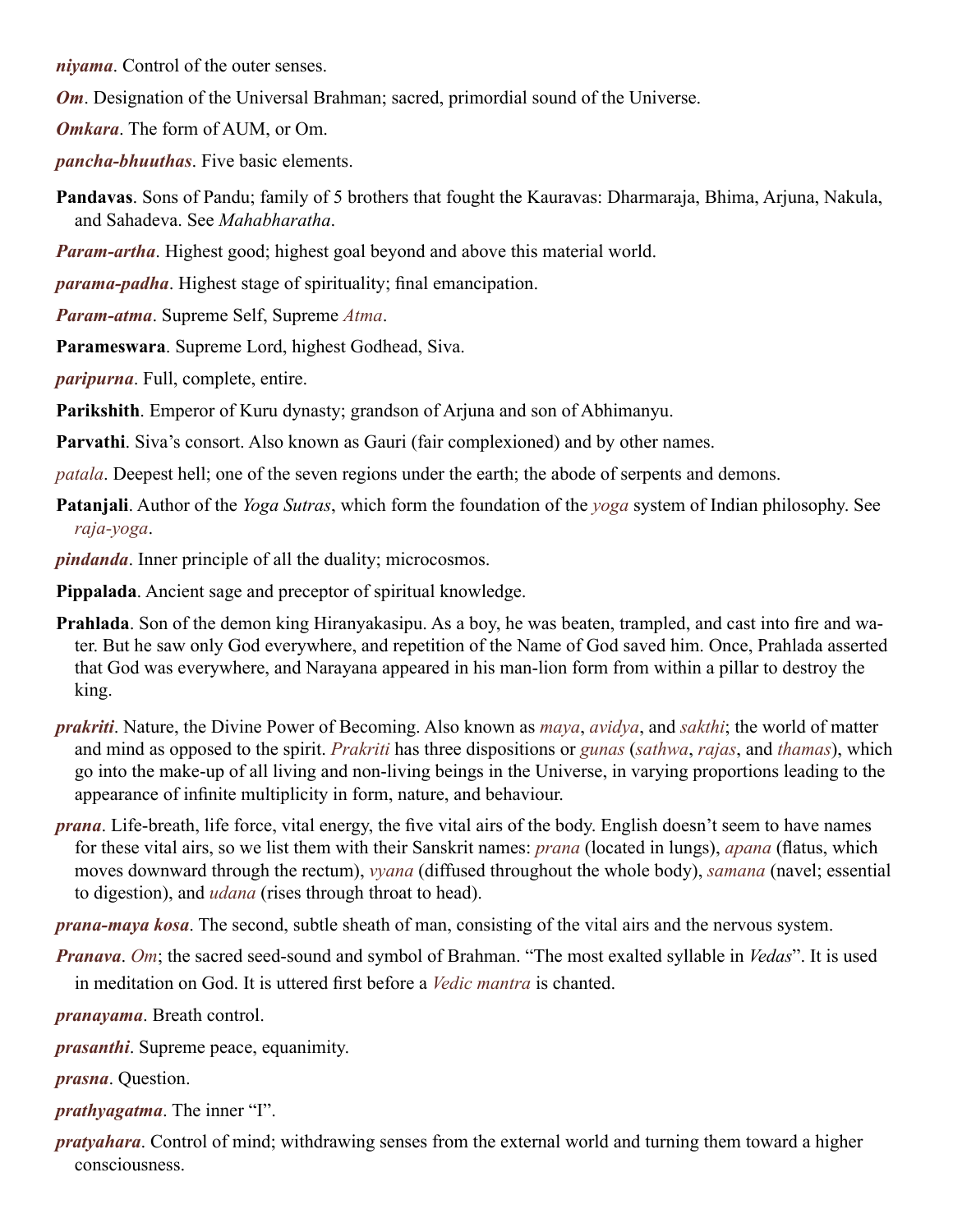<span id="page-50-3"></span>*prema*. Ecstatic love of God; divine love of the most intense kind.

<span id="page-50-0"></span>*prithvi*. Earth, world.

<span id="page-50-14"></span>*puja*. Worship.

- <span id="page-50-6"></span>*Puranas*. Any of a number of collections of ancient legends and lore embodying the principles of the universal, eternal religion and ethics. There are 18 *Puranas*, the most famous being the *Mahabhagavatham* and the *Devi Bhagavatham*.
- *Puranic*. Relating to [Purana](#page-50-6).

<span id="page-50-1"></span>**Purusha**. Primeval Person, Supreme Spirit, Lord, God.

<span id="page-50-4"></span>*purusha-arthas*. Goals of human life.

<span id="page-50-5"></span>**Radha**. Cowherd maid, a chief devotee of [Krishna;](#page-47-17) one of [Lakshmi](#page-47-16)'s forms.

<span id="page-50-8"></span>*raga*. Sense of attachment, passion, affection.

<span id="page-50-16"></span>Rahu. A demon [\(a-sura\)](#page-42-27), step-brother of [Kethu.](#page-47-25) Both are also inauspicious planets; An eclipse is the phenomenon of Rahu 'swallowing the moon'..

<span id="page-50-15"></span>*rajas*. One of the three *[gunas](#page-45-10)* (qualities or dispositions) of *[maya](#page-48-14)* or *[prakriti](#page-49-21)*. Passion, restlessness, aggressiveness, emotions such as anger, greed, grief. Associated with colour red. See *[guna](#page-45-10)*.

- <span id="page-50-10"></span>*rajasic*. Adjective form of *[rajas](#page-50-15)*, passionate, emotional.
- <span id="page-50-13"></span>*raja-yoga*. Royal *[yoga](#page-55-0)* of meditation, detachment, and desirelessness. Eight-fold path of *[yoga](#page-55-0)* developed by [Patanjali,](#page-49-20) which includes control of the mind and withdrawal of the senses from the external world.
- *rajoguna*. Quality of passion, restlessness, aggressiveness. Associated with colour red. See *[guna](#page-45-10).*
- <span id="page-50-7"></span>**Rama**. *[Avatar](#page-42-24)* of the *[Thretha yuga](#page-55-17)*. Hero of the *[Ramayana](#page-50-11)*; killed the wicked [Ravana](#page-50-18) to rescue his wife [Sita](#page-52-8), who had been kidnapped. "Rama" means "he who pleases".
- <span id="page-50-20"></span>**Ramakrishna Paramahamsa**. (1836–1886) Celebrated mystic; mastered all types of *[yoga](#page-55-0)* and also Christian and Islamic practices. Swami [Vivekananda](#page-55-19) took his message of universal religion to the West. Married to Saradadevi.
- <span id="page-50-11"></span>*Ramayana*. This sacred epic, composed by Sage [Valmiki,](#page-54-14) deals with the incarnation of [Vishnu](#page-54-11) as Sri [Rama](#page-50-7), who strove all his life to reestablish the reign of *[dharma](#page-44-4)* in the world. The *Ramayana* has played an important role in influencing and shaping the Hindu ethos over the centuries.
- <span id="page-50-2"></span>*rasathala*. A nether region; one of the lower worlds.

<span id="page-50-18"></span>**Ravana**. Lord of demons and king of Lanka, who abducted [Sita](#page-52-8) [\(Rama](#page-50-7)'s wife).

<span id="page-50-19"></span>*Rig-veda*. First *[Veda](#page-54-12)* composed by the sages, consisting of 1028 hymns. Oldest religious text in world.

*Rig-vedic*. Of or relating to the *[Rig-veda](#page-50-19)*.

<span id="page-50-17"></span>*rishi*. Sage, wise man.

<span id="page-50-9"></span>*roga*. Disease.

<span id="page-50-12"></span>**Rudra**. [Vedic](#page-54-16) God of dissolution of the cosmos; named [Siva](#page-52-15) in his auspicious or benevolent form; one of the Trinity of [Brahma,](#page-43-4) [Vishnu,](#page-54-11) and Rudra/[Siva.](#page-52-15)

*rupa*. Form, figure, appearance.

*saakaara*. With form.

*sagara*. Ocean.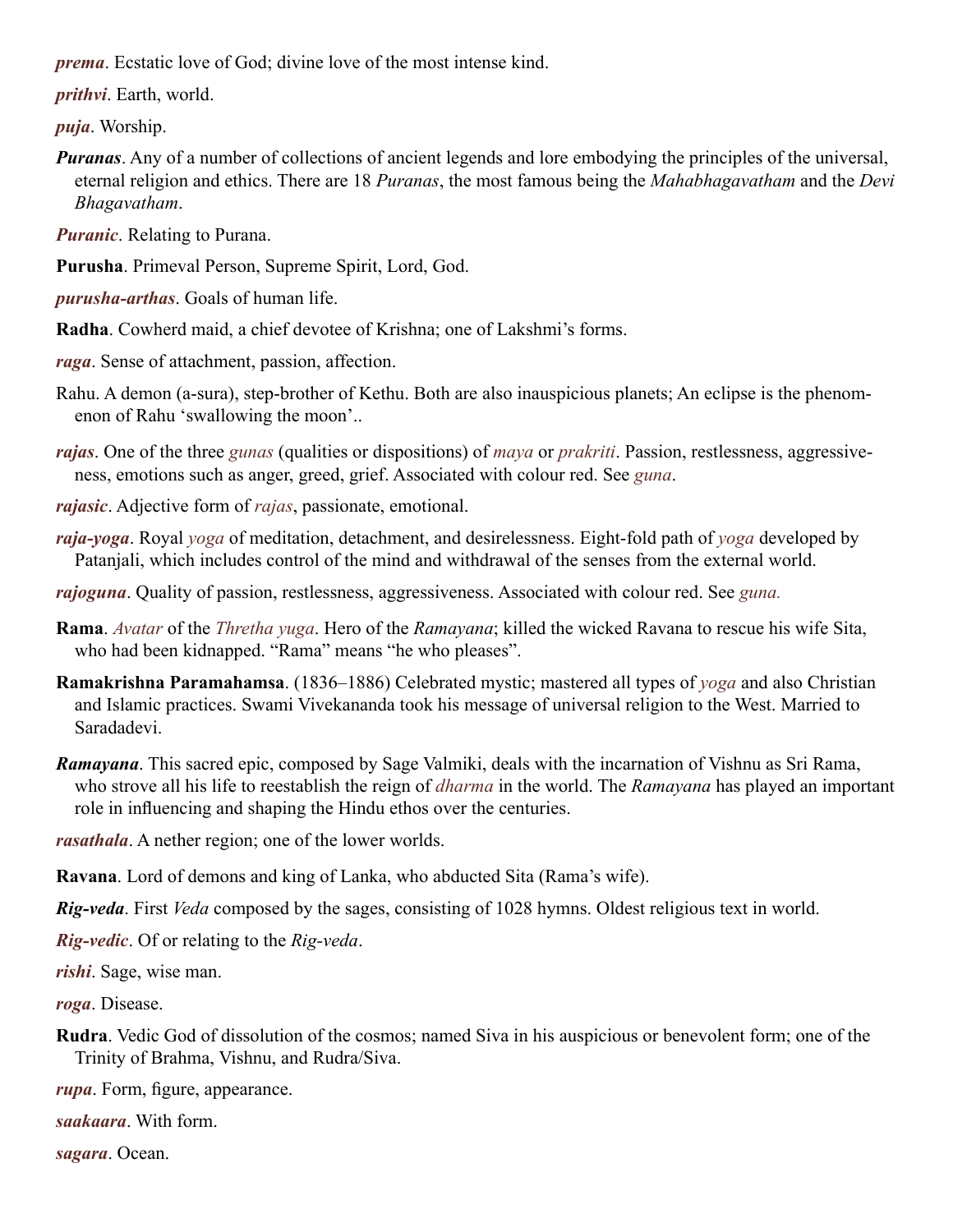*sa-guna*. With qualities, with form, materialized.

*sa-gunopasana*. Worship of the qualified divinity.

**Sahadeva**. One of the [Pandava](#page-49-19) brothers. See *[Mahabharatha](#page-47-14)*.

<span id="page-51-18"></span>*sahasra-nama*. 1000 names of [Siva](#page-52-15) or [Vishnu](#page-54-11).

<span id="page-51-19"></span>**Saibya**. Also named Sathyakama.

<span id="page-51-6"></span>**Sakkubai**. A famous Krishna devotee.

<span id="page-51-14"></span>*sakthi*. Great universal power, divine energy, strength. *Maha* means *Great*, so *Mahasakthi* is great *sakthi*.

<span id="page-51-9"></span>*sama*. Control of the senses, peace, equanimity, tranquility.

*Sama*, *Sama-veda*. Collection of certain verses of the *[Rig-veda](#page-50-19)* arranged for liturgical purposes.

<span id="page-51-15"></span>*samadhi*. Literally, total absorption. The state of super consciousness resulting in union with or absorption in the ultimate reality, the *[Atma](#page-42-5)*; perfect equanimity. The state that transcends the body, mind, and intellect. In that state of consciousness, the objective world and the ego vanish and Reality is perceived or communed with, in utter peace and bliss. When people realise in this state their oneness with God, it is called *nirvikalpa samadhi*.

<span id="page-51-2"></span>*samana*. Digestive air; even breath.

- <span id="page-51-17"></span>*samhitha*. Collection of methodically arranged verses or text; continous text of the *[Vedas](#page-54-12)* as formed out of the separate words by proper phonetic changes.
- <span id="page-51-8"></span>*samsara*. Worldly life; life of the individual soul through repeated births and deaths. Liberation means getting freed from this cycle.
- <span id="page-51-7"></span>**Sanaka**. A *[rishi](#page-50-17)*, one of four mental sons of the Creator, [Brahma.](#page-43-4)

*sanathana*. Ancient and also eternal.

- <span id="page-51-0"></span>*Sanathana Dharma*. Eternal religion. A descriptive term for what has come to be called Hinduism. It has no single founder or text of its own. It is more a commonwealth of religious faiths and a way of life.
- <span id="page-51-13"></span>**Sanjaya**. An advisor to the blind King [Dhritharashtra.](#page-44-26) Sanjaya had the gift granted by sage Vyasa of seeing events at a distance, and he tells [Dhritharashtra](#page-44-26) what is happening in the battle. See *[Mahabharatha](#page-47-14)*.

*sankalpa*. Will, resolve.

- **Sankara**. Another name for [Siva](#page-52-15) (means beneficent, conferring happiness).
- <span id="page-51-12"></span>**Sankara**. Also **Sankaracharya**. Celebrated philosopher, preceptor of non-dualistic *[Vedanta](#page-54-10)*. Defeated all religious opponents in debates throughout India.
- <span id="page-51-5"></span>*santhi*. Peace, equanimity, serenity, tranquility.
- <span id="page-51-16"></span>*santhosha*. Peace, contentment, happiness.
- <span id="page-51-1"></span>*sanyasa*. Renunciation-detachment, mendicancy.
- <span id="page-51-4"></span>*sanyasi*. Also *sanyasin*. Renunciant, mendicant.
- <span id="page-51-10"></span>**Sarangi**. A female adept who was well versed in *[Brahmic](#page-43-4)* wisdom.
- <span id="page-51-11"></span>**Saraswathi**. Goddess of learning and eloquence, a daughter of [Brahma](#page-43-4). Also, an underground river, originating in the upper Indus river basin and joining the Ganga and Yamuna rivers at Prayag or Allahabad.

*Sarpi*. Sea of Ghee.

<span id="page-51-3"></span>*Sastras*. The Hindu scriptures containing the teachings of the sages. The *[Vedas](#page-54-12)*, the *[Upanishads](#page-53-18)*, the *[ithihasas](#page-45-16)*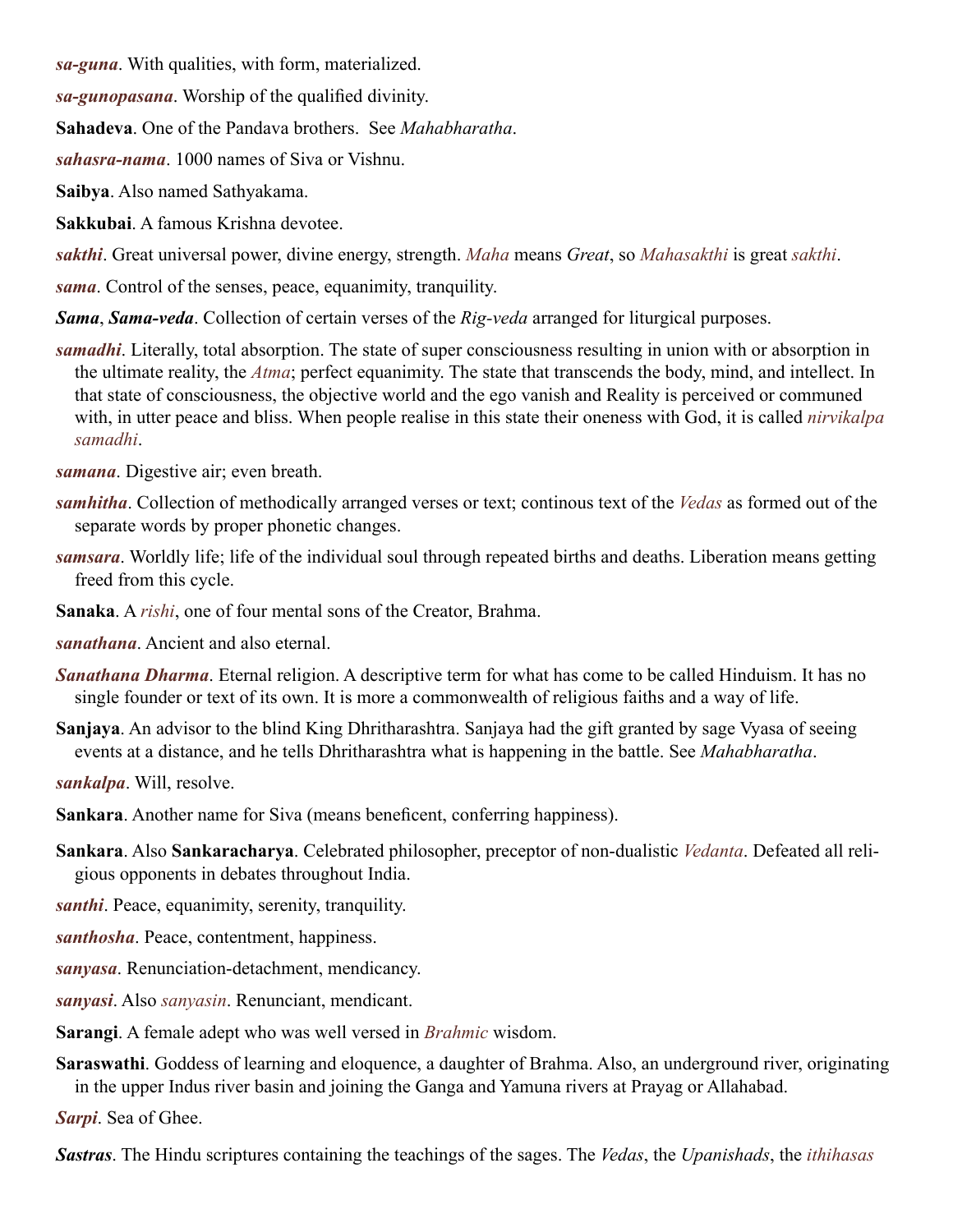(epics), the *[Puranas](#page-50-6)*, the *Smrithis* (codes of conduct), etc., form the *Sastras* of the Hindus. They teach us how to live wisely and well with all the tenderness and concern of the Mother.

<span id="page-52-4"></span>*sat*. Existence, being, good, real.

<span id="page-52-16"></span>*sat-chit-ananda*. Existence-knowledge-bliss, or being-awareness-bliss.

<span id="page-52-17"></span>*sathwa*. One of the three *[gunas](#page-45-10)* (qualities and dispositions) of *[maya](#page-48-14)* or *prakriti*. It is the quality of purity, brightness, peace, and harmony. It leads to knowledge. Man is exhorted to overcome *[thamas](#page-53-20)* by *[rajas](#page-50-15)* and *rajas* by *sathwa* and finally to go beyond *sathwa* itself to attain liberation.

<span id="page-52-10"></span>*sathwic*. Adjective form of *sathwa*; serene, pure, good, balanced.

<span id="page-52-3"></span>*sathya*. Truth.

<span id="page-52-12"></span>**Sathyakama**. Also named [Saibya;](#page-51-19) noble hermit son of Sibi and disciple of [Pippalada.](#page-49-22)

<span id="page-52-2"></span>*sathya-loka*. Realm of truth.

<span id="page-52-21"></span>**Satrughna**. [Sumitra](#page-52-20)'s son, twin of [Lakshmana](#page-47-26) and brother of [Rama](#page-50-7). The name means "slayer of enemies".

<span id="page-52-14"></span>**Shantanu**. A Kuru king, descendant of the Bharata race, of the lunar dynasty and the ancestor of the [Pandavas](#page-49-19)  and the [Kauravas](#page-46-25). [Bhishma](#page-43-19) was his son.

<span id="page-52-8"></span>**Sita**. Wife of [Rama](#page-50-7); brought up by King [Janaka](#page-46-19) who found her in a box in the earth. Also, a tributary of the Ganga, flowing westward.

<span id="page-52-15"></span>**Siva**. The Destroyer, the Third of the Hindu Trinity of Brahma (the Creator), [Vishnu](#page-54-11) (the Preserver), and Siva (the Destroyer).

<span id="page-52-19"></span>**Skanda**. [Siva](#page-52-15)'s son Subrahmanya.

<span id="page-52-18"></span>*Skanda Purana*. One of the eighteen *[Puranas](#page-50-6)*, the epic story of [Skanda.](#page-52-19)=

*smarana*. Remembering the name of the Lord.

*smrithi*. Code of law; traditional law delivered by human authors.

*sneha*. Affection, tenderness, love.

*soham*. I am God.

<span id="page-52-13"></span>*soucha*. Also *soucham*. Purity, cleanliness.

<span id="page-52-11"></span>**Sounaka**. Renowned sage; teacher of Aswalayana and author of *Brihad Devatha* and *Rig-veda Pratishakhya*.

<span id="page-52-9"></span>*sruthi*. Sacred revelations orally transmitted by [brahmins](#page-43-15) from generation to generation, differing from traditional law codes (*smrithi*). Divinely sourced scripture; *[Veda](#page-54-13)*; divine words known by revelation; that which was heard or listened to.

<span id="page-52-0"></span>*sthula*. Gross, material, superficial.

<span id="page-52-6"></span>**Subha Yogini**. Female *[yogi](#page-55-13)* in the *[Mahabharatha](#page-47-14)*.

**sudra**. Labourer, the fourth caste of workers. See [Caste](#page-44-5).

<span id="page-52-5"></span>**Suka**. Divine son of author of the *[Mahabharatha](#page-47-14)*, [Vyasa](#page-55-9). Visited King [Janaka](#page-46-19), who instructed him in the path to liberation. Also, a messenger of [Ravana](#page-50-18) was named Suka.

<span id="page-52-1"></span>*sukshma*. Subtle.

<span id="page-52-7"></span>**Sulabha Yogini**. Female mendicant in *[Mahabharatha](#page-47-14)*.

<span id="page-52-20"></span>**Sumitra**. Second wife of [Dasaratha](#page-44-22) and mother of [Lakshmana](#page-47-26) and [Satrughna](#page-52-21).

*Suraa*. Sea of Wine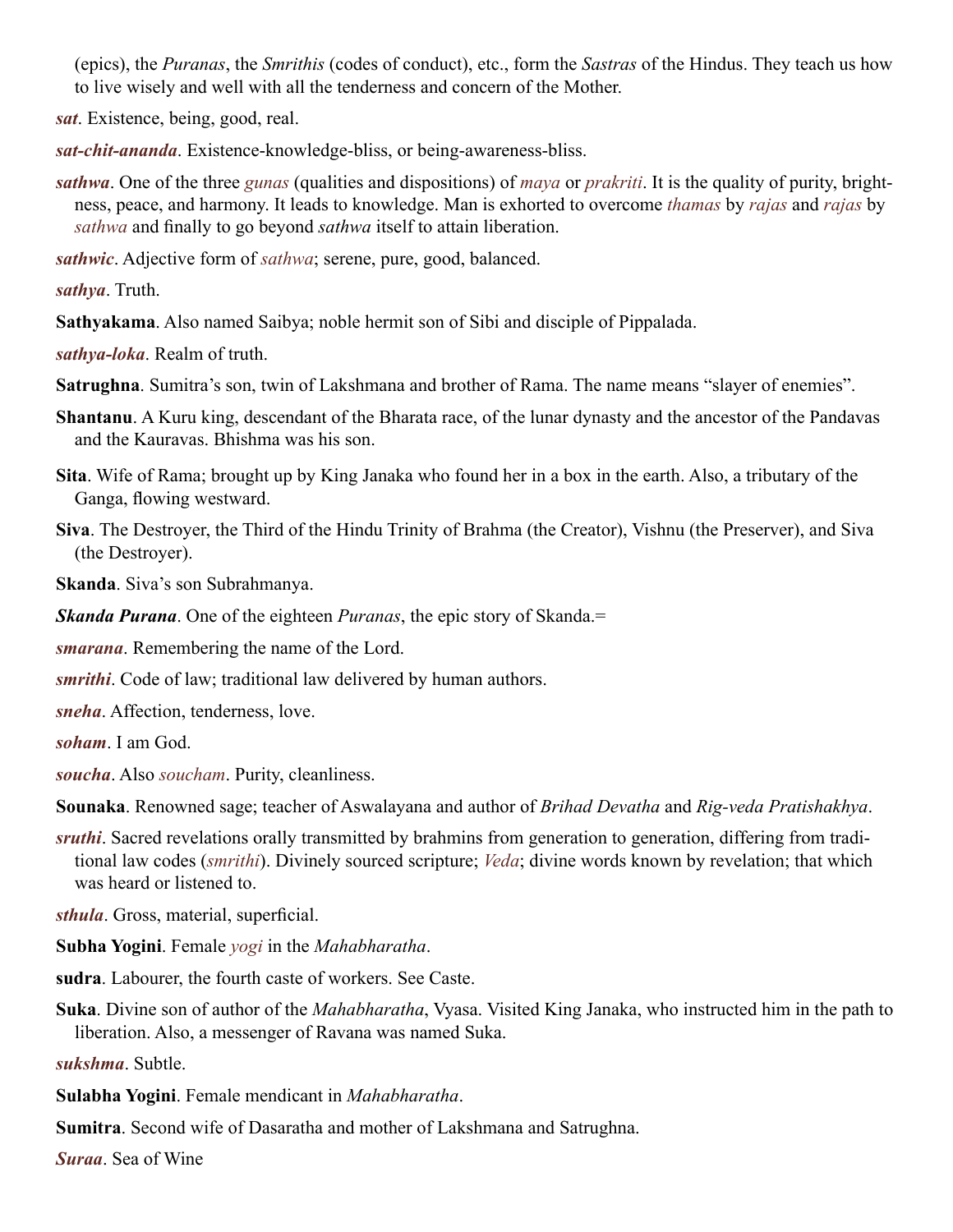<span id="page-53-22"></span>**Surya**. The sun god, the father of time. A name for the sun. Also, son of Kasyapa and father of [Manu.](#page-48-21)

<span id="page-53-4"></span>*sushupti*. Deep sleep state.

<span id="page-53-21"></span>**Sutha**. Disciple of the great sage [Vyasa](#page-55-9).

<span id="page-53-8"></span>*suthala*. Region of great depth; third region under the earth.

<span id="page-53-3"></span>*swapna*. Dream state.

<span id="page-53-12"></span>*swarga*. Heaven.

<span id="page-53-6"></span>*swar-loka*. Celestial plane, heaven.

- <span id="page-53-2"></span>*taijasa*. Entity associated with dream state composed of mind, intellect, five vital airs, five senses of perception, and the five elements; the experiencer of the dream or subconscious state, "light" of the subconscious.
- <span id="page-53-16"></span>*tapas*. Concentrated spiritual exercises to attain God, penance, severe austerities.

<span id="page-53-17"></span>*taptha*. Hot.

- <span id="page-53-9"></span>*thalaathala*. Bottomless pit; fourth region under the earth.
- <span id="page-53-20"></span>*thamas*. One of the *[gunas](#page-45-10)* (qualities and dispositions) of *[maya](#page-48-14)* or *[prakriti](#page-49-21)*. It is the quality of dullness, inertia, darkness and tendency to evil. It results in ignorance.
- <span id="page-53-19"></span>*thamasic*. Adjective form of thamas, dull, ignorant, passive.
- *thamoguna*. Quality of dullness, ignorance, delusion, inactivity, inertia, sloth. Associated with colour black. See *[guna](#page-45-10)*.
- <span id="page-53-1"></span>*than-maathra*. Atomic, subtleness.
- <span id="page-53-7"></span>*thapo-loka*. World of virtue; sixth of the Upper Worlds.
- <span id="page-53-14"></span>*Thath*. That, the Godhead.
- <span id="page-53-5"></span>*Thathwa*. Principle, truth, essence. That-this entity. *Thathwa* is regarded as made up of That (*[Thath](#page-53-14)*) and you (*thwam*).
- *That twam asi*. You are That. One of four great *[Vedantic](#page-54-2)* statements expressing the non-difference of individual soul and *[Brahman](#page-43-0)*, the supreme absolute Self.
- *Thretha-yuga*. The second in the cycle of four eras. See *[yuga](#page-55-17).*
- <span id="page-53-11"></span>*thuriya*. "Beyond" stage in *[samadhi](#page-51-15)*; fourth stage beyond waking, dream, and deep sleep. Superconscious state.
- <span id="page-53-15"></span>*thwam*. Thou, You, This, the individual.
- <span id="page-53-0"></span>*udana*. Breath that moves upward from the throat.
- <span id="page-53-13"></span>**Uddhava**. Friend and messenger of [Krishna.](#page-47-17)
- <span id="page-53-10"></span>*upanayana*. Sacred thread ceremony in which a boy is initiated with a sacred thread and is then qualified to learn *[Vedas](#page-54-12)*.
- *Upanishadic*. Relating to the *[Upanishads](#page-53-18)*.
- <span id="page-53-18"></span>*Upanishads*. The very sacred portions of the *[Vedas](#page-54-12)* that deal with God, humanity, and universe, their nature and interrelationships. Spiritual knowledge (*[jnana](#page-46-14)*) is their content, so they form the *[Jnana-kanda](#page-46-16)* of the *[Vedas](#page-54-12)*.
- *upa-prana*. Subsidiary vital air, belonging to the body..
- *upasana*. Worship, devotion, meditation practice, acquisition of the presence of the Lord, a method for approaching or getting close to a deity or God, the act of being near or at hand.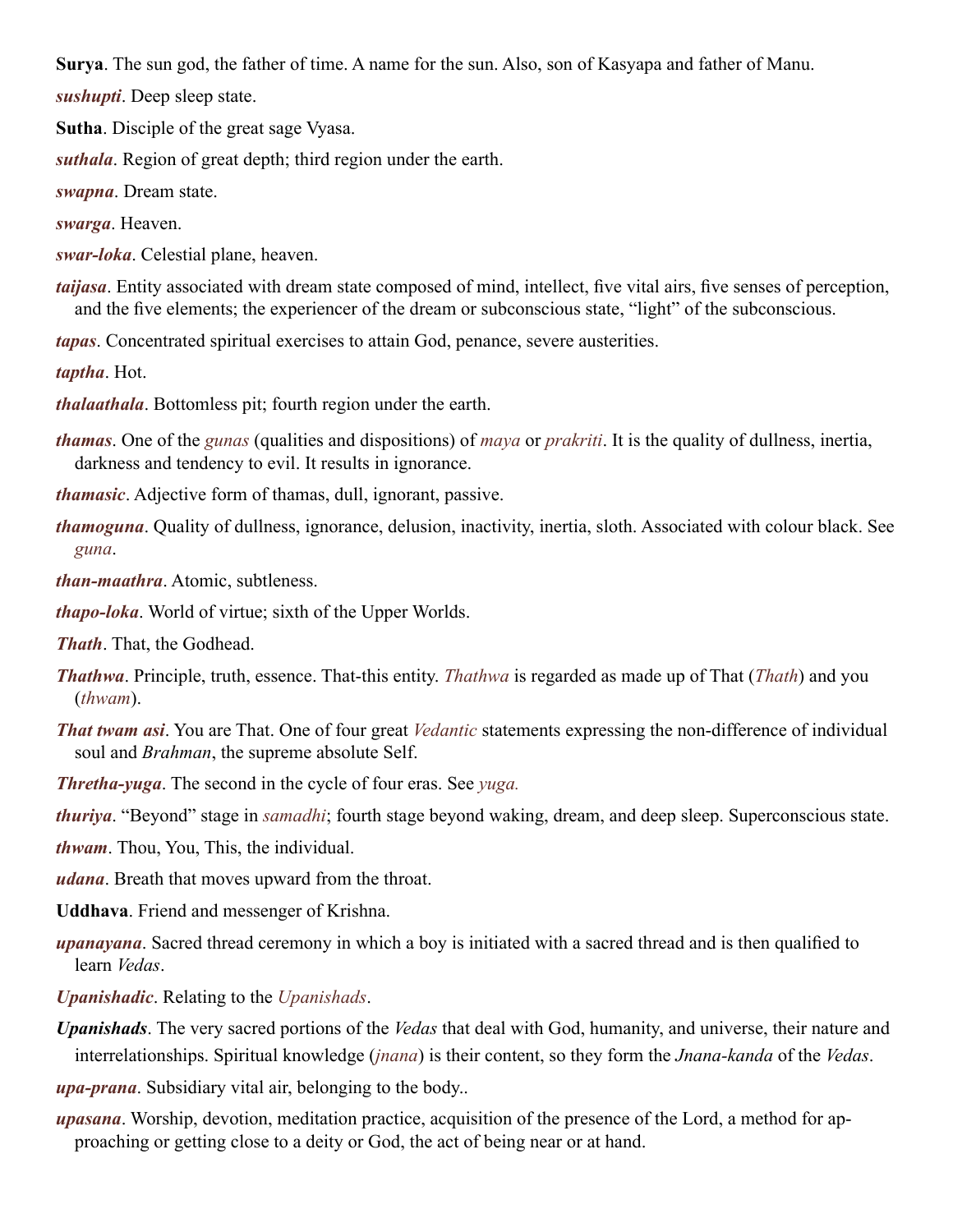<span id="page-54-6"></span>*upeksha*. Detachment; non involvement.

*uttara*. Later.

*vairagya*. Detachment, renunciation.

*Vaishnavite*. A person belonging to *Vaishnavism*, one of the major branches of Hinduism. It focuses on worhiping [Vishnu](#page-54-11) and his ten incarnations.

*vaisya*. Business person, trader, merchant. See *[caste](#page-44-5)*.

<span id="page-54-14"></span>**Valmiki**. The saint-poet who wrote the *[Ramayana](#page-50-11)*.

<span id="page-54-18"></span>**Vamana**. Dwarf incarnation of [Vishnu,](#page-54-11) who asked for three feet of land from Emperor [Bali](#page-43-20) and humbled [Bali'](#page-43-20)s pride.

<span id="page-54-4"></span>*vanaprastha*. Forest-dweller, hermit; third of the four stages of life.

<span id="page-54-0"></span>*varna*. [Caste](#page-44-5).

*varna dharma*. The Hindu community is divided into four social groups, or [castes](#page-44-5) (*varnas*), based on qualities (*[gunas](#page-45-10)*) and vocations: (1) *Brahmana* (the *[brahmin](#page-43-15)s*), the custodian of spiritual and moral role), (2) *kshatriya*, the warrior group, which rules and defends the land), (3) *vaisya*, the group dealing with commerce, business, and trade, and (4) *sudra*, the group devoted to labour and service to the community. Each *varna* has its own *[dharmic](#page-44-15)* restrictions and regulations that strive to canalise impulses and instinct into fields that are special to their place in society, controls pertaining to the duties of the caste.

<span id="page-54-17"></span>**Varuna**. Chief *Rig-vedic* god associated with Mitra; god of rain, water, the ocean, night; a great sage.

<span id="page-54-3"></span>*vasana*. Inclination, impression of anything remaining in the subconscious mind from past action.

<span id="page-54-20"></span>**Vasishta**. One of the greatest *[rishis](#page-50-17)* (sages) of ancient times; priest of the solar race of kings; revealer of several *[Vedic](#page-54-16)* hymns. Had sacred, wishfulfilling cow called Nandini.

<span id="page-54-19"></span>**Vasudeva**. Father of [Krishna.](#page-47-17)

<span id="page-54-1"></span>*vayu*. Wind, air.

<span id="page-54-13"></span>*Veda*. Knowledge, wisdom. This knowledge is generally viewed as being given in the *Vedas*.

<span id="page-54-10"></span>*Vedanta*. Means "the end of the *Vedas*". It is the essence of the *Vedas* enshrined in the *[Upanishads](#page-53-18)*. The philosophy of non-dualism, or qualified non-dualism, or dualism based on the *[Upanishadic](#page-53-18)* teachings, is denoted by this term.

<span id="page-54-15"></span>*Vedanta vaakya-sravana*. Listening to spiritual texts.

<span id="page-54-2"></span>*Vedantic*. Of or pertaining to *[Vedanta](#page-54-10)*.

<span id="page-54-12"></span>*Vedas*. The oldest and the holiest of the Hindu scriptures, the primary source of authority in Hindu religion and philosophy. They are four in number: the *[Rig-Veda](#page-50-19)*, *Sama-Veda*, *Yajur-Veda*, and *Atharva-Veda*.

<span id="page-54-16"></span>*Vedic*. Of your relating to the *Vedas*.

<span id="page-54-7"></span>*vidithatma*. Knower of the *[Atma](#page-42-5)*.

<span id="page-54-5"></span>*vidya*. Spiritual education, spiritual knowledge, learning, that which illumines, that which gives light, supreme teaching.

<span id="page-54-9"></span>*vi-jnana*. Highest wisdom; discriminating faculty of the intellect; spiritual wisdom beyond the material plane.

<span id="page-54-8"></span>*vi-jnana-maya kosa*. Body sheath of intellect, intuition.

<span id="page-54-11"></span>**Vishnu**. The Preserver, the Second of the Hindu Trinity of Brahma (the Creator), Vishnu (the Preserver), and